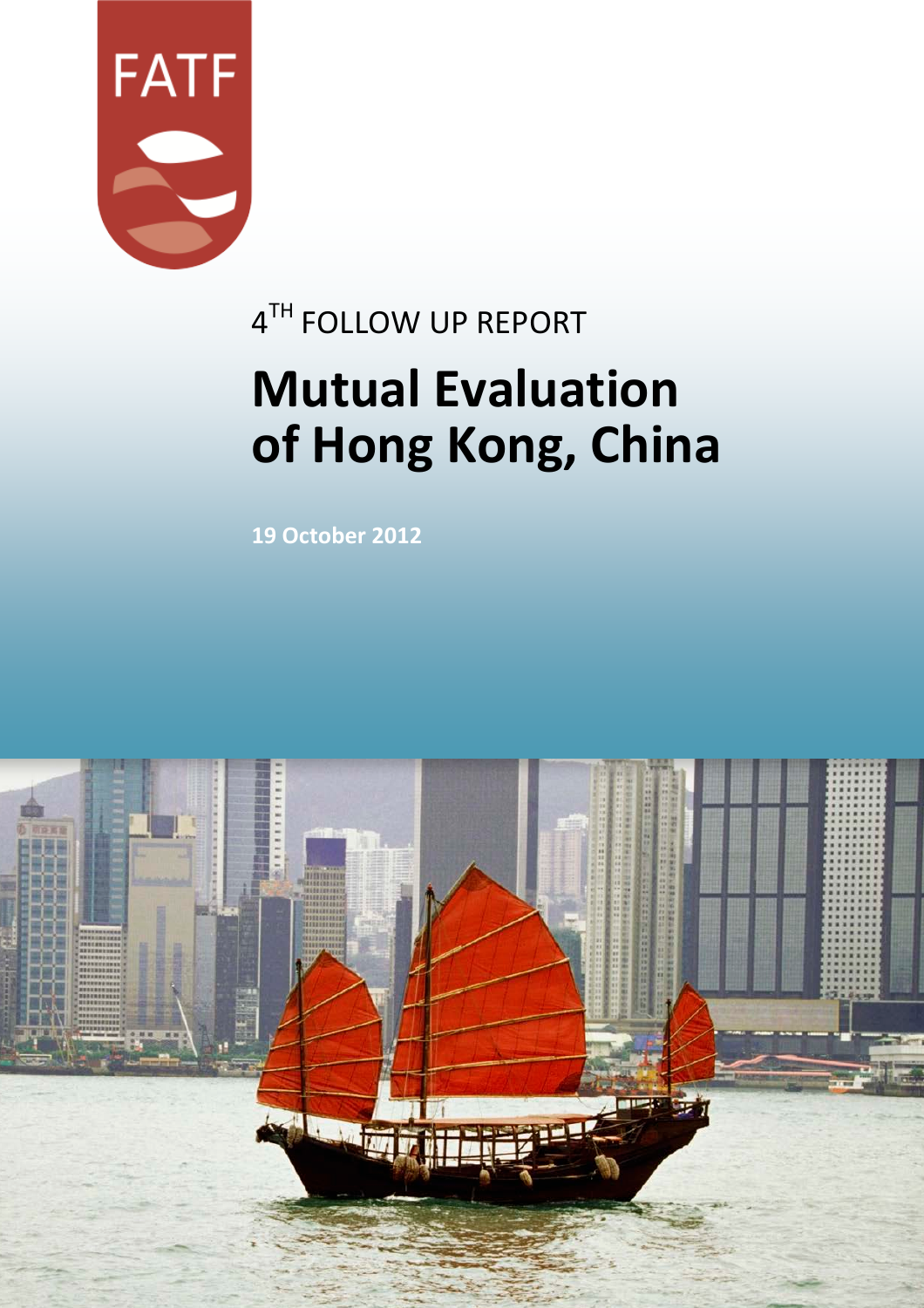

The Financial Action Task Force (FATF) is an independent inter-governmental body that develops and promotes policies to protect the global financial system against money laundering, terrorist financing and the financing of proliferation of weapons of mass destruction. The FATF Recommendations are recognised as the global anti-money laundering (AML) and counter-terrorist financing (CFT) standard.

For more information about the FATF, please visit the website:

**www.fatf-gafi.org**

© 2012 FATF/OECD. All rights reserved. No reproduction or translation of this publication may be made without prior written permission. Applications for such permission, for all or part of this publication, should be made to the FATF Secretariat, 2 rue André Pascal 75775 Paris Cedex 16, France (fax: +33 1 44 30 61 37 or e-mail: [contact@fatf-gafi.org\)](mailto:contact@fatf-gafi.org).

Photocredits coverphoto: ©Thinkstock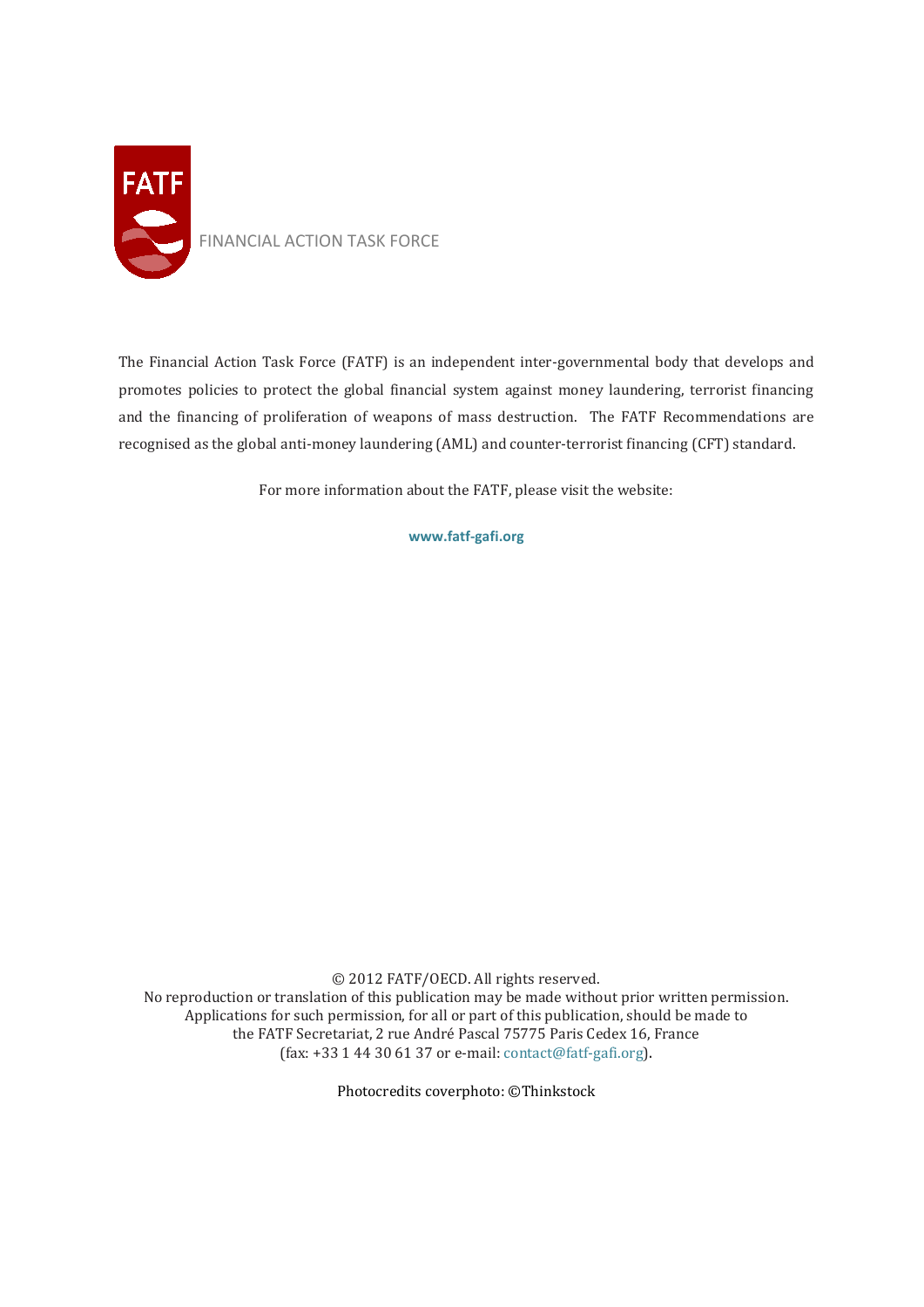## **MUTUAL EVALUATION OF HONG KONG, CHINA - 4TH FOLLOW-UP REPORT**

## **Application to move from regular follow-up to biennial updates**

*Note by the Secretariat*

## **I. INTRODUCTION**

1. The third mutual evaluation report (MER) of Hong Kong, China was adopted on 11 July 2008. At the same time, Hong Kong, China was placed in a regular follow-up process<sup>1</sup>. Hong Kong, China reported back to the FATF in June 2010 (first follow-up report), and June 2011 (second follow-up report). In June 2012, Hong Kong, China indicated that it would report to the Plenary again in October 2012 concerning the additional steps taken to address the deficiencies identified in the report, and apply to move from regular follow-up to biennial updates.

2. This paper is based on the procedure for removal from the regular follow-up, as agreed by the FATF plenary in October 2008 and subsequently amended. The paper contains a detailed description and analysis of the actions taken by Hong Kong, China in respect of the core and key Recommendations rated partially compliant (PC) or non-compliant (NC) in the mutual evaluation, as well as a description and analysis of the other Recommendations rated PC or NC, and for information a set of laws and other materials (included as Annexes). The procedure requires that a country "*has taken sufficient action to be considered for removal from the process – To have taken sufficient action in the opinion of the Plenary, it is necessary that the country has an effective AML/CFT system in force, under which the country has implemented the core[2](#page-2-1) and key[3](#page-2-2) Recommendations at a level essentially equivalent to a Compliant (C) or Largely Compliant (LC), taking into consideration that there would be no re-rating*"[4.](#page-2-3) Hong Kong, China was rated PC or NC on the following Recommendations:

| Core Recommendations rated PC (no core recommendations were rated NC):<br>R.5, R.10, SR.II |
|--------------------------------------------------------------------------------------------|
| Key Recommendations rated PC (no key recommendations were rated NC)<br>R.3, SR.I, SR.III   |
| Other Recommendations rated PC<br>R.6, R.9, R.11, R.17, R.29, R.33, R. 34 SR.VI, SR. VII   |
| Other Recommendations rated NC<br>R.12, R.16, R.24, SR IX                                  |

 $\overline{a}$ 

<span id="page-2-0"></span><sup>1</sup> [www.fatf-gafi.org/media/fatf/documents/reports/mer/MER%20Hong%20Kong%20full.pdf](http://www.fatf-gafi.org/media/fatf/documents/reports/mer/MER%20Hong%20Kong%20full.pdf)

<span id="page-2-1"></span><sup>&</sup>lt;sup>2</sup> The core Recommendations as defined in the FATF procedures are R.1, SR.II, R.5, R.10, R.13 and SR.IV.

<span id="page-2-2"></span><sup>&</sup>lt;sup>3</sup> The key Recommendations are R.3, R.4, R.26, R.23, R.35, R.36, R.40, SR.I, SR.III, and SR.V.

<span id="page-2-3"></span><sup>4</sup> FATF Processes and Procedures par. 39 (c)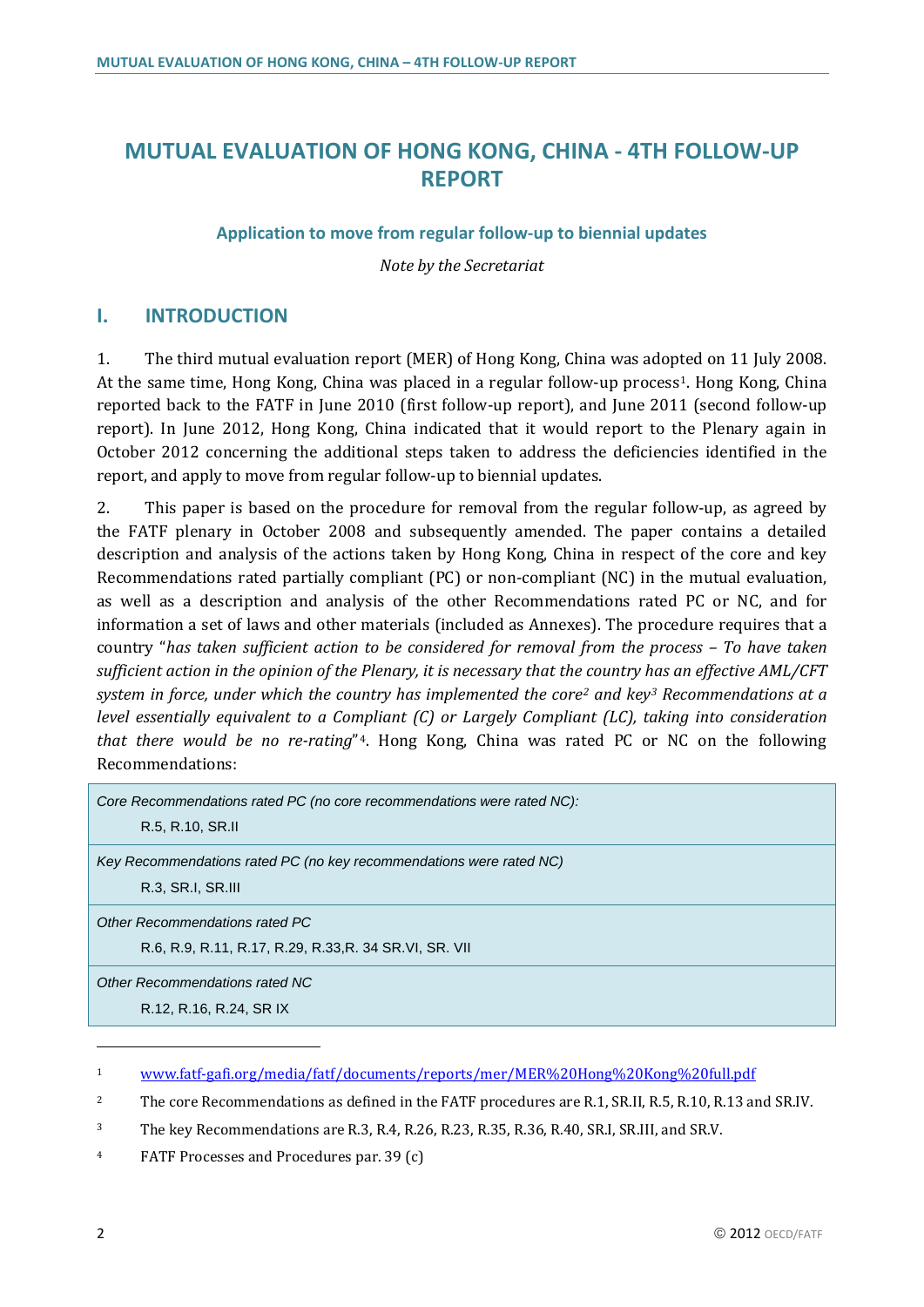3. As prescribed by the Mutual Evaluation procedures, Hong Kong, China provided the Secretariat with a full report on its progress. The Secretariat has drafted a detailed analysis of the progress made for Recommendations 3, 5 and 10, and Special Recommendations I, II and III (see rating above), as well as an analysis of all the other Recommendations rated PC or NC. A draft analysis was provided to Hong Kong, China (with a list of additional questions) for its review, and comments received. The final report was drafted taking into account some of the comments from Hong Kong, China. During the process Hong Kong, China has provided the Secretariat with all information requested.

4. As a general note on all applications for removal from regular follow-up: the procedure is described as a paper based desk review, and by its nature is less detailed and thorough than a mutual evaluation report. The analysis focuses on the Recommendations that were rated PC/NC, which means that only a part of the AML/CFT system is reviewed. Such analysis essentially consists of looking into the main laws, regulations and other material to verify the technical compliance of domestic legislation with the FATF standards. In assessing whether sufficient progress had been made, effectiveness is taken into account to the extent possible in a paper based desk review and primarily through a consideration of data provided by the country. It is also important to note that these conclusions do not prejudge the results of future assessments, as they are based on information which was not verified through an on-site process and was not, in every case, as comprehensive as would exist during a mutual evaluation.

## **II. MAIN CONCLUSIONS AND RECOMMENDATIONS TO THE PLENARY**

#### **CORE RECOMMENDATIONS**

5. For R. 5 and for R. 10, all the technical deficiencies in the legislation were addressed with the entry into force of the relevant provisions of the new anti-money laundering legislation (AMLO). Positive progress has been made with the definition and implementation of a sectoral risk assessment, but questions remain on the justification for one of the exempted business sectors (money lenders). The overall compliance of Hong Kong, China with R. 5 can be assessed at a level essentially equivalent to LC. The regime put in place by the AMLO to monitor and supervise the money service sector will be kept under review with regard to effectiveness. Hong Kong, China's compliance with R. 10 can be assessed at a level essentially equivalent to LC. With regard to SR. II, all technical deficiencies have been addressed with the entry into force of the United Nations (Anti-Terrorism Measures) Ordinance (UNATMO), with the exception of the potential broad application of the 'civil protest' exemption to certain classes of 'terrorist acts'. Hong Kong, China's compliance with SR II can be assessed at a level essentially equivalent to LC.

#### **KEY RECOMMENDATIONS**

6. On R.3, part of the technical deficiencies in the legislation was addressed with the entry into force of the relevant provisions of the UNATMO, and initiatives taken to improve the effectiveness of the restraint and confiscation framework. However, progress is not yet complete and does not fully address all the deficiencies. The restraint and forfeiture procedure is still limited by a threshold; the recognition of environmental crimes and piracy as predicate offences is not clearly established and this impacts the confiscation powers, including on instrumentalities, that can apply to these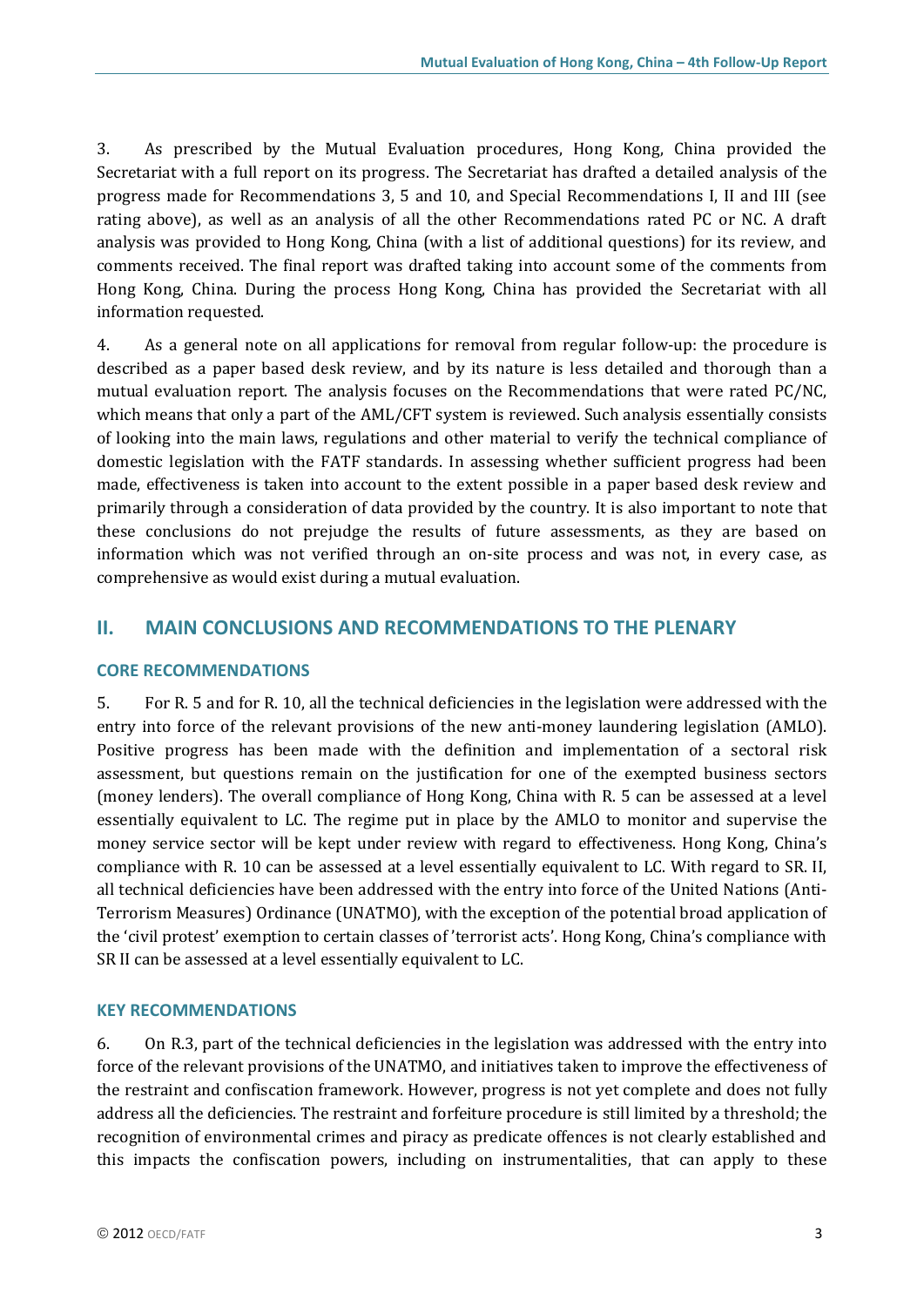offences. Hong Kong, China' s overall compliance with R. 3 can be assessed at a level essentially equivalent to LC. With regard to SR. I, the UNATMO and the AMLO addressed most of the technical deficiencies. One of the remaining deficiencies noted for SR II ('civil protest' exemption, see par. 5) has an impact on Hong Kong, China's compliance with SR I. Overall, compliance with SR. I can be assessed at a level essentially equivalent to LC. For SR. III., although some of the technical deficiencies were addressed with the entry into force of the UNATMO and the United Sanctions (Afghanistan) Regulations (UNSAR), there are some remaining deficiencies, with regard to the obligations required with respect to assets under the control of designated entities; the freezing requirements of terrorist property; and the effect which can be given to freezing mechanisms of other jurisdictions. In addition, Guidance provided to institutions concerning their obligations under freezing mechanisms is insufficient. The overall compliance of Hong Kong, China with SR. III can be assessed at a level essentially equivalent to PC.

#### **OTHER RECOMMENDATIONS**

7. Hong Kong, China has made significant progress with the other 13 Recommendations that were rated PC or NC. Hong Kong, China has achieved a sufficient level of compliance with Recommendations 6, 9, 11, 17, 29, and SR. VI and VII. Hong Kong, China has also made efforts to improve its compliance with Recommendations 12, 16, 24, 33 and 34 and SR. IX although deficiencies remain and implementation of these recommendations has not yet reached a level equivalent to an LC rating.

#### **CONCLUSIONS**

8. Overall, Hong Kong, China has reached a satisfactory level of compliance with all of the core Recommendations; and two of the three key Recommendations. It has not yet definitely reached a satisfactory level of compliance with SR. III.

9. The mutual evaluation follow-up procedures indicate that, for a country to have taken sufficient action to be considered for removal from the process, it must have an effective AML/CFT system in force, under which it has implemented all core and key Recommendations at a level essentially equivalent to C or LC, taking into account that there would be no re-rating. The Plenary does, however, retain some limited flexibility with regard to the key Recommendations if substantial progress has also been made on the overall set of Recommendations that have been rated PC or NC.

10. Hong Kong, China has made significant overall progress since the MER. 19 Recommendations were assessed as PC or NC in 2008. To the extent that this can be judged in a paper-based review which does not examine effectiveness, Hong Kong, China has taken sufficient action to bring its compliance to at least a level essentially equivalent to LC on relation to 12 of those (5 of the 6 core and key Recommendations rated PC, and 7 of the 13 other Recommendations). Of the other recommendations remaining, overall Hong Kong, China has made considerable efforts to strengthen its AML/CFT regime since 2008 across all areas of activity, though it can not be judged sufficiently compliant with recommendations 12, 16, 24, 33 and 34, and SR III and IX.

11. It is recommended that this would be an appropriate circumstance for the Plenary to exercise its flexibility and remove Hong Kong, China from the regular follow-up process, with a view to having it present its first biennial update in October 2014.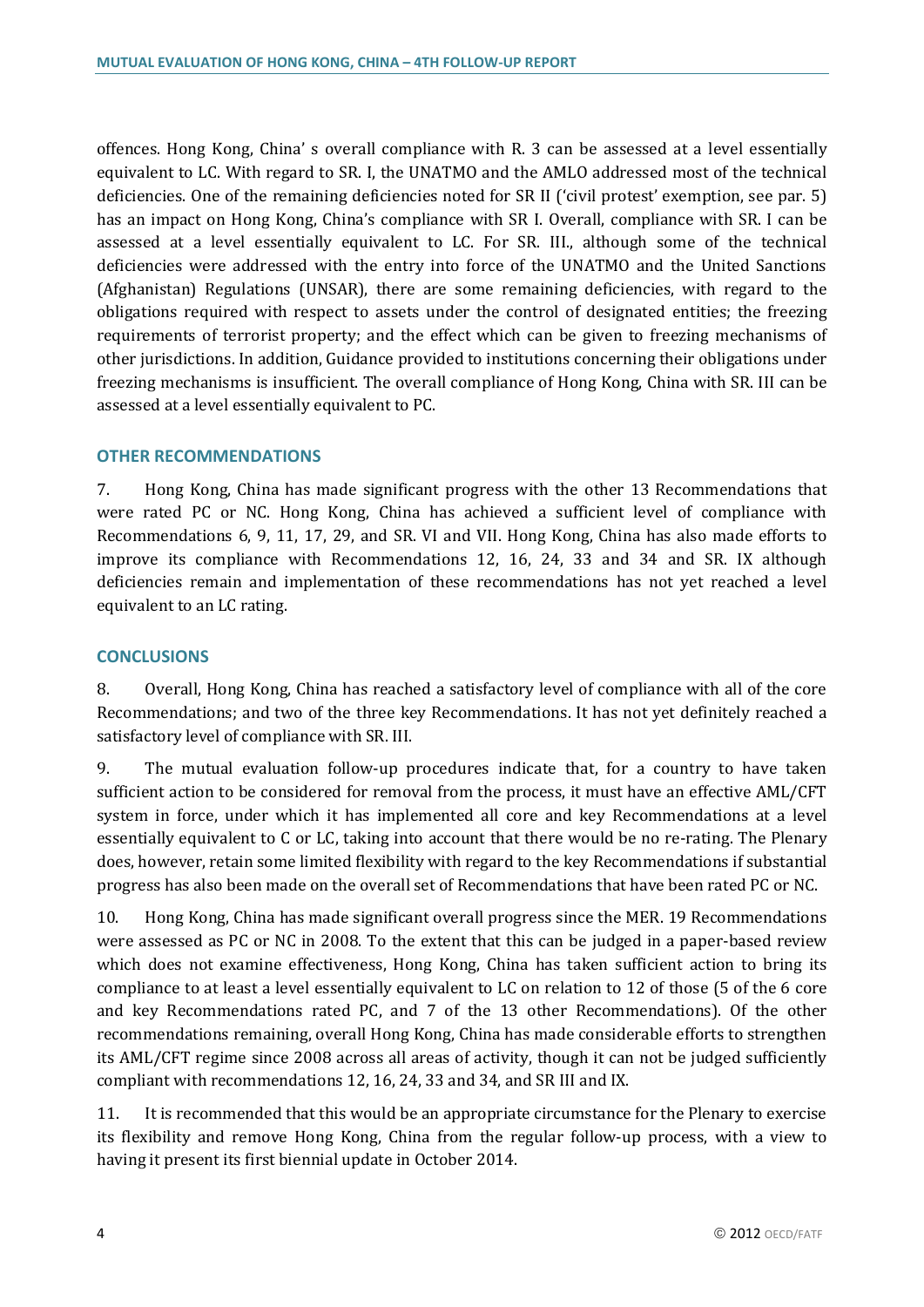## **III. MAIN CONCLUSIONS AND RECOMMENDATIONS TO THE PLENARY**

## **A. OVERVIEW OF THE MAIN CHANGES SINCE THE ADOPTION OF THE MER**

12. Since the adoption of the MER in 2008, Hong Kong, China has focused its attention on strengthening its AML/CFT legislative framework, with the adoption of a set of preventive AML/CFT measures, and the revision and full entry into force of the anti-terrorism legislation.

13. Hong Kong, China has also developed a sectoral risk assessment methodology. It has been applied to a number of business sectors, and the scope of the AML/CFT regulatory regime has been consequently amended.

14. Hong Kong, China's competent authorities have also taken a series of measures to strengthen the implementation of the confiscation regime, through resources enhancement, training, revision of internal guidance and reorganization of administrative services. The overall objective was to improve the effectiveness of the restraint and confiscation regime.

15. Hong Kong, China also took a number of initiatives to raise awareness of the DNFBP sector on AML/CFT issues. In addition to the promulgation of circulars and guidelines, efforts to improve outreaching to DNFBPs and capacity building among practitioners have been taken through seminars and interactive learning material.

## **B. THE LEGAL AND REGULATORY FRAMEWORK**

16. Since the adoption of the MER in 2008, Hong Kong, China has completed key AML/CFT legislative steps:

- The Anti-Money Laundering and Counter-Terrorist Financing (Financial Institutions) Ordinance (AMLO), was adopted on 29 June 2011, and entered into force on 1 April 2012[5](#page-5-0). Some of the main objectives of the AMLO were the introduction of CDD and record-keeping requirements for financial institutions, with relevant sanctions for failure to comply and enforcement powers for competent authorities; as well as the provision of a licensing regime for money service operators (money changing services and remittance services).
- The United Nations (Anti-Terrorism Measures) Ordinance (UNATMO) was adopted in August 2002. It was brought into full operation on 1 January 2011, with the promulgation of High Court rules and an administrative Code of Practice. Measures to implement the mechanisms for forfeiture and for freezing of terrorist property entered into force.
- The UNATMO was amended by the United Nations (Anti-Terrorism Measures) (Amendment) Bill 2012, passed by the Hong Kong Legislative Council on 3 July 2012 and entered into force on 13 July 2012[6](#page-5-1). It expanded the scope of the terrorist financing offence to cover assets of all kinds,

 $\ddot{\phantom{a}}$ <sup>5</sup> Available in Annex 2

<span id="page-5-1"></span><span id="page-5-0"></span><sup>6</sup> Available as Annex 3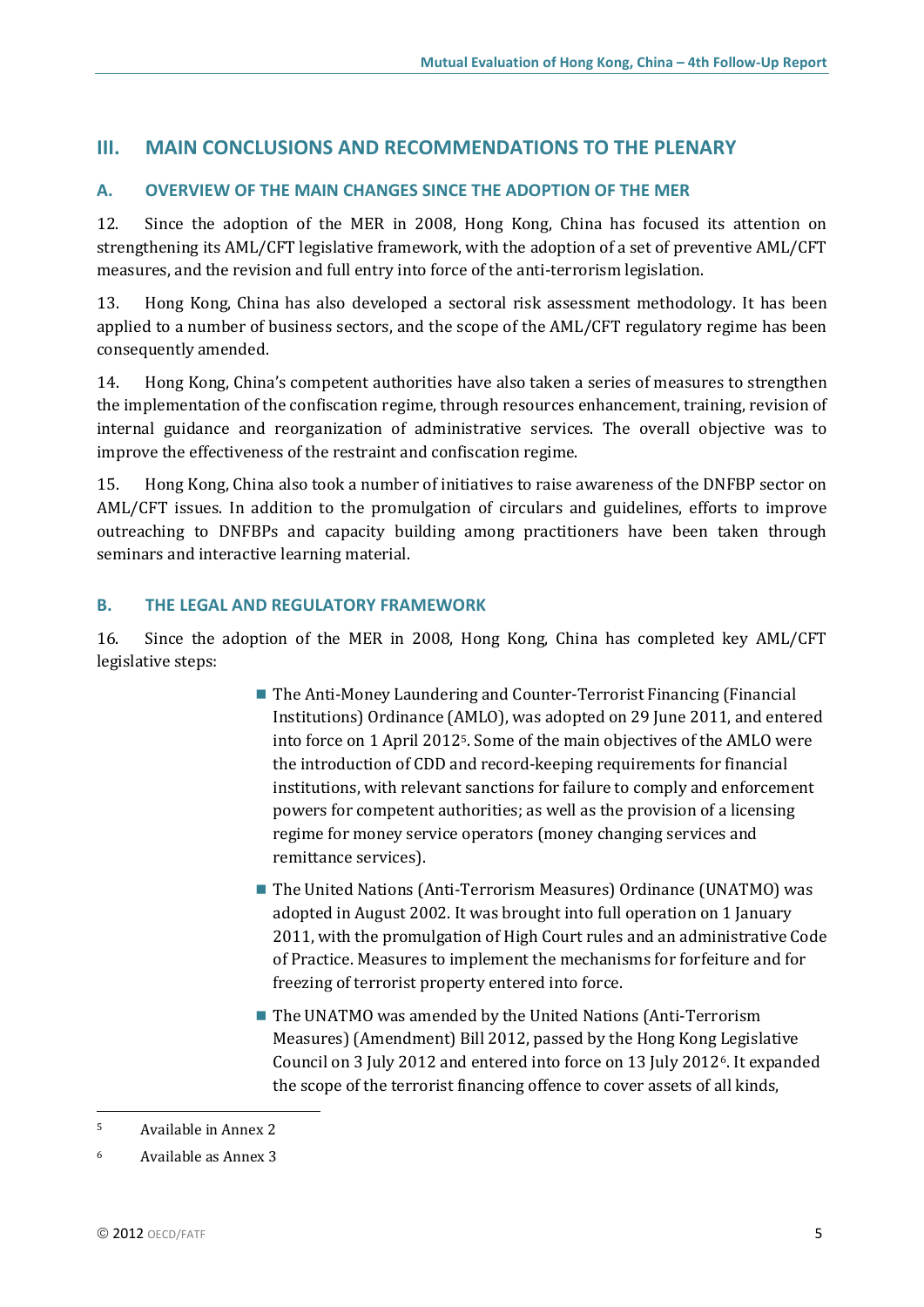broadened the definition of terrorist acts and expanded the prohibition on assistance for terrorists and terrorist organizations to also cover the collection of their property.

■ The United Nations Sanctions (Afghanistan) Regulation 2012 (UNSAR) was enacted and implemented in March 2012 to introduce the latest developments in the United Nations' sanction regime against Afghanistan[7](#page-6-0), in particular the adoption of UNSCR 1988 in June 2011. UNSAR 2012 therefore targets individuals and organisations associated as decided by the Committee of the Security Council set up for the purpose of UNSCR 1988 (Taliban)[8](#page-6-1).

## **IV. REVIEW OF THE MEASURES TAKEN IN RELATION TO THE CORE RECOMMENDATIONS**

## **RECOMMENDATION 5 –RATED PC**

#### *R5 (Deficiency 1): Key CDD obligations are not set out in law or regulation.*

17. The Anti-Money Laundering and Counter-Terrorist Financing (Financial Institutions) Ordinance (AMLO) was adopted on 29 June 2011, and entered into force on 1 April 2012. The Ordinance is a national legislative act, approved by the Hong Kong Legislative Council (LegCo), which is the body responsible for enacting, amending and repealing laws. Section 6 prescribes that the Secretary for Financial Services and the Treasury may amend Schedule 2 to the AMLO by notice in the Gazette, and such amendments are subject to approval by LegCo.

18. The provisions of the AMLO are mandatory for financial institutions (section 5). The Ordinance contains sanctions for financial institutions, and their employees, who would contravene with the requirements: section 5. (5) to (8).

19. The key CDD obligations for financial institutions included in Schedule 2 are: the prohibition of anonymous accounts and accounts in fictitious names (section 16); identification of the customer and verification of identity (section 2. 1) (a); identification of the beneficial owner and reasonable measures to verify the identity of the beneficial owner (section 2. (b); for customers that are legal persons or arrangements, determination of the natural person that ultimately owns or controls the customer (section 1 a) i) C., b) i) C., c) iv), d) i); ongoing due diligence on the business relationship (section 5).

20. This deficiency has been addressed.

 $\overline{a}$ 

<span id="page-6-0"></span><sup>7</sup> Available as Annex 4

<span id="page-6-1"></span><sup>8</sup> UNSCR 1988 is a sucessor Resolution to UNSCR 1267, and introduces a consolidated list of "Taliban individuals and groups" which brings together the previous individual lists of persons and entities associated with Al Qaida and Taliban.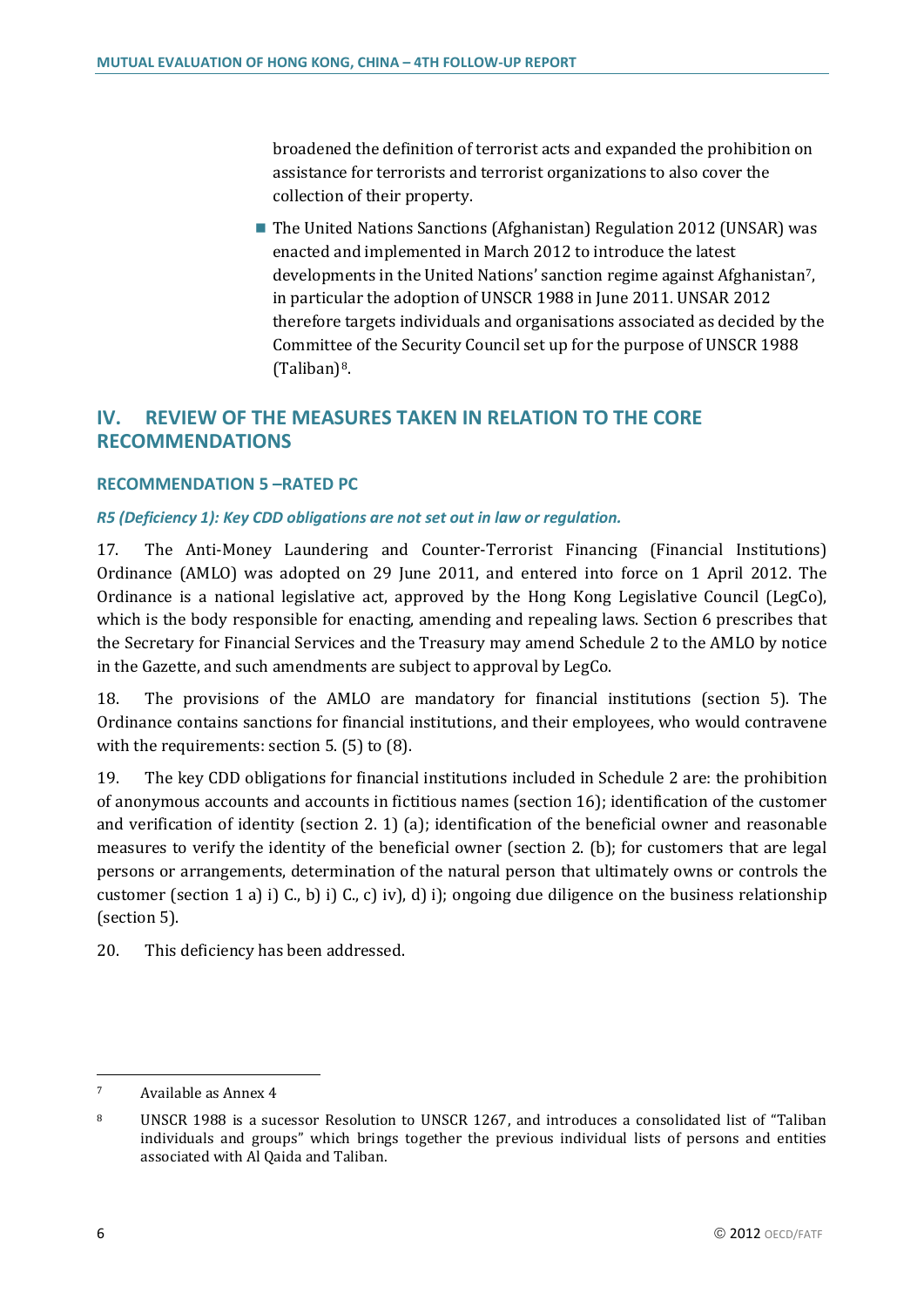*R5 (Deficiency 2): Only basic CDD obligations are in place for money remitters and money exchange companies and, due to the absence of a supervisor for these entities, it is not possible to determine the extent of implementation of the existing CDD obligations.*

21. Under the AMLO, the definition of financial institutions covers money service operators (MSOs) (Part 2. Schedule 1, Section 1.) which as such are subject to the same set of CDD requirements as the other financial institutions.

22. The AMLO introduces specific provisions on money service operations (Part 5), defined as money changing services or remittance services (Part 2, Schedule 1, Section 1.). It organises the regulation of MSOs (Part 5, Division 1), requires money service operators to be licensed and defines conditions to get licensed (Part 5, Division 2). It also designates a relevant authority - the Commissioner of Customs and Excise (CCE)- , in charge of licensing and supervising the MSO sector (Part 5, Division 3). The CCE is granted a range of legal powers to supervise MSOs' compliance with the statutory requirements, including conducting routine inspections to ascertain compliance and investigations into suspected breaches, as well as imposing supervisory sanctions for breaches.

23. As at 24 August 2012, the CCE had granted 731 MSO licences and was processing 376 applications. The CCE has also deployed a total of 59 staff to launch the AML regime for MSOs and roll out the MSO licensing scheme. Resources have been provided to the CCE to establish a designated office for MSO supervision and licensing, and to develop an electronic data management system for the specific objective of supporting MSO licensing and supervision functions.

24. With money service operators falling within the scope of the AMLO, under the oversight of the CCE, the building blocks to monitor the implementation of CDD requirements by money remitters and money exchange companies are in place. It can be considered that this deficiency has been addressed.

## *R5 (Deficiency 3): The threshold for CDD on occasional customers in the banking sector (other than in relation to remittances and money changing) is not clearly specified*

25. Schedule 2, Section 3(b) of the AMLO provides for a HKD120 000 threshold (USD 15 472) for occasional transactions, over which CDD measures are required. This threshold is applicable to all financial institutions falling within the scope of the AMLO, including banks.

26. This deficiency has been addressed.

## *R5 (Deficiency 4): Pending implementation of the new Hong Kong Monetary Authority (HKMA) Guidelines, there are no obligations on banks to obtain information on the purpose and nature of the account.*

27. The AMLO requires financial institutions to obtain information on the purpose and intended nature of the business relationship (Schedule 2, Section 2. (c)). This requirement is applicable to all financial institutions falling within the scope of the AMLO, including banks.

28. Schedule 2, Section 2 (c) adds that this information has to be obtained "unless the purpose and intended nature are obvious" and the January 2012 HKMA Guidelines indicates that in a number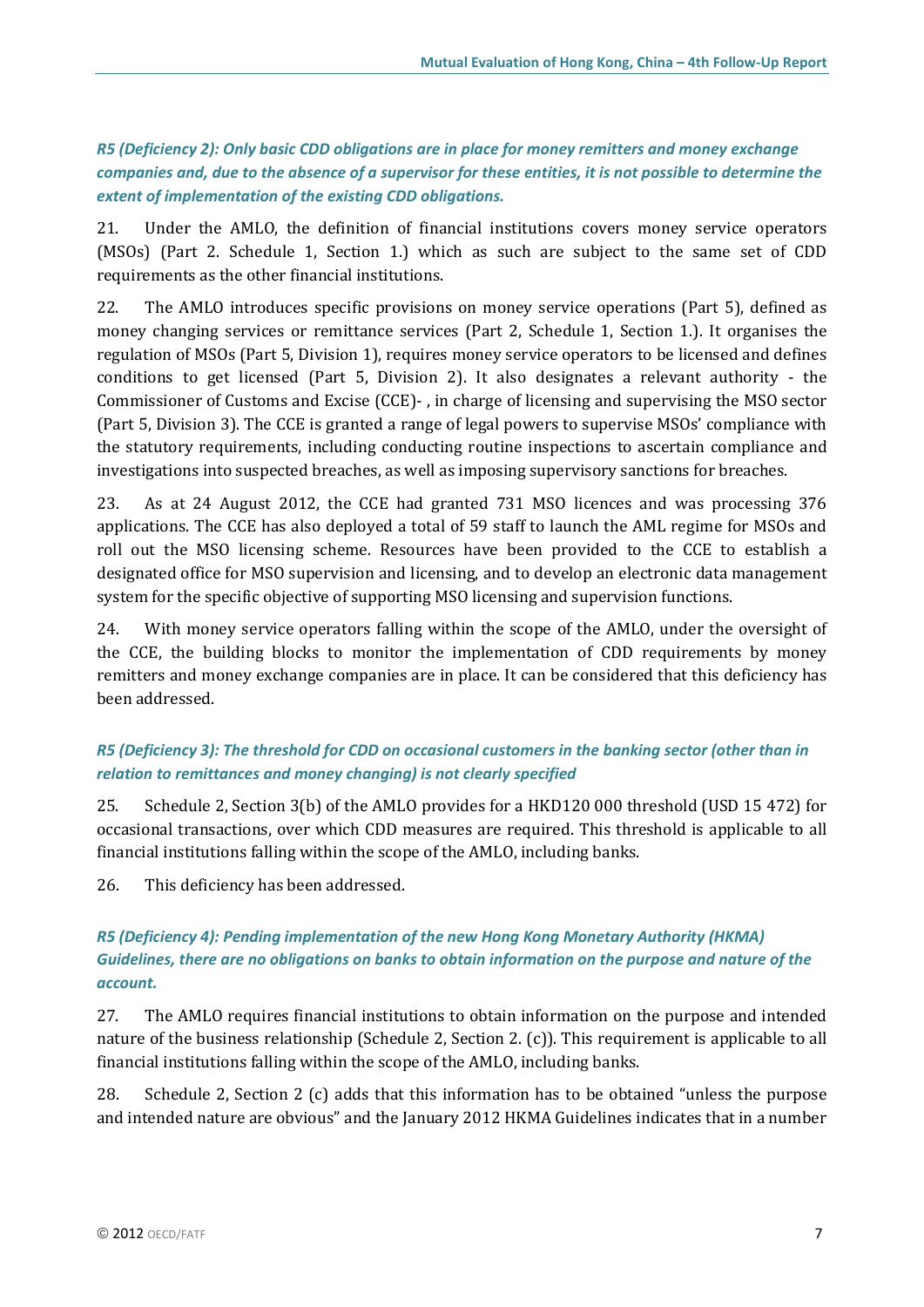of cases, the purpose and intended nature "will be self-evident" (4.6.). In any event, financial institutions have to record the purpose and nature of the business relationship for all cases.

29. This deficiency has been addressed.

## *R5 (Deficiency 5): Scope limitation: no formal assessment has been undertaken to justify exclusion of money lenders, credit unions, the post office and financial leasing companies from CDD requirements.*

30. Hong Kong, China has developed a methodology to conduct sectoral risk assessments in May 2009[9,](#page-8-0) endorsed by the Central Coordinating Committee on Anti-Money Laundering and Counter Financing of Terrorism chaired by the Financial Secretary. The methodology looks at the magnitude of the potential threat/hazard and at the probability that such threat/hazard would occur. Factors such as regulatory oversight, customer types and identification, record keeping arrangement, ranges of services provided, AML/CFT awareness are examined to determine the level of vulnerability of the sector. A qualitative assessment of the ML/TF risks of the business sector is then determined (low, medium, high).

31. It is taken good note of this methodology, which reflect that a coordinated and structured approach has been defined by Hong Kong, China, with a view to develop a consistent understanding of the risks which the various business sectors face, and adopt the relevant mitigation measures. It is recommended, however, that when other business sectors are assessed in the future:

- $\blacksquare$  the methodology also considers, in addition to threat/hazard and the likelihood of an event, the consequence, in terms of cost and damage, that ML/TF may cause. This would be a useful factor to measure the impact of the identified risks on the given sector, but also to the financial system, as well as the economy and the population more generally;
- $\blacksquare$  it would also be important to re-consider some of the criteria used to evaluate the potential vulnerabilities of a given sector. A number of the current criteria focus on the existence, or the absence, of elements directly connected to the AML/CFT system ie. customer identification, record keeping arrangements, AML/CFT awareness. However, it seems difficult to base a fair and balanced assessment of the ML/FT risks to which a business sector is exposed, using factors which are generally introduced as part of the ML/FT risk mitigation regime. It would therefore be appropriate to broaden the factors of vulnerability to external elements such as the geographic scope of transactions/activities, the types and sizes of business players, the level of competition within the sector, the exposure of the sector to criminal activities in general;
- $\blacksquare$  finally, it would be useful for the methodology to expand further on the specific criteria according to which a given risk will be classified in one of the three categories (low, medium, high), and when the level of risks will

 $\overline{a}$ 

<span id="page-8-0"></span><sup>9</sup> See Annex 5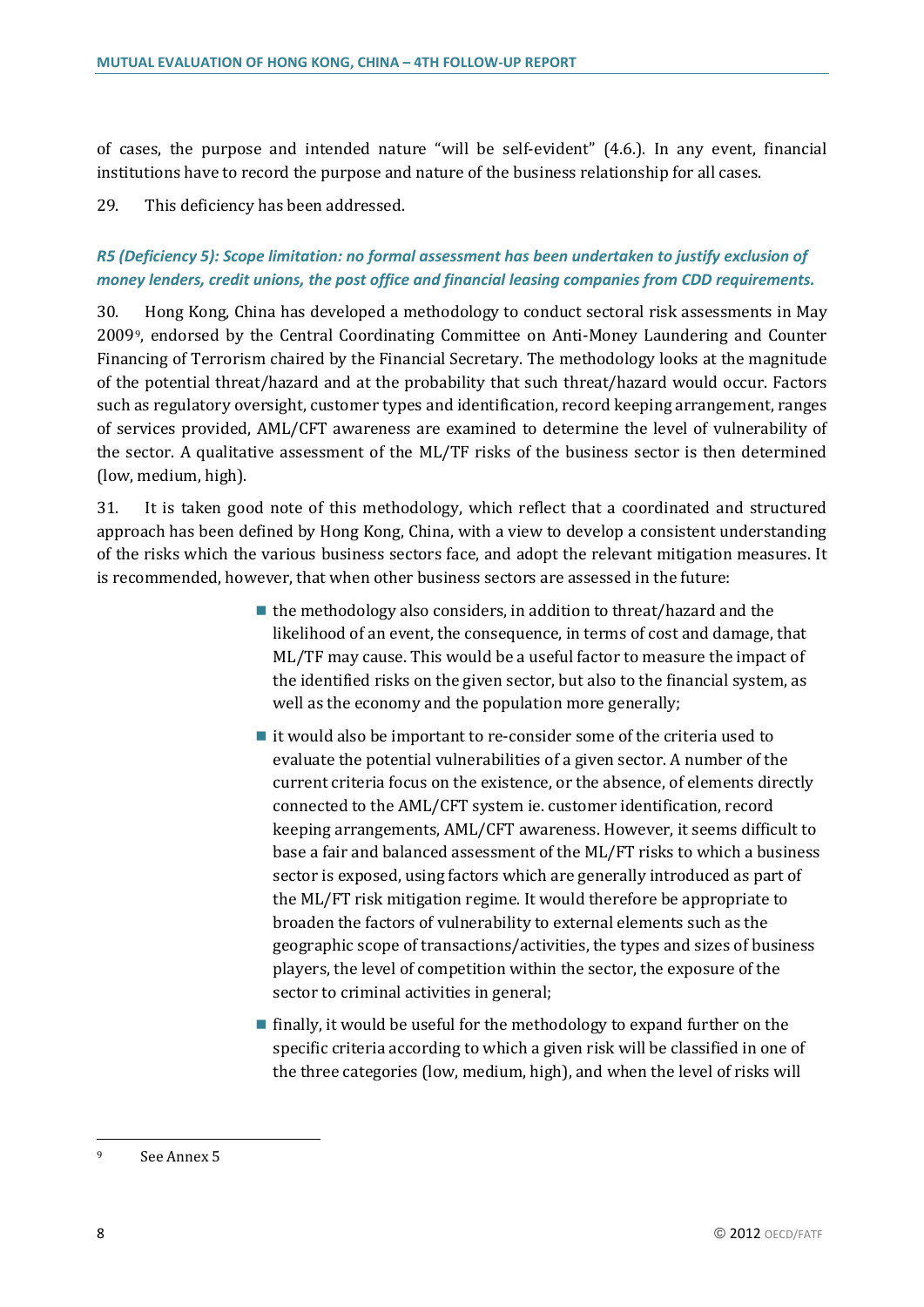result in an exemption from the AML/CFT scope, or the application of a simplified AML/CFT regime.

32. Hong Kong, China undertook formal assessments of sectors considered as low risks and as such exempted from the CDD requirements at the time of the MER – money lenders<sup>10</sup>, credit unions, and the Post Office (with regard to the provision of remittance services) $11$ :

> ■ money lenders have been confirmed as low risks, and the exemption from CDD requirements maintained. The main FATF criterion to support the exemption is a proven low risk of AML/CFT. Although the argumentation provided by Hong Kong, China evidences the low volume of activities of money lenders (1,3 to 1,5% of the total financial sector), it seems that some of the other elements supporting the case show some inconsistencies or are quite weak arguments in favour of a full exemption. For example, Hong Kong, China mentions a low volume of STRs coming from money lenders to highlight the low level of risk of the sector, but at the same time notes the need to raise awareness of money lenders on AML/CFT matters. This raises questions on the underlying reasons for the low level of STRs: is it due to a low level of AML/CFT awareness, rather than to a low level of AML/CFT risk? Hong Kong, China also informs that as part of credit risk management, it is a practice for money lenders to put in place appropriate KYC arrangements. The fact that such KYC measures are conducted for other purposes than preventing ML/FT risks is presented as one of the underlying reasons for the sector's low exposure to ML/FT risks. Hong Kong, China's analysis is questionable, as it implies that because they apply voluntary risk mitigation measures, money lenders would present a low risk of ML/FT and should be fully exempted from the AML/CFT regime.

On the basis of the information provided by Hong Kong, China and through a desk-based review, it seems that the full exemption granted by Hong Kong, China to money lenders is not backed by sufficiently strong evidence;

- $\blacksquare$  credit unions have been confirmed as low risks, and the exemption from CDD requirements maintained. This approach seems justified, in particular given the low AML/CFT risk profile of credit unions; the membership restrictions to credit unions which are limited to persons having a common bond –usually based on their employment or trades- and whose full identity information is screened when they apply for membership; the limited range of financial services offered by the credit unions (savings by share subscription and lending); and the monthly share savings caps generally in force.
- $\blacksquare$  remittance services of the Post Office have been assessed as medium risks. Despite the fact that the Post Office is not a major player in the local

 $\overline{a}$ 

<span id="page-9-0"></span><sup>10</sup> which in Hong Kong's context include factoring and financial leasing companies

<span id="page-9-1"></span><sup>11</sup> See Annex 6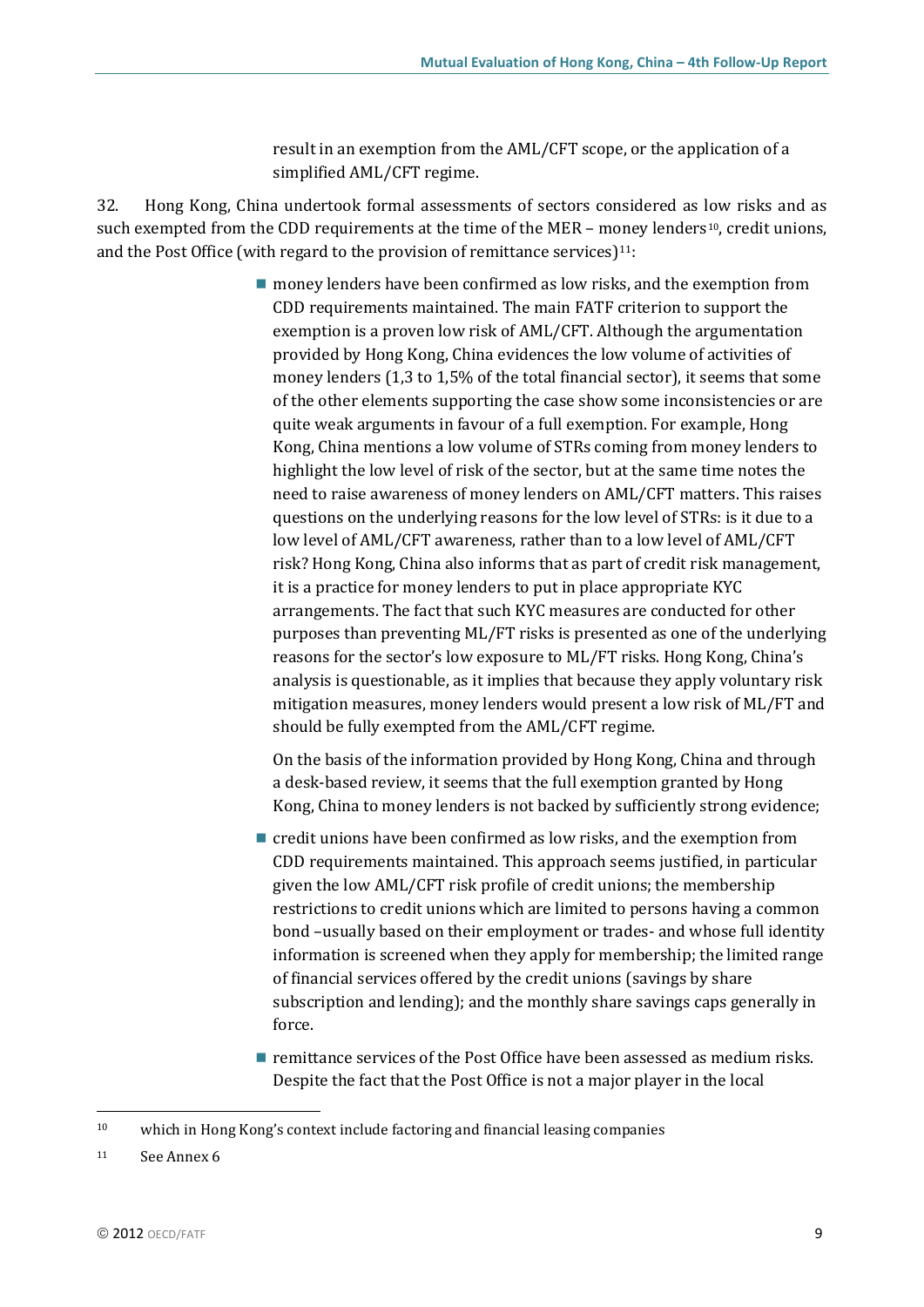remittance market, its volume of e-remittance transactions has been on the rise. In addition, the remittance services offered by the Post Office to the general public are essentially the same as those provided by commercial remittances providers, which under the AMLO, are now submitted to AML/CFT requirements. The Post Office should therefore be subject to comparable ML/FT measures as its commercial counterparts. It is also useful to note that the Post Office offers remittances services, acting as an agent for Western Union, and as such is already subject to some AML/CFT requirements (appointment of a compliance officer, customer identification etc).

Consequently, the remittances activities of post offices are now subject to the AMLO requirements. The Postmaster general (PMG), who is the head of the Post Office, is part of the definition of financial institutions (Part 2, Schedule 1).

33. This deficiency has been partially addressed.

#### *Recommendation 5, Overall conclusion*

34. Hong Kong, China has made significant progress in improving its compliance with R. 5. The technical deficiencies in the legislation were addressed with the entry into force of the relevant provisions of the AMLO. Positive progress has been made with the definition and implementation of a sectoral risk assessment, but questions remain on the justification for one of the exempted business sectors (money lenders).

35. The overall compliance of Hong Kong, China with R. 5 can be assessed at a level essentially equivalent to LC.

#### **RECOMMENDATION 10 –RATED PC**

#### *R10 (Deficiency 1): Only general record-keeping requirements are embedded in law or regulation.*

36. Part 3, Schedule 2, Section 20 of the AMLO introduces some specific record-keeping requirements for financial institutions:

- $\blacksquare$  in relation to each transaction carried out, the original or the copy of the documents, and a record of CDD data and information obtained in connection with the transaction must be kept by the financial institution;
- $\blacksquare$  in relation to each customer, the financial institution must keep the original or a copy of the documents and a record of the data and information obtained in the course of identifying and verifying the identity of the customer or any beneficial owner of the customer, in relation to CDD requirements, as well as the original or a copy of the files relating to the customer's account and business correspondence with the customer and any beneficial owner of the customer.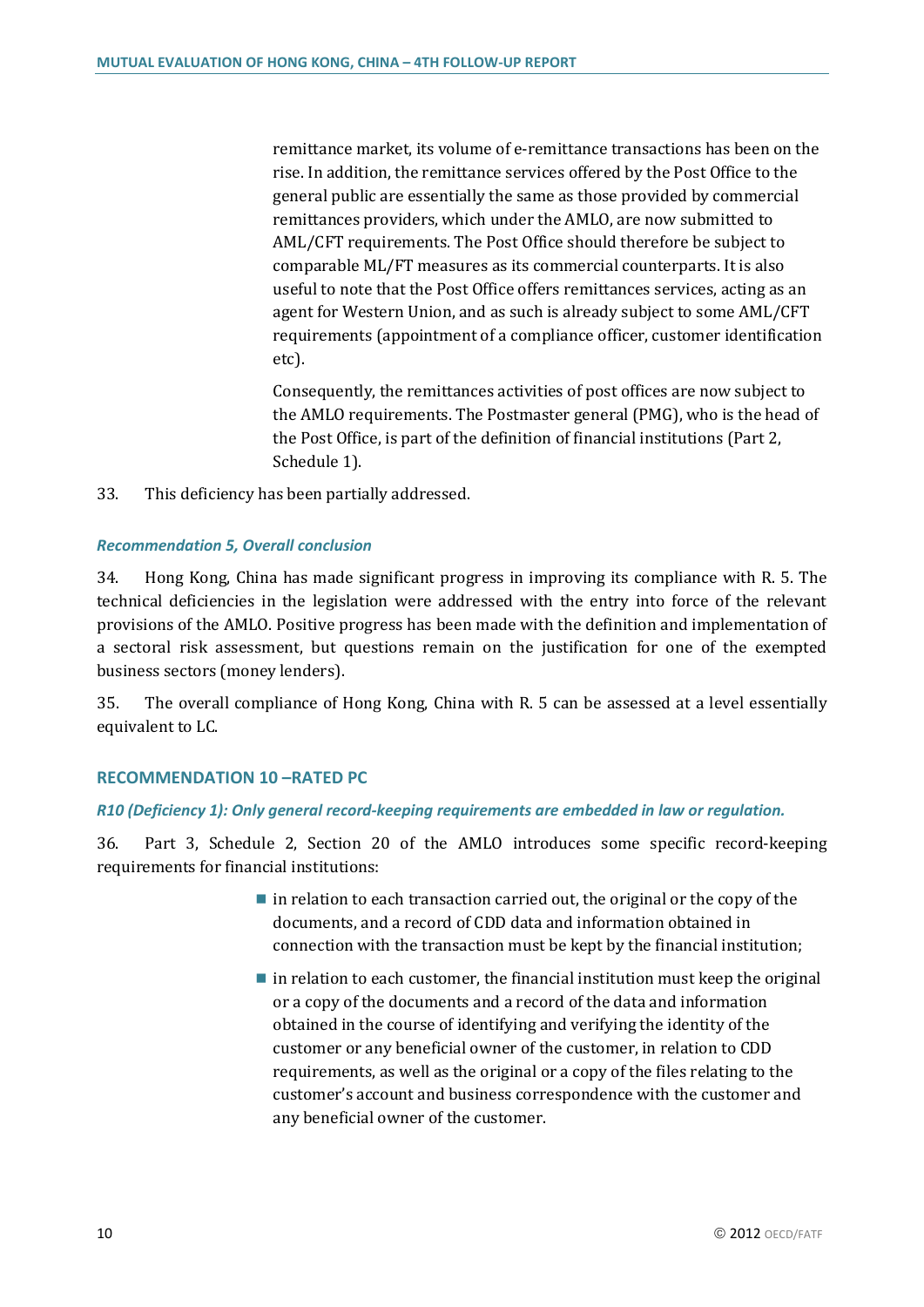37. Those documents must be kept for a period of 6 years, as of the date when the transaction is completed (Section 20 (2)), or the date when the business relationship ends (Section 20 (3)).

38. This deficiency has been addressed.

## *R10 (Deficiency 2): In the securities sector the obligation to maintain identification records, account files and business correspondence for a minimum of five years is recommended but not mandatory.*

39. The requirements of Part 3, Schedule 2, Section 20 of the AMLO (*see R10 Deficiency 1*) are applicable to all financial institutions falling within the scope of the AMLO. This includes securities institutions ("licensed corporations") (Part 2, Schedule 1, Section 1).

40. The AMLO record-keeping requirements include the obligation to maintain identification records (Section 20 (1) (b) (i)), account files and business correspondence (Section 20 (1) (b) (ii)).

41. This deficiency has been addressed.

## *R10 (Deficiency 3): The record keeping requirements for remittance agents are incomplete: records must only be kept for transaction of HKD8 000 or more and there is no requirement that remittance agents or money changers obtain and keep verification data for non-face-to-face transactions.*

42. Under the AMLO, the definition of financial institutions covers money service operators (MSOs) (Part 2, Schedule 1, Section 1), which include money changing service s and remittance services (Part 1, Schedule 1, Section 1) (*see R5 Deficiency 2*). MSOs are subject to the same set of record-keeping requirements as the other financial institutions. Record-keeping requirements apply to all transactions performed by financial institutions, irrespective of their amount. There is no minimum threshold below which records of transactions should not be kept.

43. Regarding obtaining and keeping verification data for non-face-to-face transactions by remittance agents or money changers, the duty to keep records provisions of the AMLO (Part 3, Schedule 2, Section 20) applies irrespective of the delivery channel used by the customers, ie. including in non face-to-face situations.

44. This deficiency has been addressed.

## *R10 (Deficiency 4): The level of implementation of record keeping requirements by remittance agents and money changers cannot be determined.*

45. Money service operators, ie money changing service and remittance services, are included in the scope of application of the AMLO (Part 2, Schedule 1, Section 1). The AMLO also designates a relevant authority - the Commissioner of Customs and Excise (CCE)- , in charge of licensing and supervising the MSO sector (Part 5, Division 3) (*see R.5 Deficiency 2*).

46. The requirements of Schedule 2, Section 20 of the AMLO on duty to keep records are applicable to all financial institutions falling within the scope of the AMLO. Since 1 April 2012, the CCE is the authority responsible to ensure that MSOs comply with their record keeping obligations.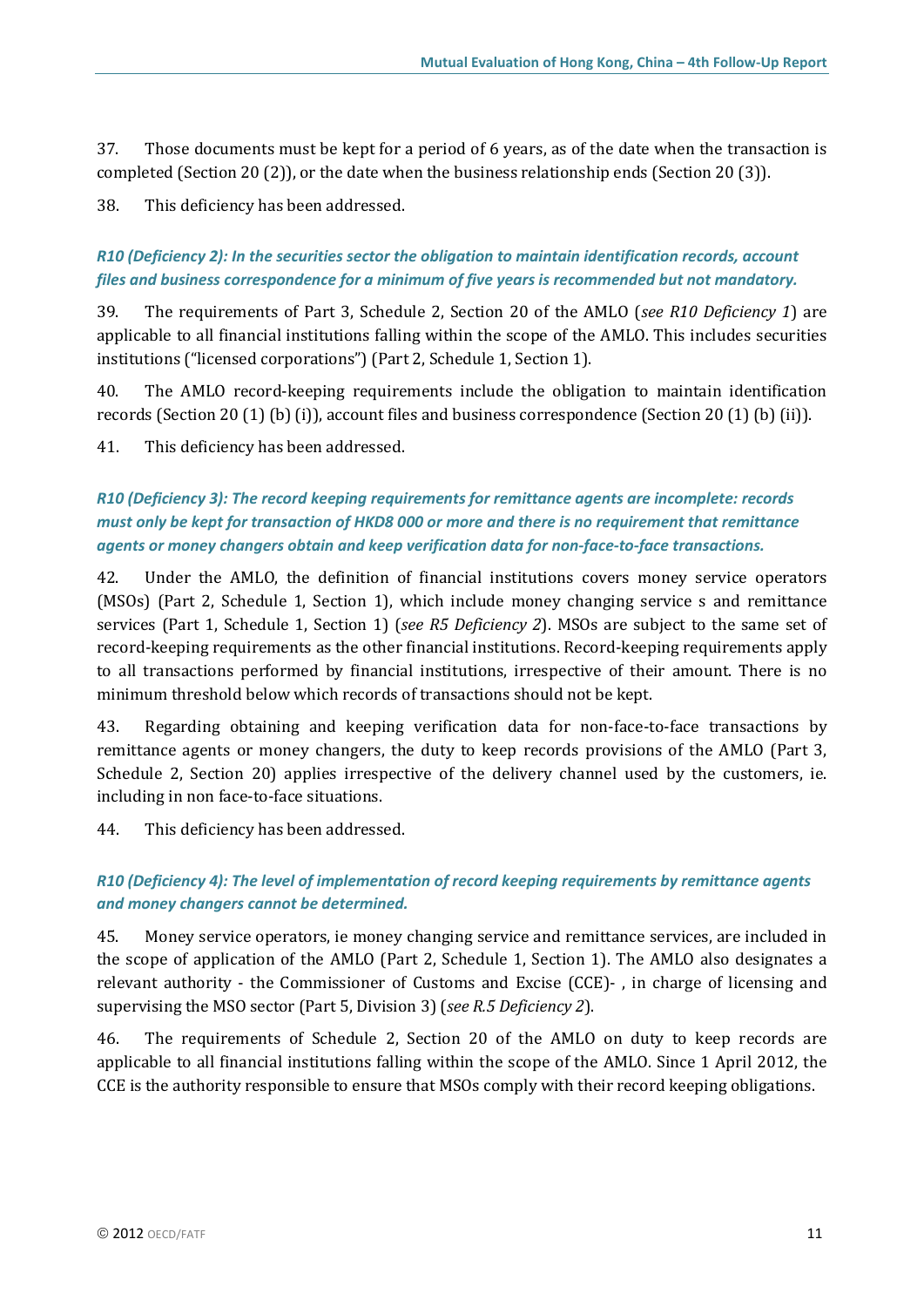47. Relevant measures have been taken to address this deficiency, although it is difficult at this point in time to evaluate their effectiveness, given the recent entry into force of the MSO supervisory and monitoring regime.

## *R10 (Deficiency 5): Competent authorities may only demand that remittance agents and money changers provide them with records and information where they have a reasonable suspicion that an offence has been committed and this may limit the timely provision of information to competent authorities by remittance agents.*

48. Part 3, Section 9 of the AMLO defines the supervisory and investigation powers of relevant authorities over financial institutions. It empowers relevant authorities, including the Commissioner of Customs and Excise (CCE) in relation to licensed MSOs, to conduct routine inspections, access to business premises, books and records, and make inquiries of the licensees or other persons for the purpose of ascertaining compliance with the statutory requirements by financial institutions.

49. Failure to comply with such requirements made by the relevant authority is subject to criminal liability under Part 3, Section 10 of the AMLO.

50. The CCE will therefore be in a position to request information to remittance agents and money changers in all circumstances. This deficiency has been addressed.

## *R10 (Deficiency 6): Scope limitation: no formal assessment has been undertaken to justify exclusion of money lenders, credit unions, the post office and financial leasing companies from the preventive measures and corresponding regulatory regime.*

51. See the outcome of the sectoral risk assessments conducted for money lenders (and financial leasing companies), credit unions, and the post office – R5 Deficiency 5.

52. This deficiency has been partially addressed.

#### *Recommendation 10, Overall conclusion*

53. Hong Kong, China has made significant progress in improving its compliance with R. 10. The technical deficiencies in the legislation were addressed with the entry into force of the relevant provisions of the AMLO. Positive progress has been made with the definition and implementation of a sectoral risk assessment, but questions remain on the justification for one of the exempted business sectors (money lenders).

54. The regime put in place to monitor and supervise the MSO sector will be kept under review with regard to effectiveness. The overall compliance of Hong Kong, China with R. 10 can be assessed at a level essentially equivalent to LC.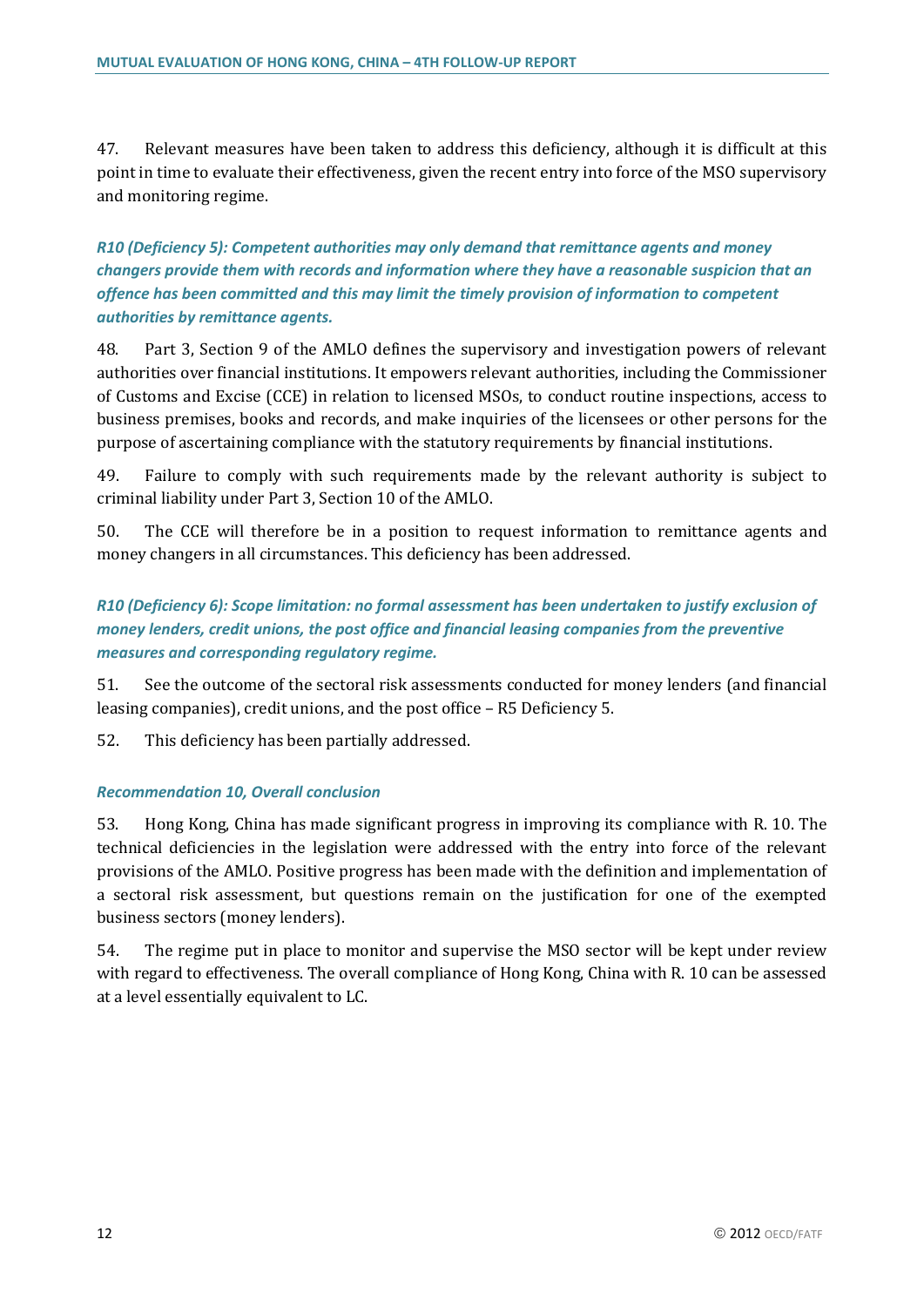#### **SPECIAL RECOMMENDATION II –RATED PC**

## *SRII (Deficiency 1): The TF offence does not encompass provision/collection of assets other than "funds".*

55. Section 7 of the UNATMO, in force since 2005, introduced the prohibition or collection of funds to commit terrorist acts. The amendments brought to UNATMO in 2012 expanded the scope of the terrorist financing offence to cover assets of all kinds. The definition of "funds" is repealed under Section 2(1) and Schedule 1 of the UNATMO, and replaces the term "funds" by "property" throughout the UNATMO. "Property" is defined in the Interpretation and General Clauses Ordinance (IGCO), Cap.1 to include:

- (a) money, goods, choses in action and land; and
- (b) obligations, easements and every description of estate, interest and profit, present or future, vested or contingent, arising out of or incident to property as defined in (a).
- 56. This deficiency has been addressed.

## *SRII (Deficiency 2): The TF offence under UNATMO does not cover provision/collection for an individual terrorist or terrorist organisation and the offence under UNSAR extends only to those individuals and entities designated by the 1267 Committee.*

57. The UNATMO, as amended in 2012, introduces a new Section 8 "Prohibition on making property, etc. available to or collecting property, etc. for terrorists and terrorist associates", which explicitly prohibits:

- (a) the making available of property or financial (or related) services for terrorists or terrorist associates; and
- (b)the collection of property or the solicitation of financial (or related) services for terrorists or terrorist associates.

58. The definition of "terrorist associate" means "an entity owned or controlled, directly or indirectly, by a terrorist", and "entity" means "any body of persons (including individuals) whether corporate or unincorporated". These definitions together appear broad enough to cover terrorist organisations, as defined in the FATF Recommendations.

59. The United Nations Sanctions (Afghanistan) Regulation 2012 (UNSAR) was enacted and implemented in March 2012 to introduce the latest developments in the United Nations' sanction regime against Afghanistan in the legal framework of Hong Kong, China[12,](#page-13-0) in particular the adoption of UNSCR 1988 in June 2011. UNSAR 2012 therefore targets individuals and organisations associated as decided by the Committee of the Security Council set up for the purpose of UNSCR 1988 (Section 29 of UNSAR and par. 30 of UNSCR 1988). A new prohibition against the dealing of funds, either directly or indirectly, owned by or otherwise belonging to, or held by relevant persons/entities has been introduced (Section 6), in addition to the existing prohibition against

<span id="page-13-0"></span> $\overline{a}$ <sup>12</sup> Available as Annex 4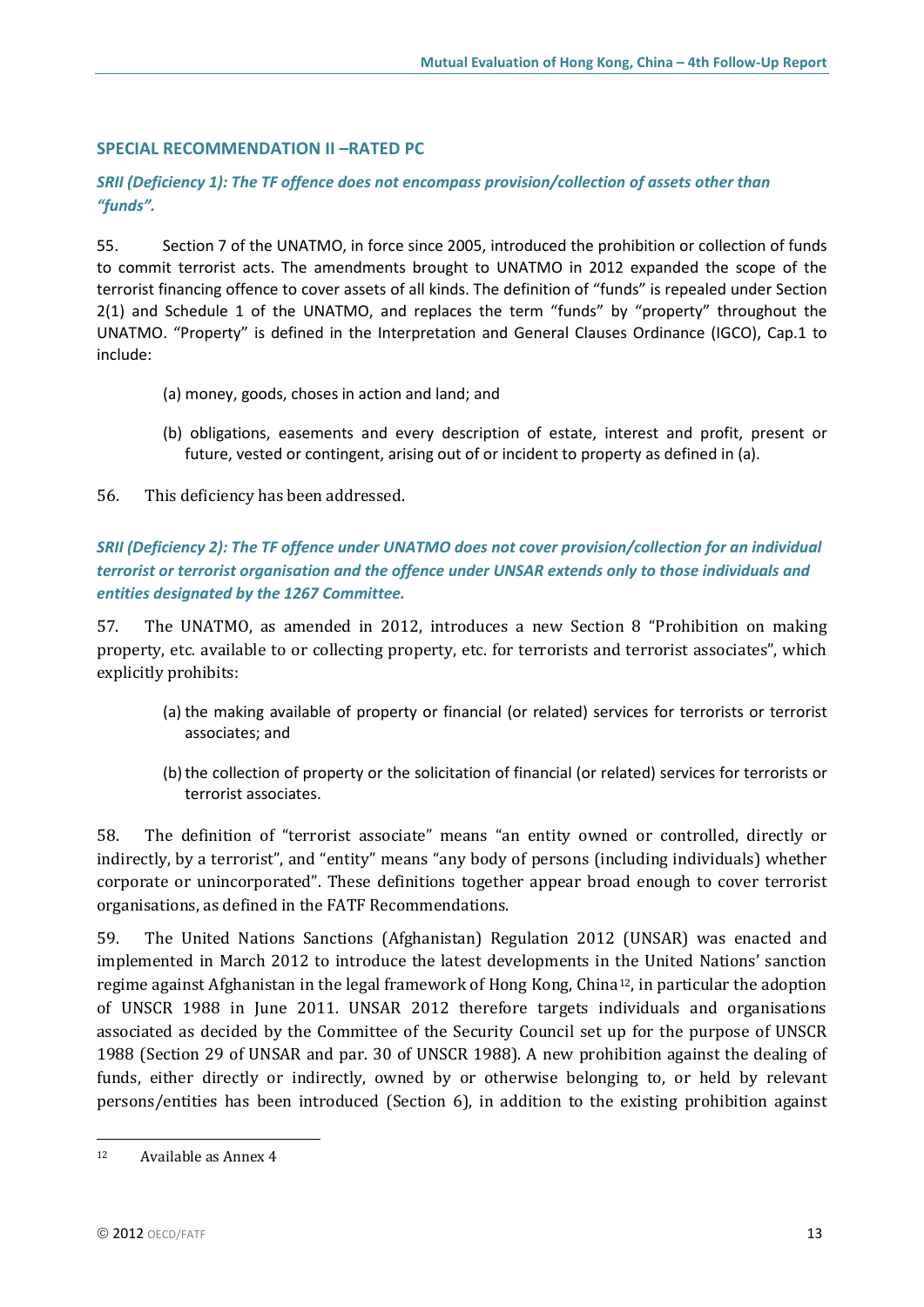making funds available to relevant persons or entities. This new prohibition would effectively disallow relevant persons/entities from using, altering, moving or transferring their funds. The combined effects of the two prohibitions would be to provide an effective and comprehensive regime to freeze funds of relevant persons/entities.

60. As part of the analysis of the TF offence, it was also checked if the whole range of terrorist offences described in international conventions were covered by Hong Kong, China's penal system. The table attached as Annex 7 confirms that Hong Kong, China has introduced the relevant provisions. It would however be useful to clarify the provisions of UNATMO on prohibition against bombing on two aspects:

- $\blacksquare$  the prescribed objects targeted by the bombing attacks should include the notion of *"places for public use, State or government facility, a public transportation system or an infrastructure facility"*
- $\blacksquare$  the results of the bombings to be taken into consideration should take include "*death or serious bodily injury*", and not only major economic loss.
- 61. This deficiency has been addressed.

## *SRII (Deficiency 3): Terrorist acts as defined in UNATMO do not extend to intended coercion of an international organisation.*

62. The 2012 UNATMO in Section 3 (1) expands the definition of "terrorist act" (Section 2 (1) of the UNATMO) to cover acts done to compel international organisations, in addition to Government (a) (ii) (A)).

63. This deficiency has been addressed.

## *SRII (Deficiency 4): The 'civil protest' exemptions to certain classes of terrorist acts as defined in UNATMO are potentially of broad application.*

64. The definition of "terrorist act" in Section 2 of UNATMO excludes the use or threat of action in the course of any "advocacy, protest, dissent or industrial action". The MER considered that the extent of the "civil protest" exemptions should be prescribed more clearly, to limit its scope of application.

65. No legislative action was taken by Hong Kong, China to address this problem. But Hong Kong, China mentions that the "civil protest" exemption does not apply to serious acts of violence which would have the effect of causing serious violence against a person, serious damage to property, or endangering another person's life (Section 2. (1), definition of "terrorist act" (c)(i)(A)(B)(C)).

66. According to Hong Kong, China, a clear line can be drawn to distinguish between civil protests (which may result in scuffles and cases of injury or damage to property) and acts of "terrorism".

67. This deficiency was not addressed.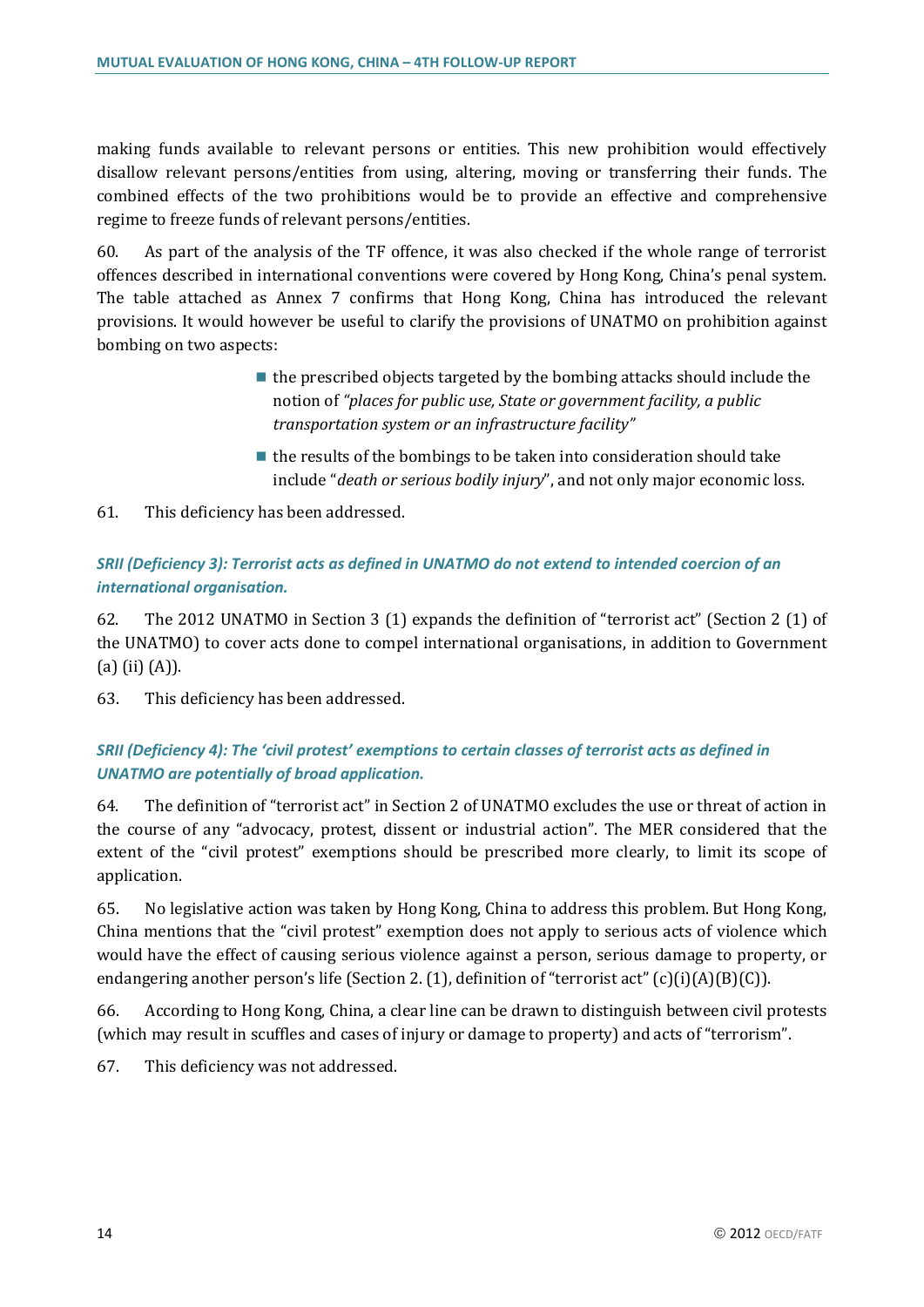#### *Special Recommendation II, Overall conclusion*

68. Hong Kong, China has made significant progress in improving its compliance with SRII. The technical deficiencies in the legislation were addressed with the entry into force of the provisions of the UNATMO. However, a "civil protest" exemption to certain classes of terrorist acts remains, which scope of application has not been clearly defined.

69. The overall compliance of Hong Kong, China with SRII can be assessed at a level essentially equivalent to LC.

## **V. REVIEW OF THE MEASURES TAKEN IN RELATION TO THE KEY RECOMMENDATIONS**

#### **RECOMMENDATION 3 –RATED PC**

## *R3 (Deficiency 1): The Organized and Serious Crimes Bill (OSCO) restraint and forfeiture is limited to cases where benefits exceed HKD100 000.*

70. The OSCO targets post-conviction penalties representing the value of benefits of "specified offences", ie. offences other than drug trafficking offences which are directly covered by DTROP, the Drug Trafficking Recovery of Proceeds Ordinance. The OSCO supplies a fairly comprehensive criminal forfeiture regime. However, there is a HKD100,000 (US\$ 12 892) benefits threshold, below which no restraint or forfeiture procedure can apply. This provision of OSCO (Section 8 (4)) has not been modified.

71. At the time of the Mutual Evaluation, Hong Kong, China considered that this approach was reasonable to enable the defendant to take legal and living expenses out of the assets under restraint. In the MER, assessors mentioned their concerns that "these policy assumptions are not universally valid – as where, for example, an accused person has sufficient other (unrestrained) assets to fund litigation and living expenses. In such circumstances, the mandatory threshold might well preclude an appropriate exercise of prosecutorial discretion to undertake restraint and forfeiture action".

72. Hong Kong, China maintains the argument that defendants should be entitled to reasonable legal and living expenses from the restrained assets. In addition, the threshold was set after thorough discussion in the Bills Committee set up by LegCo to scrutinize the OSCO Bill in 1992-1994 and in response to very strong support from the LegCo to set the threshold at a level not lower than HKD100,000.

73. Hong Kong, China also mentions that Courts can confiscate all realisable property of a defendant. Nevertheless, the existence of the threshold on the benefits of the Terrorist Financing offence amounts to a deficiency *per se*, and this provision has not been amended.

74. This deficiency has not been addressed.

#### *R3 (Deficiency 2): Confiscation powers under OSCO are not available for all predicate offences.*

75. Confiscation under OSCO requires conviction of a 'specified offence' as listed in Schedule 1 or 2, or the offences of conspiracy, incitement, attempt, aiding/abetting/counselling/procuring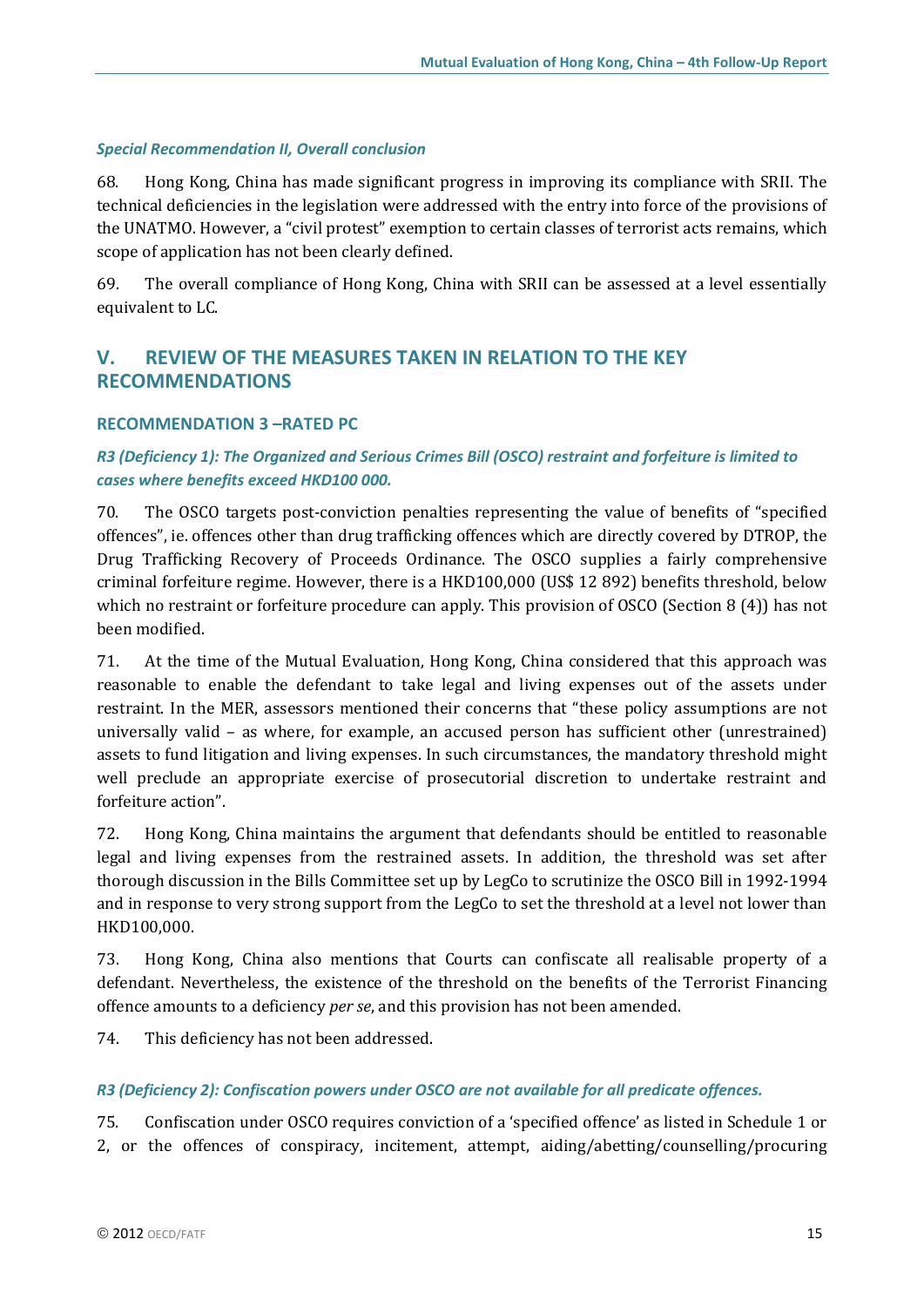commission of any of the offences listed in those Schedules (Section 2). The MER noted that while the range of scheduled offences was broad, it did not extend to all predicate offences for ML. More specifically, it did not cover environmental crimes, piracy and insider trading and manipulation.

76. No legislative amendments have been made to Schedules 1 and 2 of OSCO. Hong Kong, China mentions that its criminal confiscation regime has been operating well on the basis of the current framework. Hong Kong, China also informs that:

- Criminal proceedings for environmental crimes and piracy can be brought against a defendant under various categories of offences, eg. criminal damage of Crimes Ordinance (Cap.200), theft or robbery of Theft Ordinance (Cap.210), and import and export of prohibited articles of Import and Export Ordinance (Cap. 60) which are offences listed in Schedules 1 and 2 of OSCO. However, there is no evidence brought that these large and generic categories of offences would specifically include environmental crimes and piracy, or that all cases of environmental crimes and piracy activities would meet the criteria required to qualify as one of these criminal offences.
- According to Section 25(1) of OSCO, predicate offences for money laundering would refer to all "indictable" offences, not just the FATFdesignated categories of predicate offences. Hong Kong, China adds that confiscation of proceeds from other indictable offences not listed in the OSCO Schedules can still be effected through conviction of money laundering offences. Although Section 25(1) potentially has a broad scope of application, there is no implicit indication that on this basis, predicate offences for money laundering would refer to all indictable offences, and would therefore cover all the FATF-designated categories of predicate offences, and beyond. In any case, there is no indication that the confiscation powers introduced by OSCO and required by Recommendation 3 would extend to those "indictable offences".
- The Securities and Futures Ordinance will be amended during the legislative exercise starting in October 2012 to add market misconduct and manipulation offences into the Schedules of OSCO.
- Regarding terrorism related offences, the MER noted that there were no confiscation powers in place, as Section 13 of the UNATMO (United Nations (Anti Terrorism Measures) Ordinance) was not in force. Section 13 of the UNATMO entered into force on 1 January 2011, and provides for the forfeiture of terrorist financing property.
- 77. This deficiency has been partially addressed.

#### *R3 (Deficiency 3): No mechanisms exist for confiscation of the proceeds of TF.*

78. Section 13 of the UNATMO, entered into force on 1 January 2011, provides for the forfeiture of property of a terrorist or terrorist associate, which represents any proceeds arising from a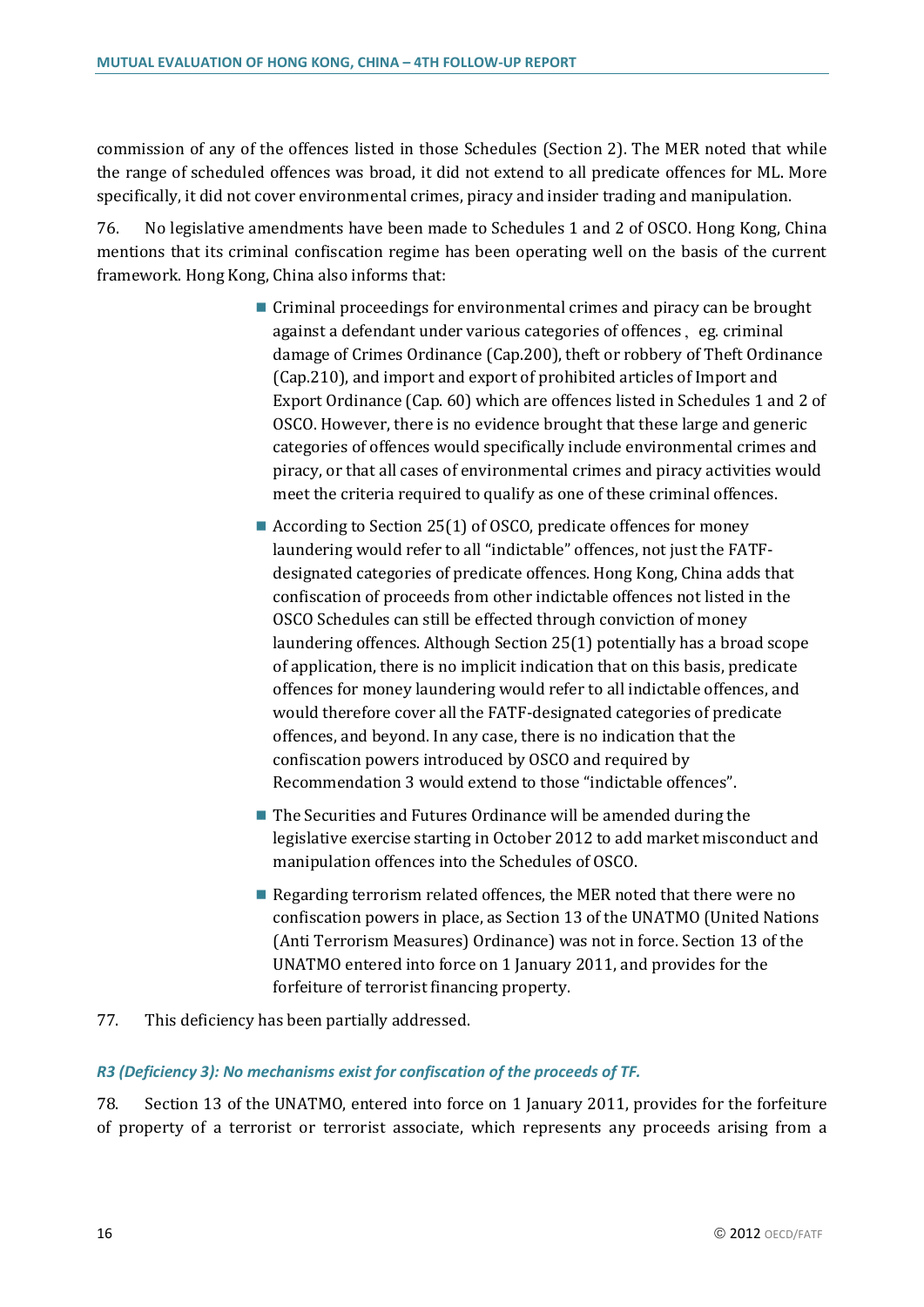terrorist act, is intended to be used to finance or to commit a terrorist act, or was used to commit such act.

79. This deficiency has been addressed.

## *R3 (Deficiency 4): Powers to confiscate instrumentalities do not extend to property that does not come into the possession of a court or police or customs agencies.*

80. The Criminal Procedure Ordinance (CPO) provides for general powers of confiscation of instrumentalities, which cover property that comes into the possession of a court or the law enforcement agencies concerned (court, Police, Customs and Excise Department), in connection with all types of offences. This power is exercisable irrespective of the fact whether an offence has been committed or whether there is a conviction (Section 102). Similarly, the power under Section 103 of the CPO is exercisable when there is reason to believe that the property is provided or prepared with a view to committing an indictable offence. This general power does not depend on conviction of any offence. The provisions of the CPO have not been modified.

81. Hong Kong, China reports that under OSCO (Organised and Serious Crimes Ordinance) and DTROP (Drug Trafficking Recovery of Proceeds Ordinance), upon conviction of any specified offences or drug trafficking offences, the Department of Justice (DoJ) may apply to the court for the confiscation of the realizable property of the defendant, which includes all instrumentalities of value, regardless of whether they have come into the possession of a court, police, Independent Commission Against Corruption (ICAC) or customs agencies. The confiscation under DTROP covers drug trafficking offences while that under OSCO is applicable to offences listed in Schedules 1 and 2 of OSCO. Given that OSCO does not seem to appropriately cover all ML predicate offences (*see R.3 Deficiency 2 above*), instrumentalities from environmental crimes and piracy would be missing from the existing confiscation of instrumentalities framework.

82. Hong Kong, China adds that Sections 73 and 84 of CPO empower the court to order convicted persons to pay compensation or return properties (including instrumentalities) to crime victims or aggrieved persons. These may be paid out of property not in possession of the Police, ICAC or court. These compensation procedures do not seem, however, to involve a confiscation order.

83. Hong Kong, China indicates that, in practice, the current mechanisms operate well with no major operational problem encountered, and that it will be kept under review.

84. This deficiency has been partially addressed.

#### *R3 (Deficiency 5): Effectiveness: Given the risk of money being laundered in Hong Kong (including the proceeds of foreign predicate offences), the number of restraint and confiscation applications made each year are low.*

85. Hong Kong, China informs that it has developed a number of actions to improve the effectiveness of its restraint and confiscation framework, and is committed to maintain its efforts for further progress:

> $\blacksquare$  The Financial Investigation Division (FID) and the Joint Financial Intelligence Unit (JFIU) have enhanced their enforcement capability in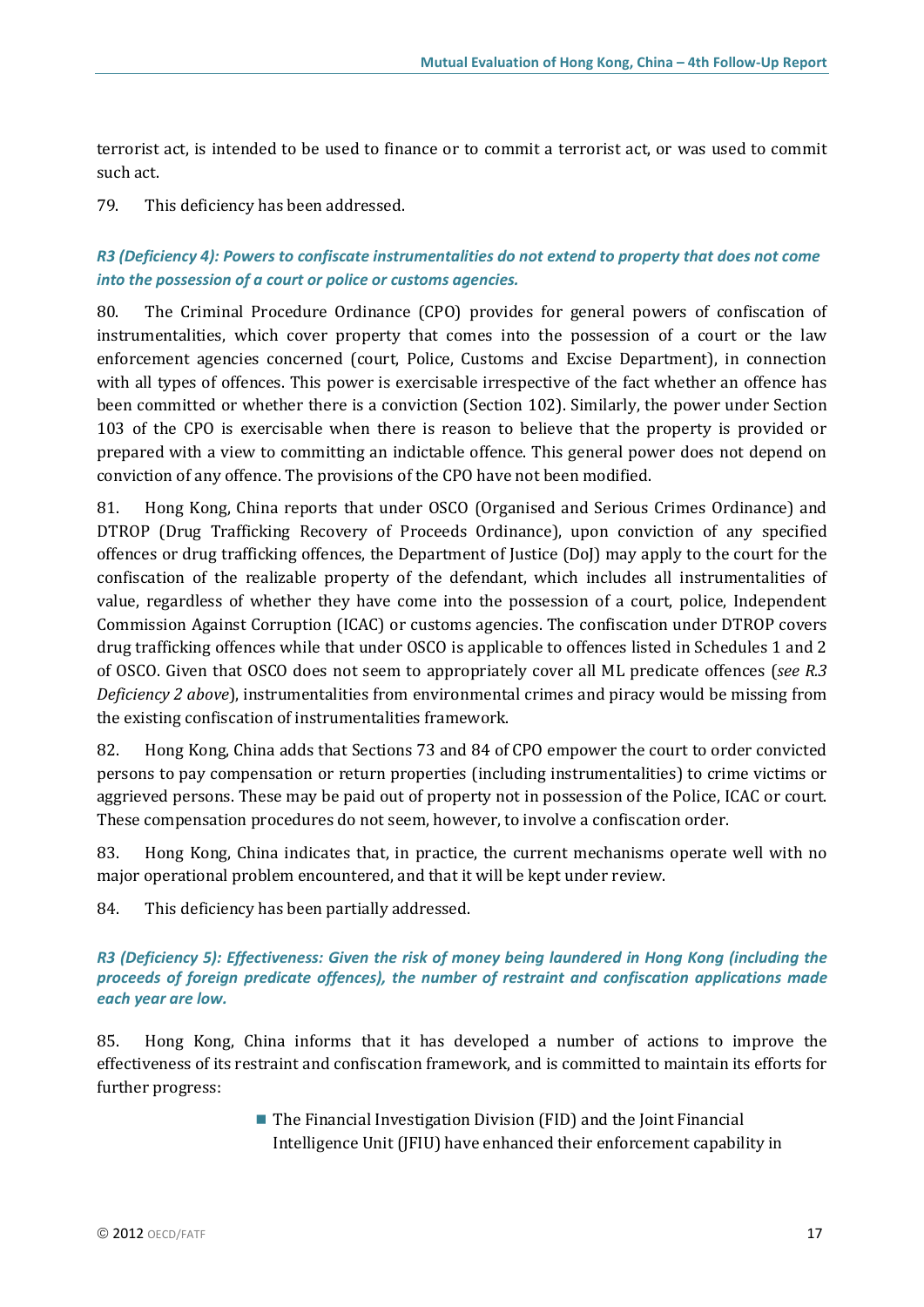financial investigation and analysis of financial intelligence (26 additional posts with effect in December 2009). Financial investigation and confiscation of crime proceeds are one of the Hong Kong Police Force's enforcement priorities. FID has organized regular and focused training and outreach to regional and district crime units to enhance their awareness and knowledge on asset restraint and confiscation (23 courses/seminars for police officers between June 2008 and April 2012, financial investigation training attended by 845 police officers). In addition, the Police has revised its internal guideline and manual to provide more details on the procedures and put in place standard protocol in respect of asset tracing, restraint and confiscation to provide enhanced guidance to officers in dealing with this specific area of work.

- The establishment of a dedicated Proceeds of Crime Section by the Independent Commission Against Corruption (ICAC) in June 2010 has been conducive to the effective implementation of the restraint and confiscation of assets in relation to corruption-related cases. In an effort to enhance the knowledge of investigators in relation to restraint and confiscation of assets, workshops on asset recovery have been conducted by counsels from DoJ and in-house training sessions have been regularly organized.
- $\blacksquare$  In 2010, DoJ re-organised its Prosecutions Division with the aim of enhancing the latter's efficiency and effectiveness as a modern prosecution service. A new Proceeds of Crime Unit was created under the Office of the Director of Public Prosecutions. The new set-up has enabled DoJ to focus its resources and priority on recovering action in relation to the proceeds of crime and advising on terrorist financing matters for law enforcement agencies to deal with cases involving proceeds of crime under senior-level steer and direction.

86. Concerned competent authorities have kept up their efforts and co-ordination to sustain the improvements in restraint and confiscations. Both the number of restraint and confiscation orders as well as the value of assets involved has increased significantly. The number of restraint orders has increased threefold from an annual average of 6 during 2003-2006 to an annual average of 18 during 2007–2011. Similarly, the number of confiscation orders has increased significantly from an annual average of 4 during 2003-2006 by 175% to annual average of 11 during 2007-2011.

87. The continuous improving trend and the increase in numbers and value demonstrate that effectiveness was enhanced. This deficiency has been addressed.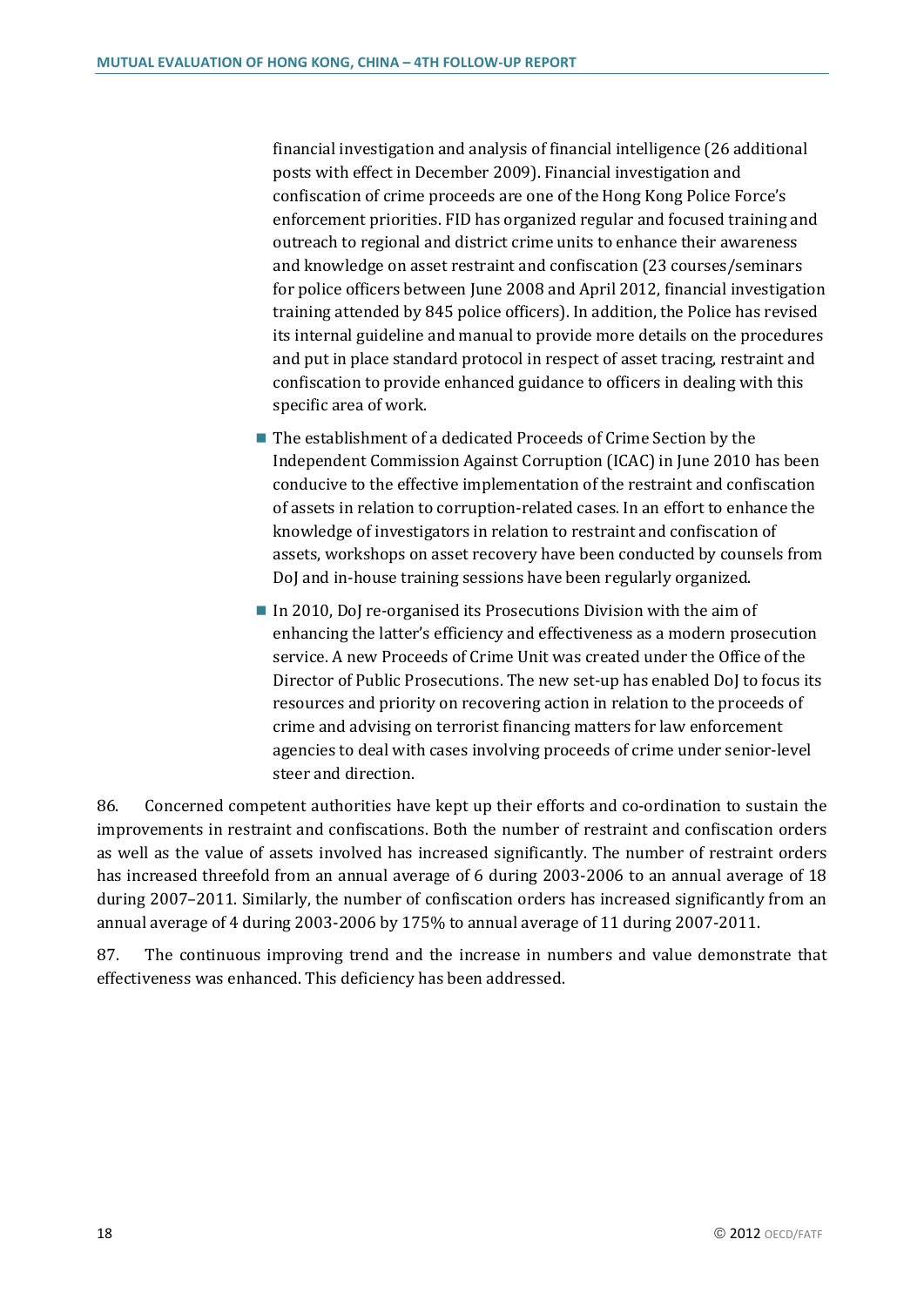| Year                             | 2003 | 2004 | 2005 | 2006 | 2007 | 2008 | 2009 | 2010 | 2011 | $2012^1$ |
|----------------------------------|------|------|------|------|------|------|------|------|------|----------|
| Number of orders obtained        | 5    |      | 9    | 3    | 11   | 16   | 17   |      | 31   | 5        |
| Value of orders (HKD in million) | 105  | 63   | 277  | 40   | 737  | 405  | 1799 | 901  | 1364 | 467      |

#### Table 1. **Restraint Orders**

**Table Note:** 

1. Up to 30 April 2012

| Year                                | 2003 | 2004 | 2005 | 2006 | 2007 | 2008 | 2009 | 2010 | 2011        | $2012^1$ |
|-------------------------------------|------|------|------|------|------|------|------|------|-------------|----------|
| Number of orders<br>obtained        |      | 3    | 3    |      | 4    | 8    | 13   | 11   | 17          | 4        |
| Value of orders (HKD in<br>million) | 0.3  | 1.01 | 2.6  | 6.4  | 19.8 | 19.9 | 119  | 104  | 1752.4 $^2$ | 3        |

Table 2. **Confiscation Orders**

#### **Table Notes:**

1. Up to 30 April 2012

2. Out of the Confiscation Order amounting to HKD1752.4 million, the enforcement of Confiscation Orders amounting to HKD112.90 are pending due to outstanding appeal proceedings.

88. In addition to the above, the statistics on assets restrained in relation to corruption offences under section 14C of the Prevention of Bribery Ordinance, Cap.201 (POBO) are set out as follows:

| Year                                                                                  | 2004       | 2005       | 2006  | 2007       | 2008       | 2009             | 2010       | 2011       | 2012 <sup>1</sup> |
|---------------------------------------------------------------------------------------|------------|------------|-------|------------|------------|------------------|------------|------------|-------------------|
| Assets restrained (HKD in<br>million)                                                 | 197.2      | 6.1        | 355.5 | 28.6       | 291.7      | <b>NIL</b>       | 74.1       | 91.1       | 8.1               |
| Value of restitution orders (HKD)<br>in million)                                      | <b>NIL</b> | 5.3        | 140.6 | <b>NIL</b> | <b>NIL</b> | $15.48^{2}$      | <b>NIL</b> | <b>NIL</b> | <b>NIL</b>        |
| Assets restrained and paid to the<br>Gvt through civil settlement<br>(HKD in million) | <b>NIL</b> | <b>NIL</b> | 140   | <b>NIL</b> | <b>NIL</b> | 330 <sup>3</sup> | <b>NIL</b> | <b>NIL</b> | <b>NIL</b>        |

## Table 3.

#### **Table Notes:**

1. Up to 30 April 2012

- 2. This amount represents restitution orders awarded during the year, which have been/will be settled from assets restrained under section 14 of POBO in earlier years.
- 3. This amount was paid, from assets restrained in the year 2006, to the Macao Special Administrative Region Government pursuant to civil proceedings.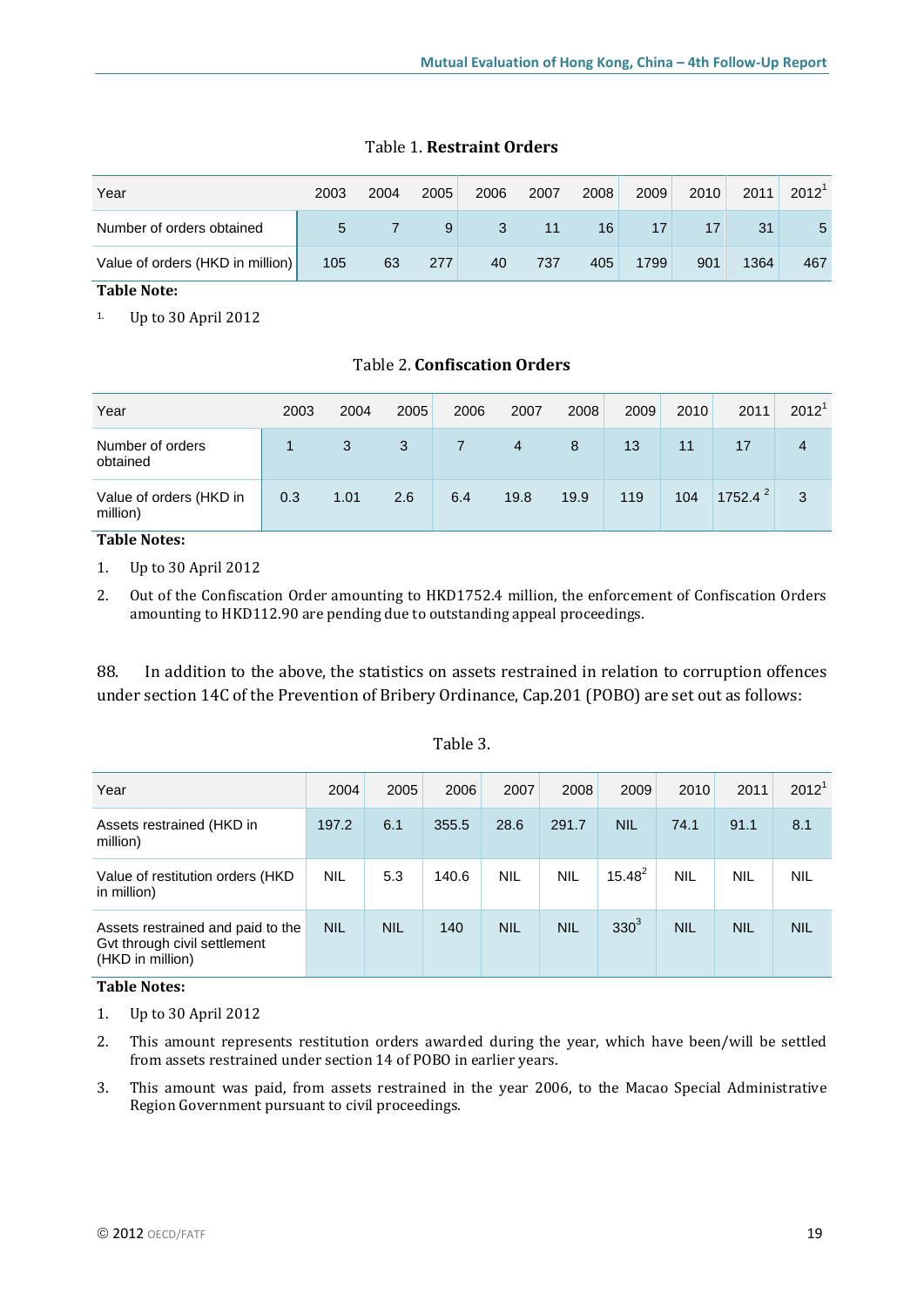#### *Recommendation 3, Overall conclusion*

89. Hong Kong, China has made significant progress in improving its compliance with R.3. Part of the technical deficiencies in the legislation was addressed with the entry into force of the relevant provisions of the UNATMO, and initiatives taken to improve the effectiveness of the restraint and confiscation framework.

90. However, progress is not yet complete and does not fully address all the deficiencies. The restraint and forfeiture procedure is still limited to cases where benefits exceed HKD100 000, which does not seem justified in all circumstances; the recognition of environmental crimes and piracy as predicate offences is not clearly established and this impacts the confiscation powers, including on instrumentalities, that can apply to these offences.

91. Hong Kong, China' overall compliance with R. 3 can be assessed at a level essentially equivalent to LC.

#### **SPECIAL RECOMMENDATION I –RATED PC**

*SRI (Deficiency 1): Considerable shortcomings exist in implementation of the Terrorist Financing Convention: the TF offence does not extend to 'funds' as broadly defined by the Convention; the definition of 'terrorist act' does not extend to acts or threats directed at international organisations; the 'civil protest' exemption to certain classes of 'terrorist acts' are of potentially broad application; there is no current capacity to effect forfeiture of funds used or allocated for the purpose of committing terrorist offences; and not all customer due diligence requirements have been implemented.* 

- On the extension of the TF offence to 'funds', see SRII Deficiency 1.
- On the extension of the definition of 'terrorist act' to acts or threats directed at international organisations, see SR II Deficiency 3.
- On the potential broad application of the 'civil protest' exemption to certain classes of 'terrorist acts', see SRII Deficiency 4.
- On the capacity to effect forfeiture of funds used or allocated for the purpose of committing terrorist offences, see R3 Deficiency 3.
- On the implementation of customer due diligence requirements, see R5.

92. Significant progress has been made to address this deficiency, with the exception of the "civil protest" exemptions in SR II Deficiency 4).

*SRI (Deficiency 2): S/RES/1373(2001) has not been implemented and shortcomings exist in relation to implementation of S/RES/1267(1999); Hong Kong lacks the capacity to implement express freezes on terrorist property and has no capacity to forfeit "funds used or allocated for the purpose of committing" terrorist offences other than those associated with Al Qaeda and the Taliban.*

93. The UNATMO, as amended in 2012, introduced the requirements of S/RES/1373(2001), especially through section 6 on the freezing of terrorist property, section 8 on the prohibition on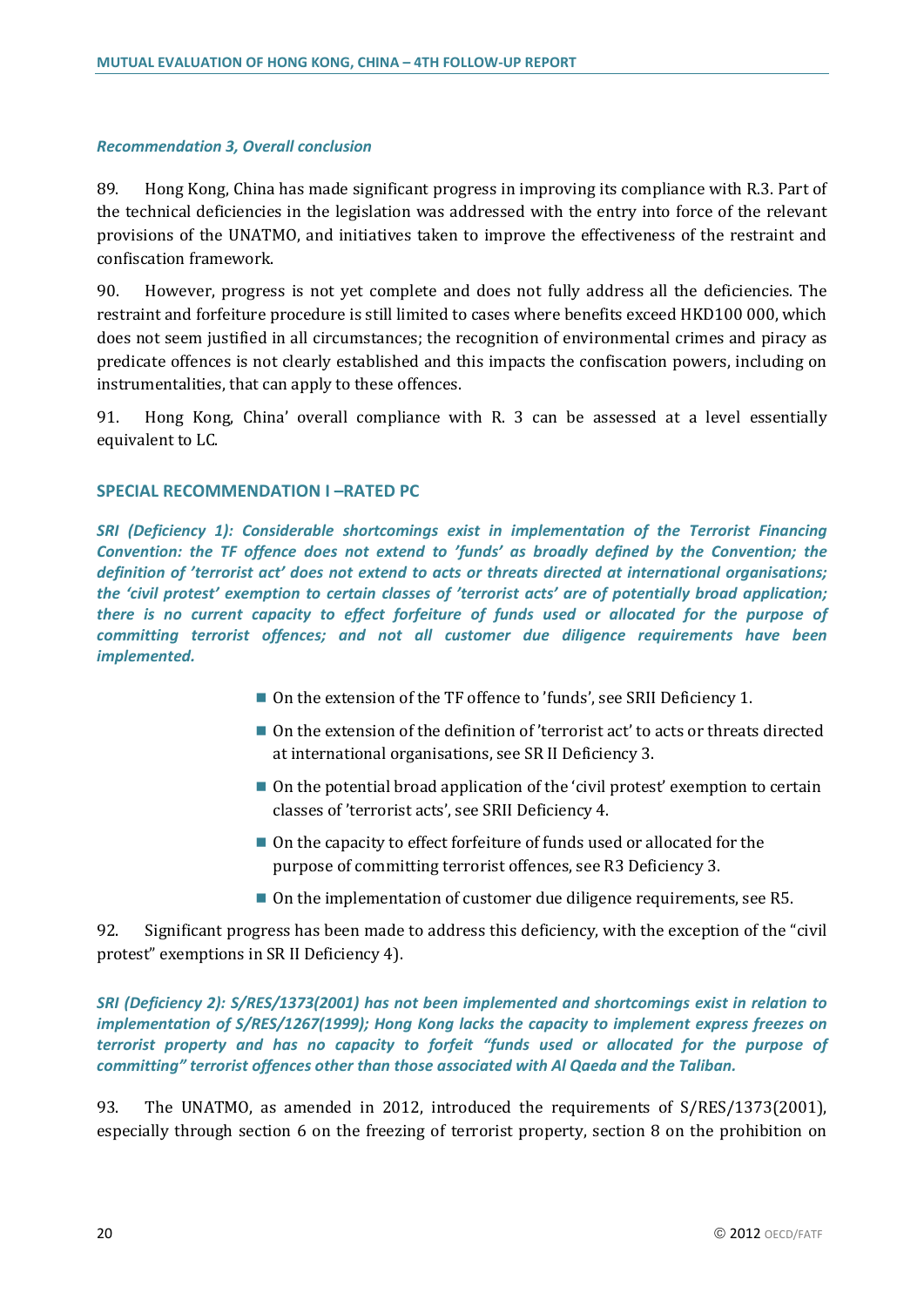making funds, etc available to terrorists and terrorist associates, and section 13 on the forfeiture of terrorist property. See specific aspects as part of SRII.

94. With regard to the implementation of S/RES/1267(1999), section 6 of the United Nations Sanctions (Afghanistan) Regulation (UNSAR) provides for prohibition against making available to relevant persons, entities, groups or undertakings funds or other financial assets or economic resources, and also prohibition against dealing with funds or other financial assets or economic resources of relevant persons, entities, groups or undertakings. See specific aspects as part of SRII Deficiency 2 and SRIII Deficiency 1.

95. This deficiency has been partially addressed.

#### *Special Recommendation I, Overall conclusion*

96. Hong Kong, China has made significant progress in improving its compliance with SR. I. The technical deficiencies in the legislation were addressed with the entry into force of the relevant provisions of the UNATMO and the UNSAR, as well as of the AMLO.

97. One of the remaining deficiencies noted for SR II (the potential broad application of the 'civil protest' exemption to certain classes of 'terrorist acts') has an impact on Hong Kong, China's compliance with SR I.

98. Overall, Hong Kong, China compliance with SR. I can be assessed at a level essentially equivalent to LC.

#### **SPECIAL RECOMMENDATION III –RATED PC**

## *SRIII (Deficiency 1): Obligations under S/RES/1267(1999) with respect to assets under the control of designated entities have not been implemented.*

99. Section 6 of UNSAR 2012 prohibits making available to certain persons, entities, groups or undertakings fund or other financial assets or economic resources, or dealing with funds or other financial assets or economic resources of certain persons, entities, groups or undertakings. The persons, entities, groups or undertakings targeted are those targeted by the Committee of the Security Council set up for the purpose of UNSCR 1988 (Section 29 of UNSAR and par. 30 of UNSCR 1988).

100. There is also a process under s.4 of UNATMO which allows the Chief Executive to publish a notice in the Government Gazette of persons designated by the Committee of the Security Council set up for the purpose of applying UNSCR 1989. Such notices designate persons as terrorists or terrorist associates, or property as terrorist property. The effect is that the criminal offences in the Ordinance then apply, thus preventing the making available or property to such persons, but there is no automatic freezing of property. This would require a notice to be issued by the Secretary of Security under s.6 of UNATMO freezing the identified terrorist property (see below for a description of the powers and requirements under s.6). No notices have been issued under s.6 to date.

101. There is an important concern with regard to the prohibition and freezing measures in UNSAR, as there is no clear requirement that the process should be conducted promptly. Hong Kong,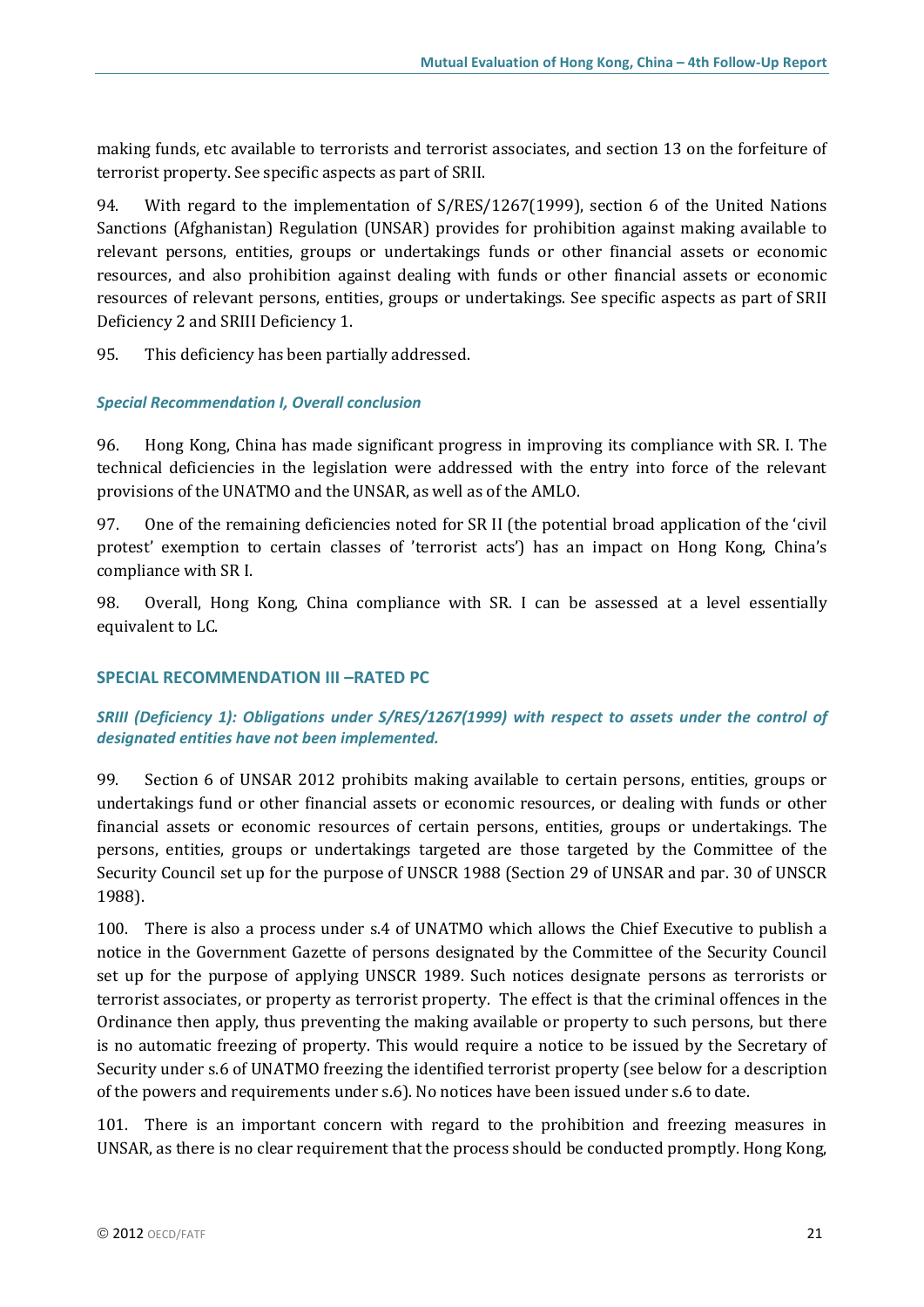China states that upon the enactment of relevant regulations which implement sanctions imposed by the United Nations Security Council, it is the standing practice of the Government to disseminate such information to all government bureaux/departments concerned. These bureaux/departments will then notify the stakeholders under their purview.

102. However, there is nothing in UNSAR or in the above processes that ensures that the freezing order takes place "*without delay and without prior notice to the designated persons involved*". Although SRIII (and c. SRIII 1.) does not require that the notion of "*without delay*" is explicitly mentioned in the legislation, Hong Kong, China has not demonstrated that specific instructions or initiatives have been taken to ensure that competent authorities dealing with the new designations and freezing orders without delay. Moreover, no action has been taken under UNATMO to freeze any property of designated persons, thus leading to the designation process having little effect.

103. This deficiency has been partially addressed.

#### *SRIII (Deficiency 2): The freezing requirements of S/RES/1373(2001) have not been implemented.*

## *SRIII (Deficiency 3): Hong Kong does not have a system for examining and giving effect to actions initiated under freezing mechanisms of other jurisdictions.*

104. Sections 5 and 6 of the UNATMO provide a framework to specify persons and properties as terrorists, terrorist associates and terrorist property by Court, and to freeze terrorist property.

105. There are important concerns with regard to Sections 5 and 6:

Section 6 prescribes that the freezing of funds can be initiated by the Secretary for Security through a notice specifying the targeted property. This would require that the first step for a successful freezing procedure would be to identify properties which could be owned or controlled by listed persons or entities.

Hong Kong, China indicates that Section 4 of UNATMO (designation procedure for persons or property listed by a UN Committee) and Section 5 (national designation in respect of other persons) both give rise to statutory presumptions deeming property of the designated persons to be terrorist property with consequent prohibitions on making such property available regardless of whether the property is identified or not, but not freezing all the property of the designated terrorist.

Section 6 is described as a freezing provision, but it only operates against identified property i.e. there has to be a process to identify property as that of a terrorist before s.6 can operate. The freezing process in this case requires first that the Secretary for Security issues a notice specifying the property (Section 6 (1)), and second that this notice is given to the person holding the property concerned (Section 6 (7)) who in turn has to approach the owner (Section 6 (8)). These successive steps also raise questions regarding the timeliness of the whole process, as compared for example to the publication of a notice in a national gazette ordering the freezing of the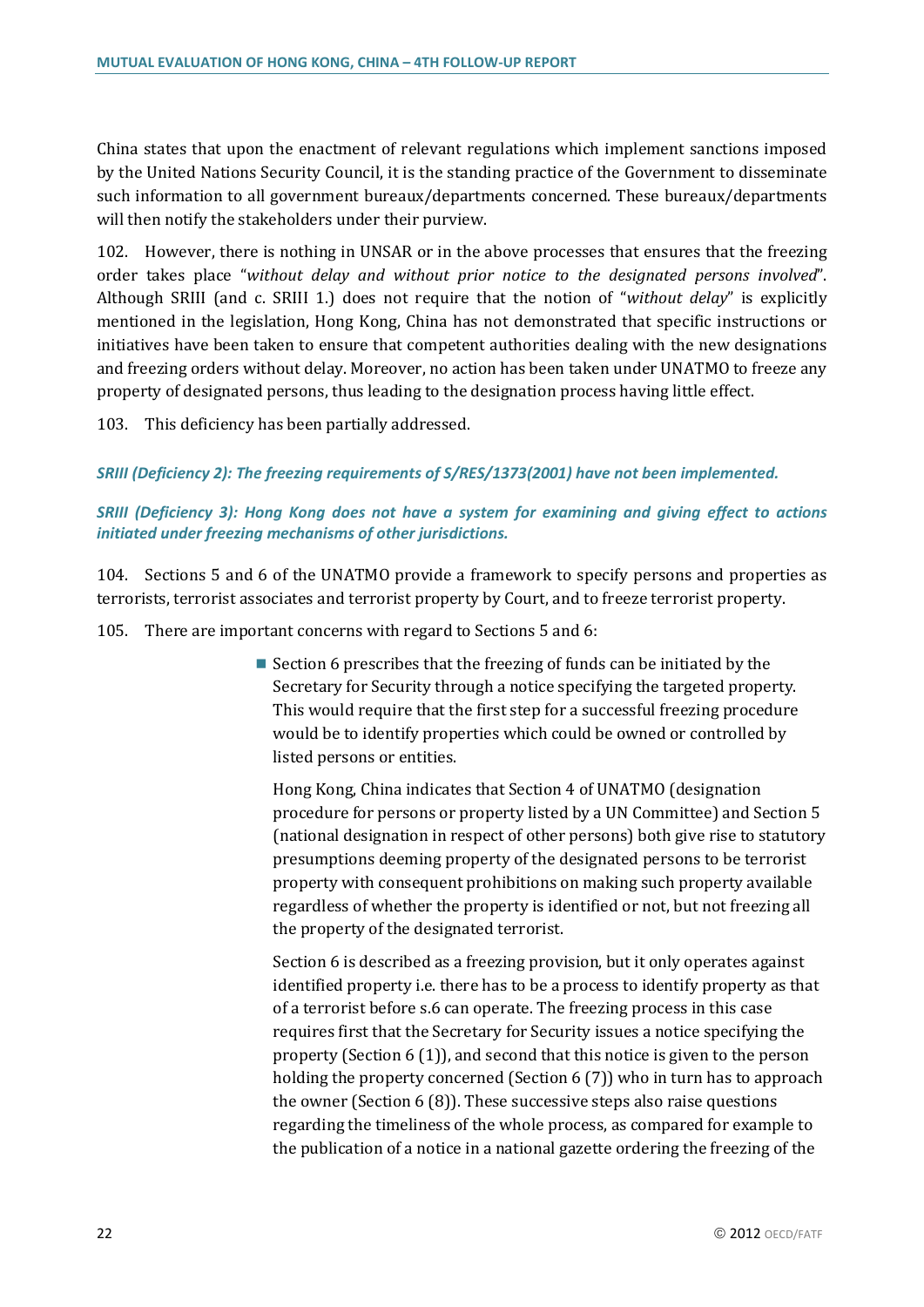identified property, in parallel to what is requested as part of Section 4. Thus the need to (a) identify terrorist property and (b) take the further procedural steps, would be their nature lead to significant delays that undermine the objective of the requirements to freeze the property without delay and without notice.

According to Section 6 (3), the freezing notice will automatically expire after two-years, unless an application is lodged with the Court for forfeiture of the property. Forfeiture can occur if the court is satisfied on the balance of probabilities that the property is the proceeds of a terrorist act, or was used or intended to be used to finance or assist in the commission of a terrorist act. This could raise a specific problem for designations made under UN Security Council Resolution 1989[13,](#page-23-0) for which it is less likely that applications for forfeiture will be filed.

If a forfeiture application is lodged, the freezing order will continue to run indefinitely until all proceedings relating to the freezing application (including appeals) have been completed.

However, the net result of these requirements is that the evidential requirements to obtain forfeiture are significant, and it is likely that if ever a notice was to be issued under s.6, there is a real risk that the notice would expire after 2 years. No notices have been issued as yet.

106. Hong Kong, China explains that requests from foreign jurisdictions will be assessed by the relevant law enforcement agencies as to the credibility of the information provided. The Department of Justice will be consulted for legal advice. The matter will then be put before the Security Bureau for a decision by the Secretary for Security, whether there are reasonable grounds to seek a domestic designation under Section 5 of the UNATMO and/or to impose an asset freeze under Section 6 of the UNATMO.

107. If a domestic designation of a person as a terrorist or terrorist associate is made under Section 5 of the UNATMO, then it will be an offence under Section 8 of the UNATMO to collect or make available property to or for the benefit of the terrorist or terrorist associate. Property may also be designated as terrorist property in which case in any forfeiture proceedings under Section 13 of the UNATMO, it shall be presumed to be terrorist property in the absence of evidence to the contrary.

108. Where the Secretary for Security has reasonable grounds to suspect that any property held by any person is terrorist property, the Secretary may direct that an asset be frozen under Section 6 of the UNATMO. It will be an offence to deal in such property without a licence issued by the Secretary. Such administrative freeze may remain in force for 2 years pending application to the court under Section 13 of the UNATMO for forfeiture of the property.

<span id="page-23-0"></span> $\overline{a}$ <sup>13</sup> Reaffirms the assets freeze, travel ban and arms embargo affecting all individuals and entities on the Committee's Al Qaida Sanctions List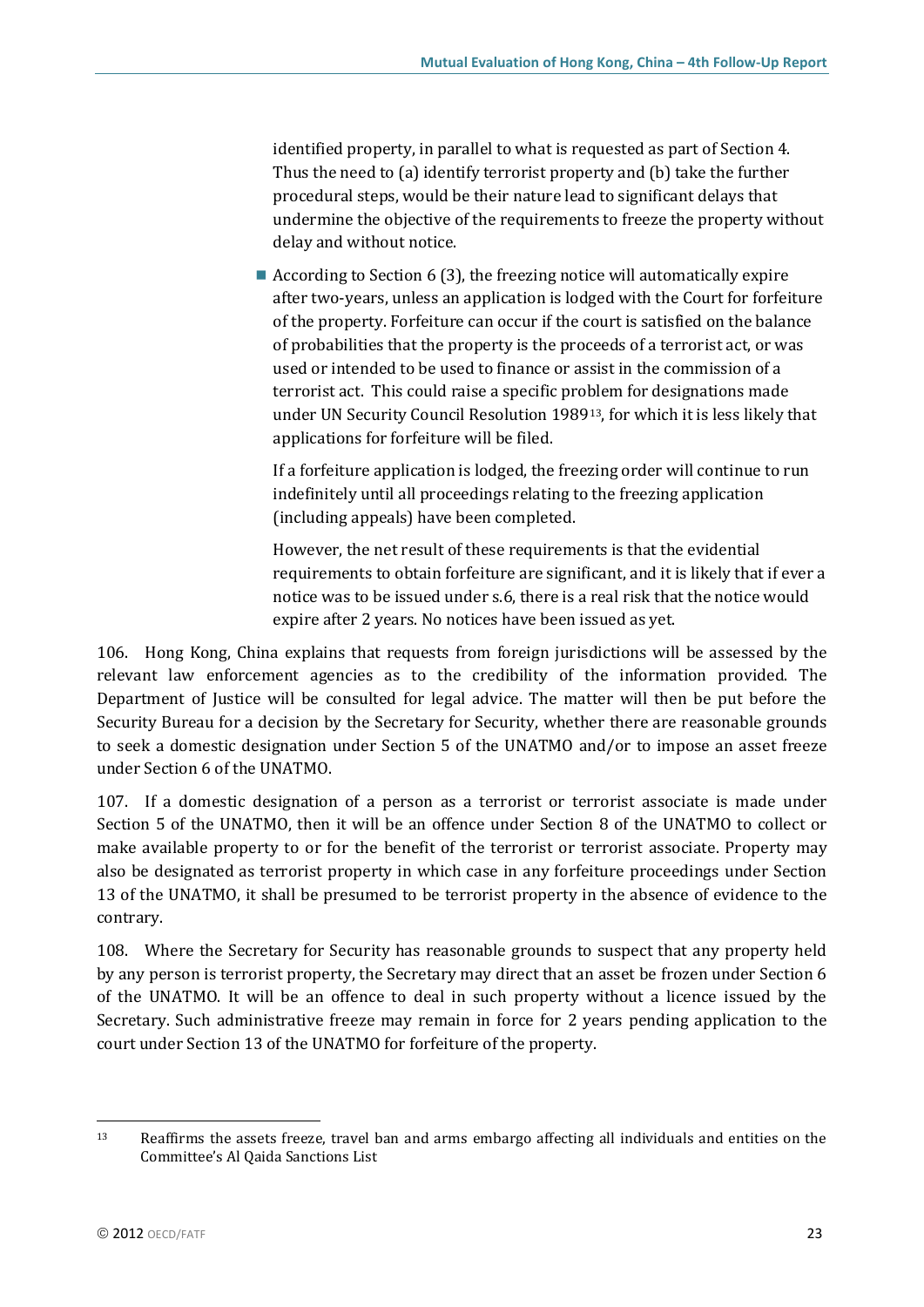109. The procedure put in place by Hong Kong, China will evidence if reasonable grounds exist to initiate a freezing action, following a request by a foreign jurisdiction. Although this procedure involves many successive steps and requires decisions from different bodies and administrative services, clear operational guidelines requiring Law Enforcement Authorities to accord a high priority to overseas freezing requests and take prompt follow-up actions have been issued.

110. These deficiencies have not been adequately addressed.

## *SRIII (Deficiency 4): There are no provisions concerning jointly held property or property derived from funds or assets owned or controlled by designated entities.*

111. Hong Kong, China considers that the UNATMO and the Court Rules are capable of dealing with property which is jointly held or derived from funds or assets owned or controlled by designated entities, and thus no amendment to the UNATMO was introduced in this respect:

- $\blacksquare$  the definition of "property" in the UNATMO has a very wide scope and is not exhaustive (see par. 56). It is sufficiently broad to cover both property derived from property owned or controlled by terrorists or terrorist associates, and property of a terrorist or terrorist associate, whether owned solely or jointly by the terrorist or terrorist associate -although there is no specific reference to these terms in the definition. In addition, the freezing requirement under Section 6 of the UNATMO prohibits the dealing of terrorist property both directly and indirectly;
- $\blacksquare$  the Rules of the High Court (Order 117A, Rules 9 to 12) which govern procedures for making forfeiture applications make provisions with respect to applications involving terrorist property which is jointly owned. In particular, the relevant Rules relate to a holder or holders of property and provide that the court may direct that the applications be heard in the absence of a holder whose whereabouts are not known to the applicant.

112. Although there is no explicit provision in the UNATMO which indicates that "property" covers "jointly held property or property derived from funds or assets owned or controlled by designated entities", the extensive definition used by reference to IGCO (see par. 56) seems to be broad enough to include all interests in or arising out of property, present or future. This deficiency has been addressed.

#### *SRIII (Deficiency 5): Guidance is not provided to institutions and other natural or legal persons concerning obligations under freezing mechanisms.*

113. Guidelines for institutions regarding their obligations under the freezing mechanisms can be found in Chapter 6 (6.11 and s.) of the relevant guidance books, dated July 2012:

- Hong Kong Monetary Authority (HKMA)
- Securities and Futures Commission (SFC)
- Office of the Commissioner of Insurance (OCI)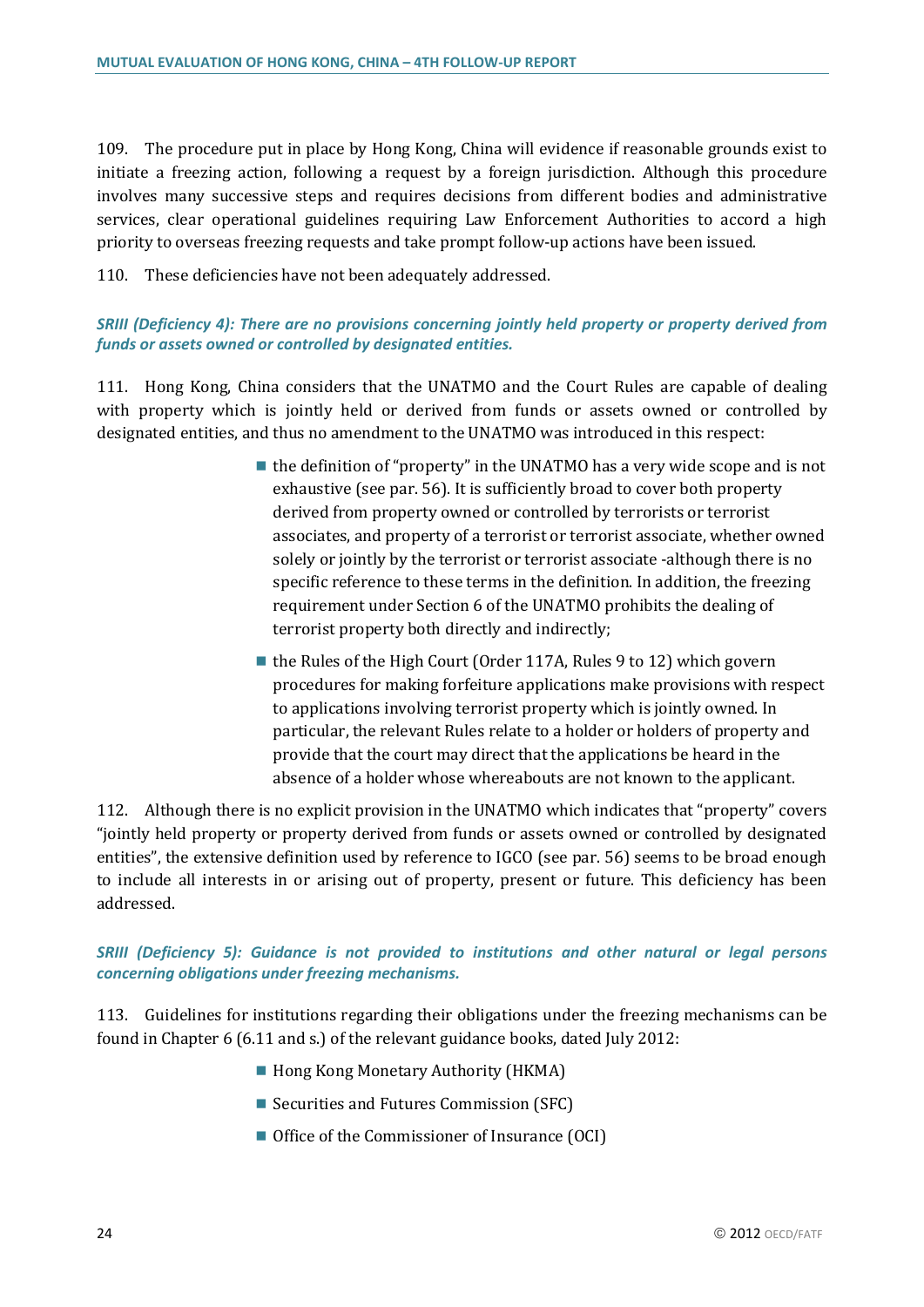■ Commissioner for Customs and Excise (CCE)

114. In addition, specific guidelines for institutions regarding the freezing obligations were provided by the Security Bureau.

115. Both sets of guidelines describe the administrative freezing process led by the Secretary for Security and inform about the offence linked to making funds available for a person or entity designated as a terrorist or terrorist associate, on the basis of the provisions of the UNATMO. They also present the legal obligations in respect of the freezing under the UNATMO. The Security Bureau guidelines include an example of a freezing Notice which provides some general information to the recipient of the Notice on what he/she is expected to do upon receipt of the Notice, including sending a copy of the Notice without delay to each owner of the property concerned and the relevant arrangement for sending the notice. It also draws the recipient's attention on the meaning of "deal with" under section 6 of UNATMO, which are the specific acts the recipient is directed not to do. However, the guidelines do not include clear guidance regarding the practical steps expected from financial institutions and other entities that may be holding targeted funds or other assets.

116. This deficiency has been partially addressed.

## *SRIII (Deficiency 6): There are no mechanisms enabling challenges to freezing actions or enabling access to frozen funds or assets.*

117. Mechanisms for enabling challenges to freezing actions or access to frozen funds or assets are provided under the UNATMO:

- Section 17 provides that any person affected by such freezing orders could apply to the courts for the revocation or variation of such orders,
- Section 15 provides broad discretion for the Secretary for Security to provide access to frozen property so as to allow for uses such as reasonable living expenses, reasonable legal expenses, etc.
- 118. This deficiency has been addressed.

*SRIII (Deficiency 7): There are no provisions with respect to confiscation of funds or other assets of designated entities.*

- 119. Section 13 of the UNATMO provides for a mechanism for forfeiture of terrorist property.
- 120. This deficiency has been addressed.

#### *Special Recommendation III, Overall conclusion*

121. Hong Kong, China has made progress in improving its compliance with SR. III. Some of the technical deficiencies in the legislation were addressed with the entry into force of the relevant provisions of the UNATMO and the UNSAR. However, there are some remaining deficiencies, with regard to the obligations required with respect to assets under the control of designated entities; the freezing requirements of terrorist property; and the effect which can be given to freezing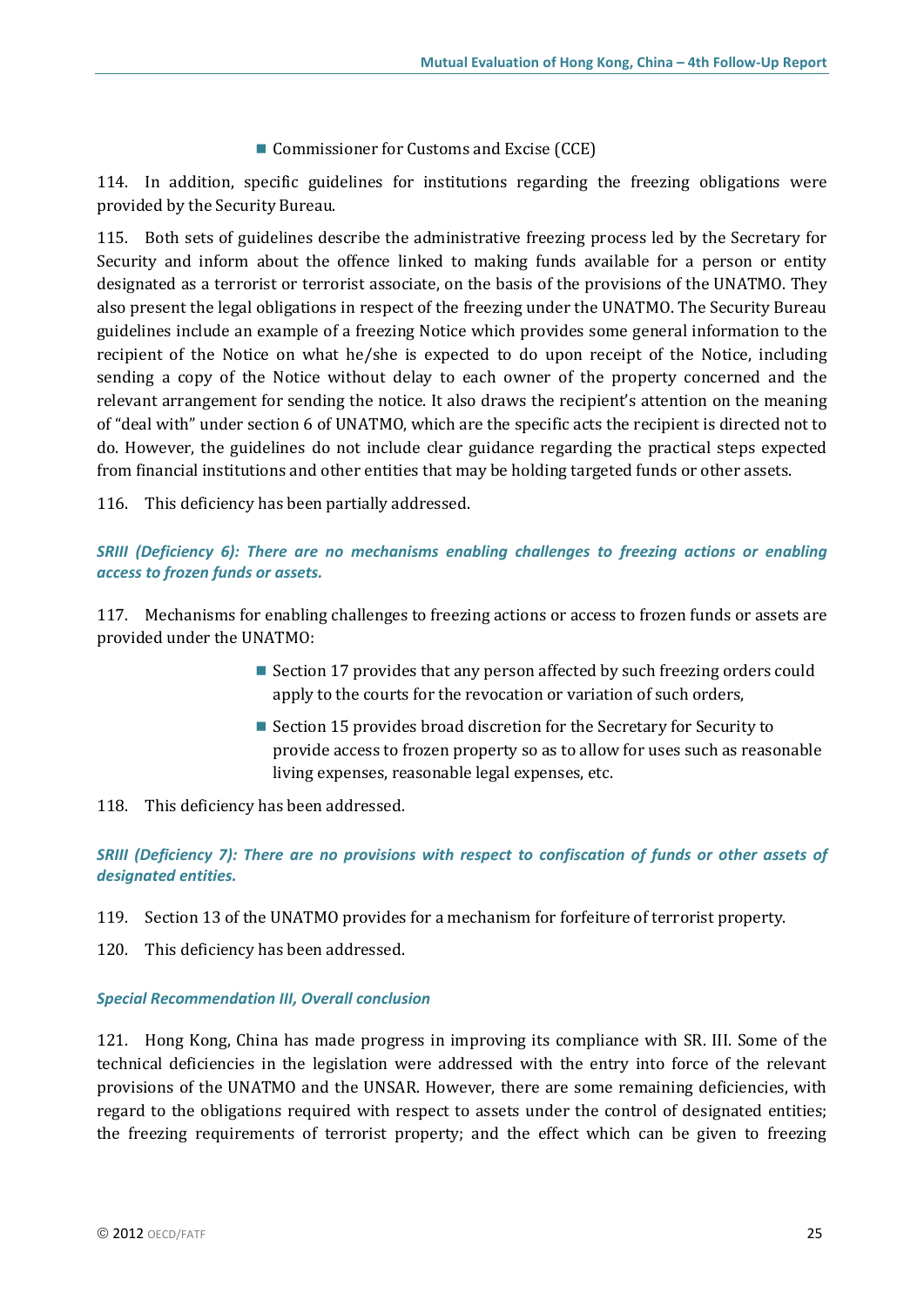mechanisms of other jurisdictions. In addition, Guidance provided to institutions concerning their obligations under freezing mechanisms is insufficient.

122. The overall compliance of Hong Kong, China with SR. III can be assessed at a level essentially equivalent to PC.

## **VI. REVIEW OF THE MEASURES TAKEN IN RELATION TO THE OTHER RECOMMENDATIONS RATED PC OR NC**

#### **RECOMMENDATION 6 –RATED PC**

*R6 (Deficiency 1): The banking and insurance guidelines do not specify explicitly that senior management approval is required to continue a business relationship with a customer subsequently discovered to be a PEP.* 

123. Section 10 (2) (a) of Schedule 2 of the AMLO specifically requires financial institutions to obtain senior management approval for carrying out an occasional transaction or establishing a business relationship with a politically exposed person (PEP); or for continuing the business relationship with an existing customer who is a PEP or has subsequently become a PEP.

124. This deficiency has been addressed.

*R6 (Deficiency 2): There are no enforceable provisions regarding the identification and verification of PEPs for remittance agents and money changers.* 

125. Under the AMLO, Money Services Operators (MSOs) are financial institutions and subject to all the AMLO requirements (*see R5 Deficiency 2*), including for PEP issues.

126. As other financial institutions, MSOs are consequently explicitly required, under section 19(1) of Schedule 2 of the AMLO to establish and maintain effective procedures for determining whether a customer or a beneficial owner of a customer is a PEP. They are also required to conduct enhanced due diligence on PEPs (section 10 of Schedule 2) and conduct enhanced ongoing monitoring of such business relationships (section 5(3)(b) of Schedule 2).

127. This deficiency has been addressed.

*R6 (Deficiency 3): Scope limitation: no formal assessment has been undertaken to justify exclusion of money lenders, credit unions, the post office and financial leasing companies from CDD requirements.* 

128. See the outcome of the sectoral risk assessments conducted for money lenders (and financial leasing companies), credit unions, and the post office – R5 Deficiency 5.

129. This deficiency has been partially addressed.

#### *Recommendation 6, Overall conclusion*

130. The overall compliance of Hong Kong, China with R. 6 can be assessed at a level essentially equivalent to LC.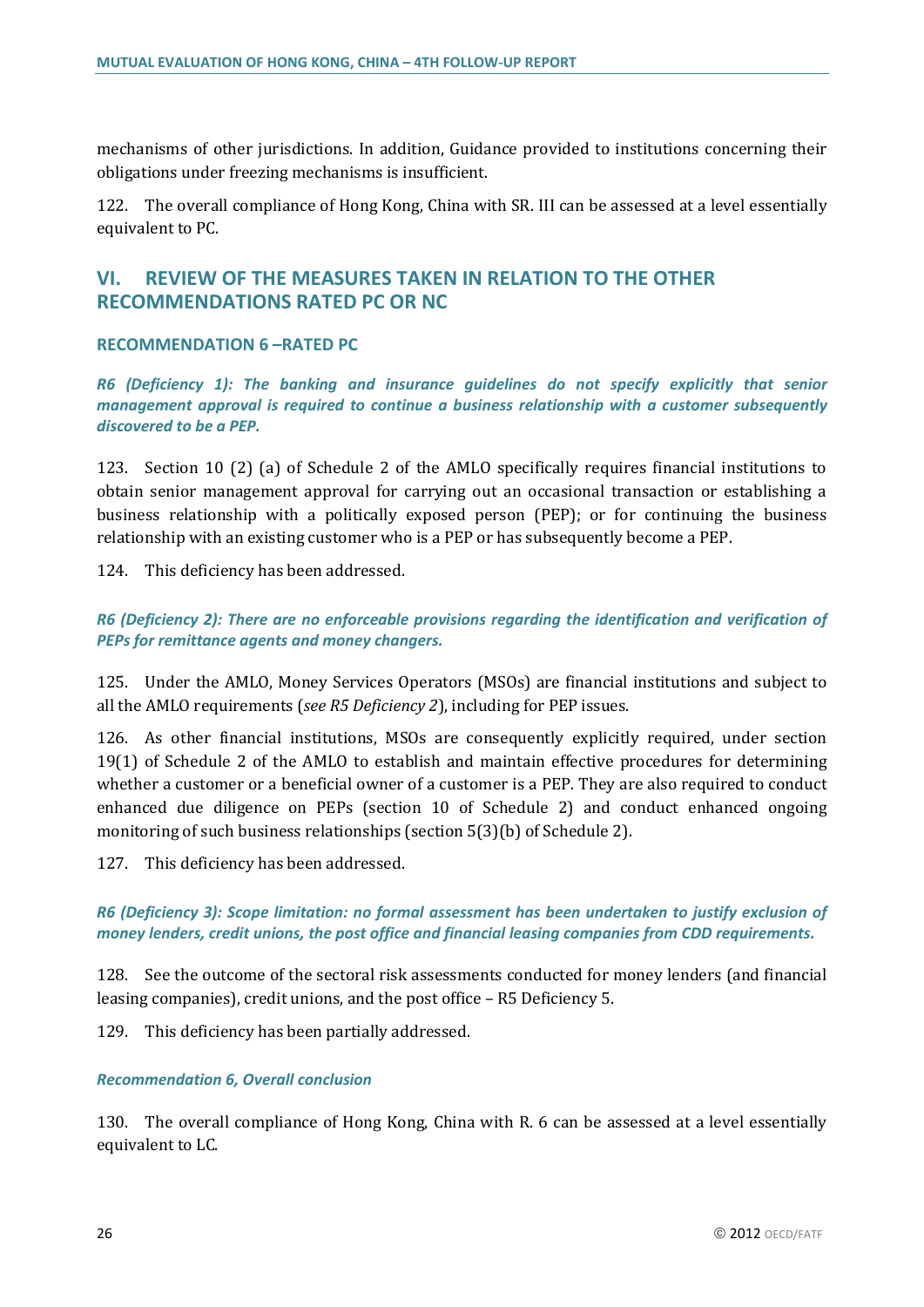#### **RECOMMENDATION 9 –RATED PC**

## *R9 (Deficiency 1): In the banking and securities sectors, reliance may be placed on introducers who are not regulated for AML/CFT purposes.*

131. Acknowledging the requirement to prohibit reliance on third parties who are not regulated for AML/CFT purpose, Hong Kong, China plans to introduce formal AML/CFT regulation on specific non-financial sectors.

132. In the interim, section 18(3)(a) of Schedule 2 of the AMLO allows for a short transitional period permitting financial institutions to rely only on certain local professional sectors (solicitor, certified public accountant, member of the Hong Kong Institute of Chartered Secretaries, trust company) to carry out CDD on the condition (as a safeguard measure) that the financial institution is satisfied that the third party has put in place adequate procedures to prevent money laundering and terrorist financing. As provided under section 18(5) of Schedule 2, this transitional arrangement will expire 3 years after commencement of the AMLO (*i.e.* on 31 March 2015).

133. This deficiency has been addressed, but the issue will remain under review to make sure that a permanent solution is applicable after 31 March 2015.

*R9 (Deficiency 2): Financial institutions may rely on intermediaries incorporated in or operating from "equivalent" jurisdictions but the list of equivalent jurisdictions is not derived from an objective, qualitative assessment.* 

134. The AMLO provides a specific definition on "equivalent jurisdiction" under section 1 of Schedule 2. It is defined as (a) a jurisdiction that is a member of FATF, other than Hong Kong; or (b) a jurisdiction that imposes requirements similar to those imposed under this Schedule (*i.e.* Schedule 2 which provides for customer due diligence and record-keeping requirements for financial institutions).

135. The financial regulators have provided guidance in the guideline issued under the AMLO to financial institutions on the factors to consider in determining jurisdictional equivalence (section 4.20.3 and s. of HKMA, SFC, OCI, CEE Guidelines dated July 2012).

136. This deficiency has been addressed.

*R9 (Deficiency 3): Scope limitation: no formal assessment has been undertaken to justify exclusion of money lenders, credit unions, the post office and financial leasing companies from the preventive measures.* 

137. See the outcome of the sectoral risk assessments conducted for money lenders (and financial leasing companies), credit unions, and the post office – R5 Deficiency 5.

138. This deficiency has been partially addressed.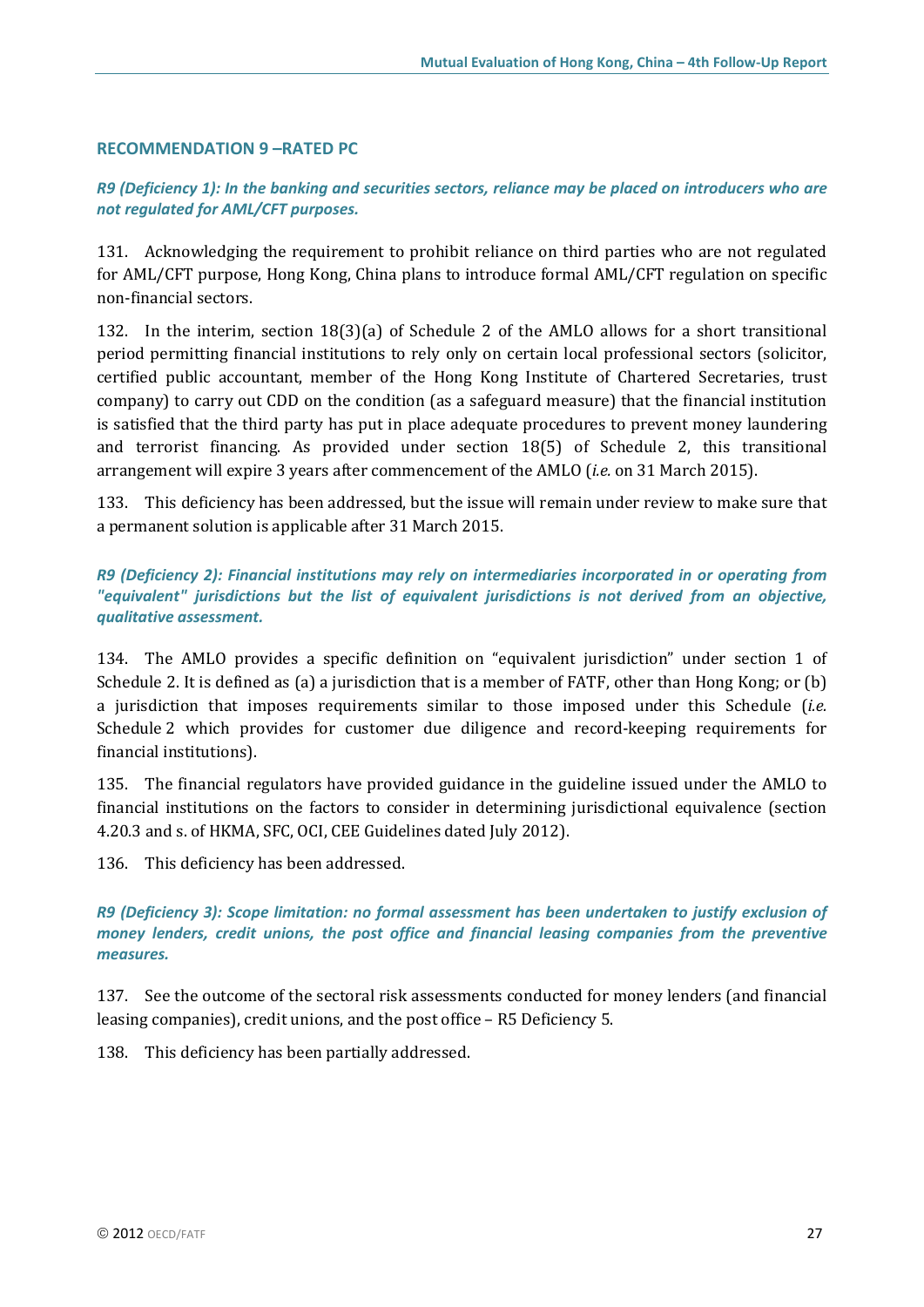#### *Recommendation 9, Overall conclusion*

139. The overall compliance of Hong Kong, China with R. 9 can be assessed at a level essentially equivalent to LC.

#### **RECOMMENDATION 11 –RATED PC**

*R11 (Deficiency 1): Banking institutions are not currently required to record in writing their findings and analysis of the background and purpose of complex, unusual large transactions or unusual patterns of transactions that have no apparent or visible economic or lawful purpose.* 

140. Section  $5(1)(c)$  of Schedule 2 of the AMLO requires financial institutions to identify transactions that are complex, unusually large in amount or of an unusual pattern that have no apparent economic or lawful purpose, and examining the background and purposes of those transactions and setting out its findings in writing.

141. This deficiency has been addressed.

*R11 (Deficiency 2): There are no requirements for remittance agents and money changers to pay special attention to complex, unusual large transactions or unusual patterns of transactions that have no apparent or visible economic or lawful purpose.* 

142. Section 5(1)(c) of Schedule 2 of the AMLO provides for a specific requirement for financial institutions, including Money Service Operators, to pay special attention to complex and unusually large transactions or unusual patterns of transactions (*see R.11 Deficiency 1 above*).

143. This deficiency has been addressed.

*R11 (Deficiency 3): Scope limitation: no formal assessment has been undertaken to justify exclusion of money lenders, credit unions, the post office and financial leasing companies from the preventive measures.* 

144. See the outcome of the sectoral risk assessments conducted for money lenders (and financial leasing companies), credit unions, and the post office – R5 Deficiency 5.

145. This deficiency has been partially addressed.

#### *Recommendation 11, Overall conclusion*

146. The overall compliance of Hong Kong, China with R. 11 can be assessed at a level essentially equivalent to LC.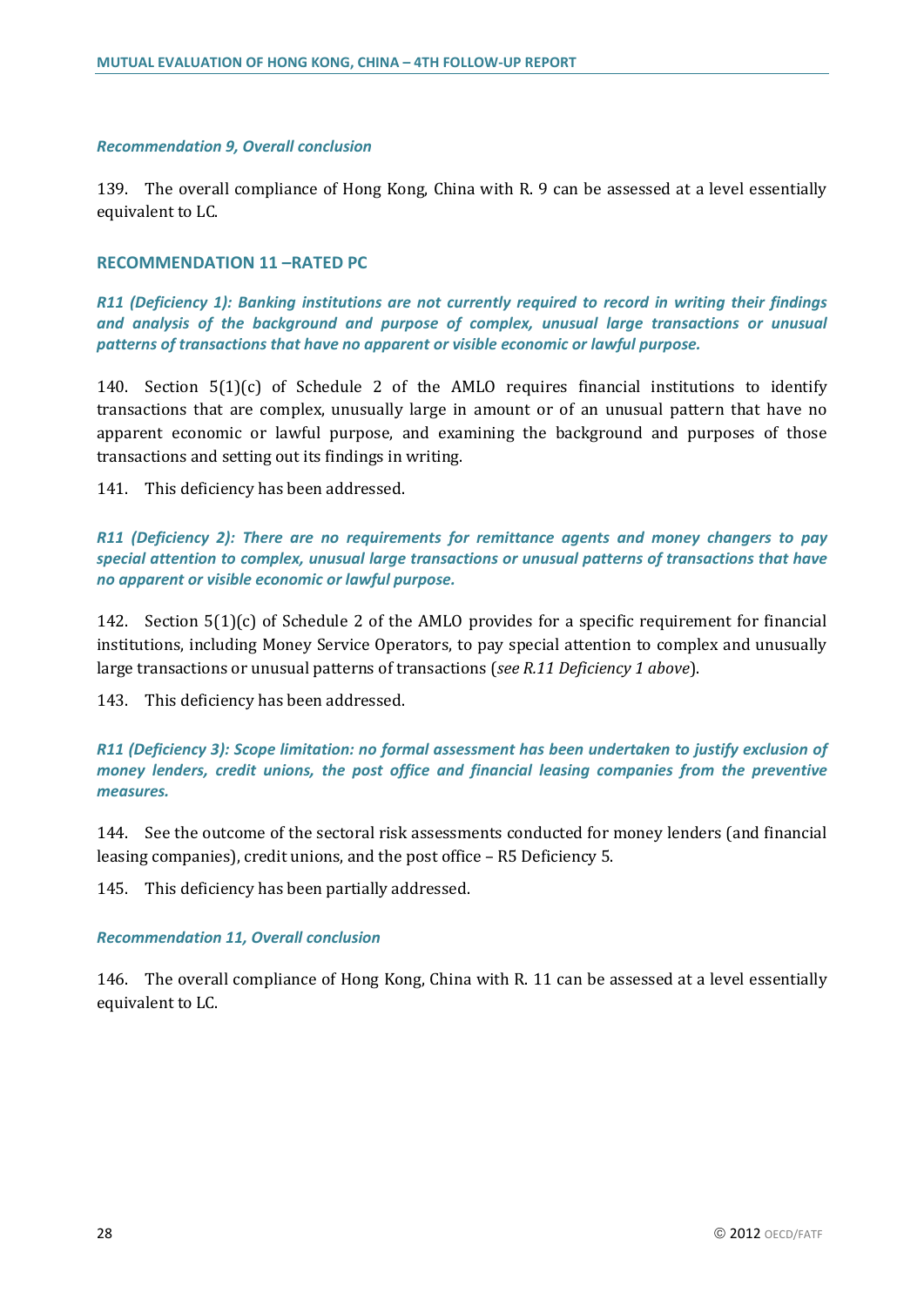#### **RECOMMENDATION 12 –RATED NC**

## *R12 (Deficiency 1): With very limited exceptions, no relevant CDD or other obligations (as required under R.5, 6 and 8-11) have been imposed on any of the DNFBP sectors.*

147. Hong Kong, China has taken progressive steps to extend CDD and record-keeping obligations to designated non-financial business and professions (DNFBPs).

148. (1) As a first step, the relevant regulatory/professional body/the Government have issued practice circulars/guidelines for compliance by the respective practitioners in the relevant DNFBP sectors. These practice circulars/guidelines draw practitioners' attention to the relevant FATF requirements, the importance of the CDD and record-keeping measures and address sector-specific issues with a view to assisting practitioners' compliance.

#### *Lawyers*

149. The Law Society of Hong Kong (LSHK) issued Guidelines on Anti-Money Laundering and Terrorist Financing, referred to as Practice Direction P, which took effect from 1 July 2008. The CDD and record-keeping requirements under Practice Direction P are mandatory. Practitioners who fail to comply with the requirements are liable to disciplinary actions by LSHK ranging from a fine to forbidding a solicitor to practice in Hong Kong. The Practice Direction P covers the essential FATF requirements on CDD and record-keeping. It consists of a list of mandatory requirements on client identification and verification, CDD measures and record keeping; a summary of the relevant legislation on money laundering and terrorist financing; basic policies and procedures required of law firms; relevant legal issues on legal professional privilege; examples of suspicious transaction indicators and risk areas; and suspicious transaction reporting.

150. The Legal Practitioners Ordinance (LPO), Cap.159 empowers the Council of the LSHK to verify compliance by solicitors, foreign lawyers, trainee solicitors or employees of solicitors or foreign lawyers with the provisions of LPO and any Practice Direction issued by the LSHK, and to determine whether such conduct should be inquired into or investigated.

#### *Estate agents*

151. In Hong Kong, China, the role of estate agents in property transaction is limited to acting as a "middleman" between potential buyers and sellers by arranging "property viewing" and the signing of provisional agreements for sale and purchase (PASP). Immediately after the signing of the PASP, lawyers will be involved in the financial and legal aspects of the property transactions, and therefore lawyers, who are subject to the Practice Direction P, would serve as the "gate-keepers".

152. Notwithstanding that, the Estate Agents Authority (EAA) issued a Practice Circular in 2004 and another in June 2008 which, inter alia, requires estate agents operating in Hong Kong to attend to CDD and internal control requirements. Practitioners are required to identify the client using reliable documentation and keep the relevant records for at least 5 years. Management of the estate agencies should, in accordance with risk assessment, establish necessary procedures of internal control for identifying and reporting suspicious transactions, and review AML procedures and policies regularly. Staff training and monitoring are also emphasized.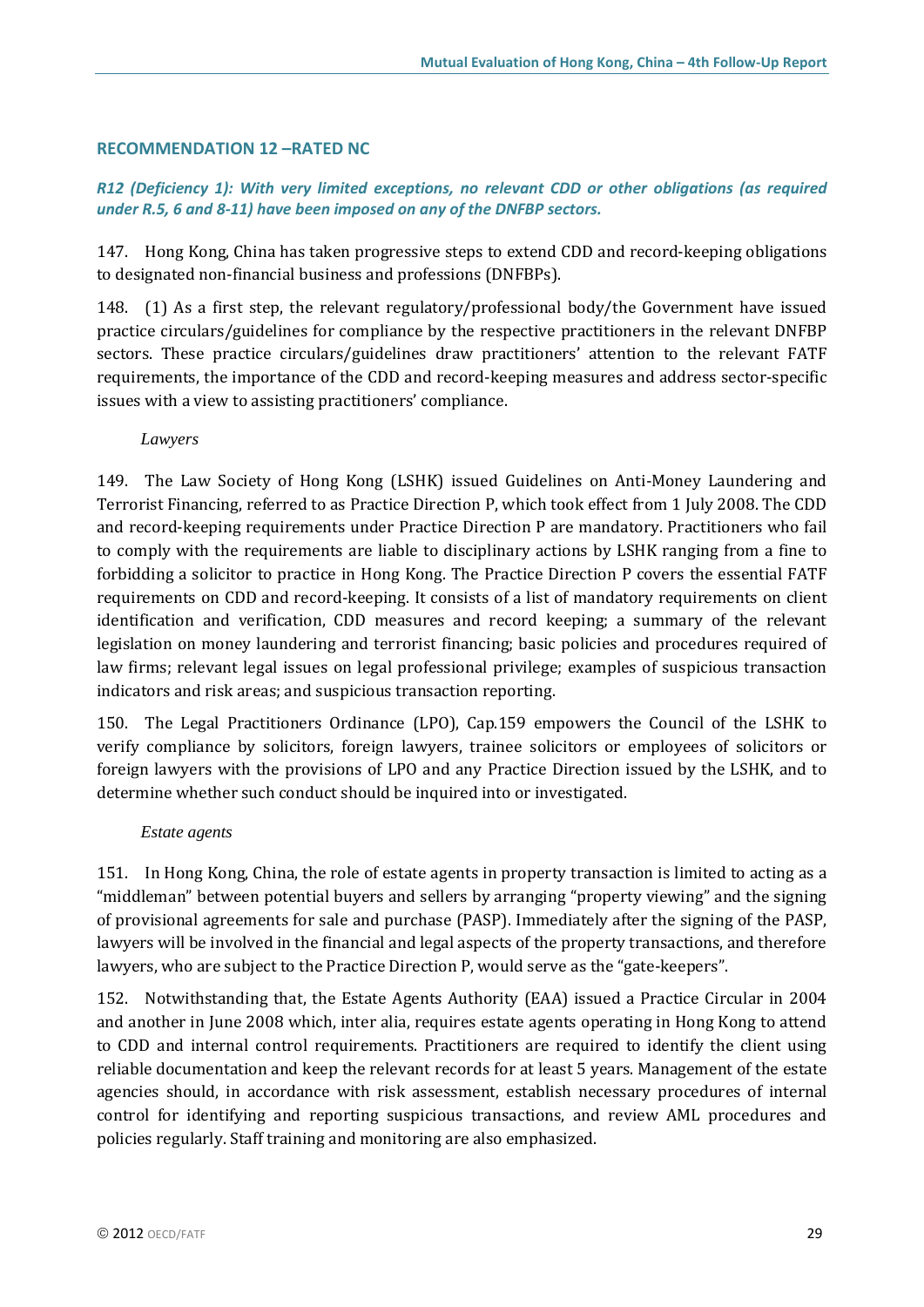153. The Code of Ethics issued by the EAA in 2002 states that estate agents should be fully conversant with the guidelines including the Practice Circulars issued by the EAA. Practitioners who fail to comply with the requirements of the Code of Ethics and/or the Practice Circulars are liable to disciplinary actions by EAA which include reprimand, fines, attaching/varying conditions to licence and revocation of licence.

#### *Accountants*

154. To prepare for the implementation of FATF's Recommendations on certified public accountants, the Hong Kong Institute of Certified Public Accountants (HKICPA) issued an advisory Legal Bulletin in July 2006. The Legal Bulletin covers CDD, record-keeping and suspicious transaction reporting requirements.

155. Although the Legal Bulletin is advisory in nature, in view of the fact that the HKICPA is the leading professional body in the sector and the only statutory organisation of the profession incorporated under the Professional Accountants Ordinance, Cap.50, guidelines issued by the HKICPA enjoy a broad readership and recognition, and are widely accepted as the best practice and standard in the profession. On the other hand, there are provisions in the Code of Ethics for Professional Accountants relevant to AML/CFT, in particular to the reporting of suspicious transactions. Failures by members to comply with the Code are liable to disciplinary actions by HKICPA which may include an order to remove the name of the member from its membership register, which means that the person concerned cannot obtain the practicing certificate for performing statutory auditing in Hong Kong.

#### *Trust and company service providers (TCSPs)*

156. As for TCSPs, the Hong Kong Institute of Chartered Secretaries issued advisory AML/CFT guidelines in February 2009 introducing the core counter-measures of money laundering formulated by the FATF, including measures on CDD. A comprehensive checklist on CDD and filing of STRs was published in March 2010 as addendum to the guidelines to provide guidance to TCSPs in customer identification and verification. In addition, the Hong Kong Trustees' Association (HKTA), the leading professional body representing the trust industry in Hong Kong, will promulgate within 2012 Best Practice Guides for its members as one of its initiatives to promote amongst its members best practices and corporate governance and high standard of professionalism. The Best Practice Guides will set out the principles of best practices which should be observed by practitioners and will highlight specifically the need and fiduciary duty to know the customer. Further to the promulgation of Best Practice Guides, the HKTA will prepare Practice Guideline on AML to elaborate in greater details on how to achieve the best practices set out in the Best Practice Guides.

#### *Dealers of precious metals and precious stones*

157. The Security Bureau (SB) has conducted extensive consultations with the relevant trades, following which a sector-specific guideline was issued by the Bureau for dealers in precious metals and precious stones in December 2008 drawing their attention to the risk of being abused by money launderers and the importance of the AML/CFT measures, including CDD and record-keeping. This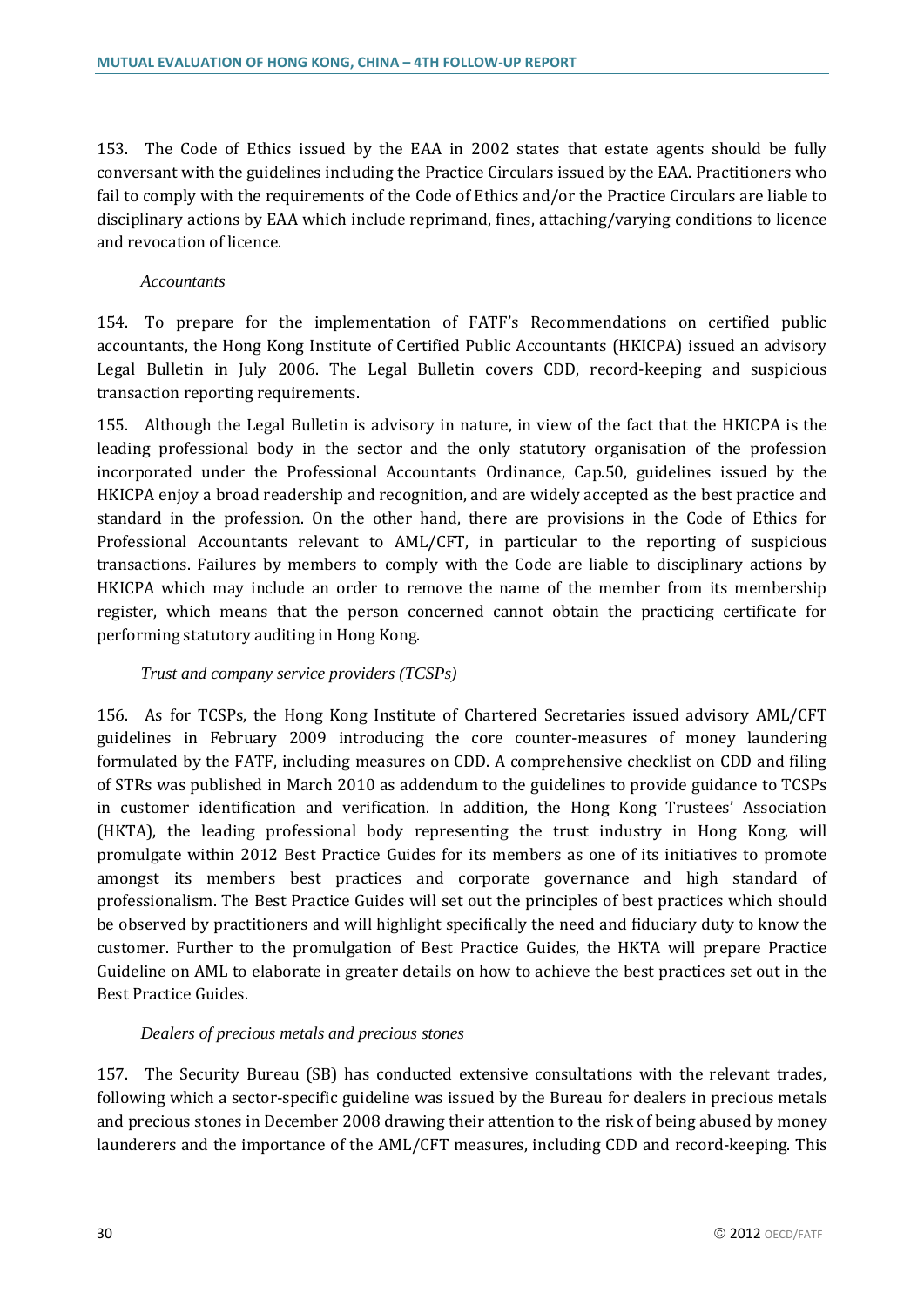guideline has also placed specific emphasis on the need to conduct on-going monitoring, the application of risk-based approach regarding politically exposed persons and the establishment of internal control.

158. (2) Steps have been taken to build awareness and understanding of practitioners regarding AML/CFT requirements. In addition to the promulgation of practice circulars/guidelines for practitioners, efforts to improve outreaching to DNFBPs and capacity building among DNFBP practitioners have been taken through seminars. These seminars elaborate the CDD and recordkeeping requirements, raise practitioners' awareness of AML/CFT requirements under existing legislation and relevant practice circulars/guidelines applicable to the respective sector, and encourage DNFBPs to enhance internal control and compliance programs as appropriate. These seminars have been accredited by the regulatory/professional bodies as their Continuous Professional Development programmes, demonstrating the importance attached to the need to comply with relevant FATF recommendations by the DNFBP sectors.

159. In collaboration with the relevant regulatory/professional bodies and trade associations, SB will continue to step up efforts to reach out to as many DNFBP practitioners as possible to enhance their vigilance against the risks of money laundering and terrorist financing posed to their respective sector.

160. (3) To better equip DNFBP practitioners with AML/CFT knowledge and to draw their attention to the importance of AML/CFT, SB published a revised interactive training kit comprising a DVD/ROM and a practical guide for all the DNFBP sectors (except lawyers as LSHK has already issued its own mandatory practice directions) for distribution to practitioners in 2010. Ongoing review and update of the practical guide will be carried out as appropriate and when so warranted. The next update will be in late 2012, taking into account the feedbacks received during the AML/CFT seminars organised for practitioners of DNFBPs. The revised practical guide will also reflect the latest FATF 40 Recommendations published in

161. February 2012, update the international AML/CFT landscape, and address issues raised by DNFBP sectors during previous outreaching and capacity building work. Work with the regulatory and professional bodies to enhance capacity building among practitioners will be pursued.

162. (4) As illustrated above, there are well-established industry practices among the DNFBP sectors stipulating the required professionalism of the practitioners in the guard against money laundering and terrorist financing. Together with the government's ongoing outreaching effort, practitioners of the DNFBPs are now more aware of their AML/CFT obligations and their role as the gate-keepers. To bring the AML/CFT regime in full compliance with FATF's requirements, overseas models have been examined and views exchanged with DNFBPs in Hong Kong, China on the most suitable way to establish and implement the AML/CFT regulatory system for them. Discussions have also been initiated with the other concerned government departments on the legislative requirements in implementing the AML/CFT regulatory system. Taking into account the information gathered, further deliberation will be engaged with the DNFBPs on the way forward.

163. A number of initiatives have been taken to raise AML/CFT awareness of DNFBPs, and some voluntary initiatives launched taken to encourage them to comply with basic preventive ML/FT measures. More progress is nevertheless required to develop an appropriate AML/CFT regulatory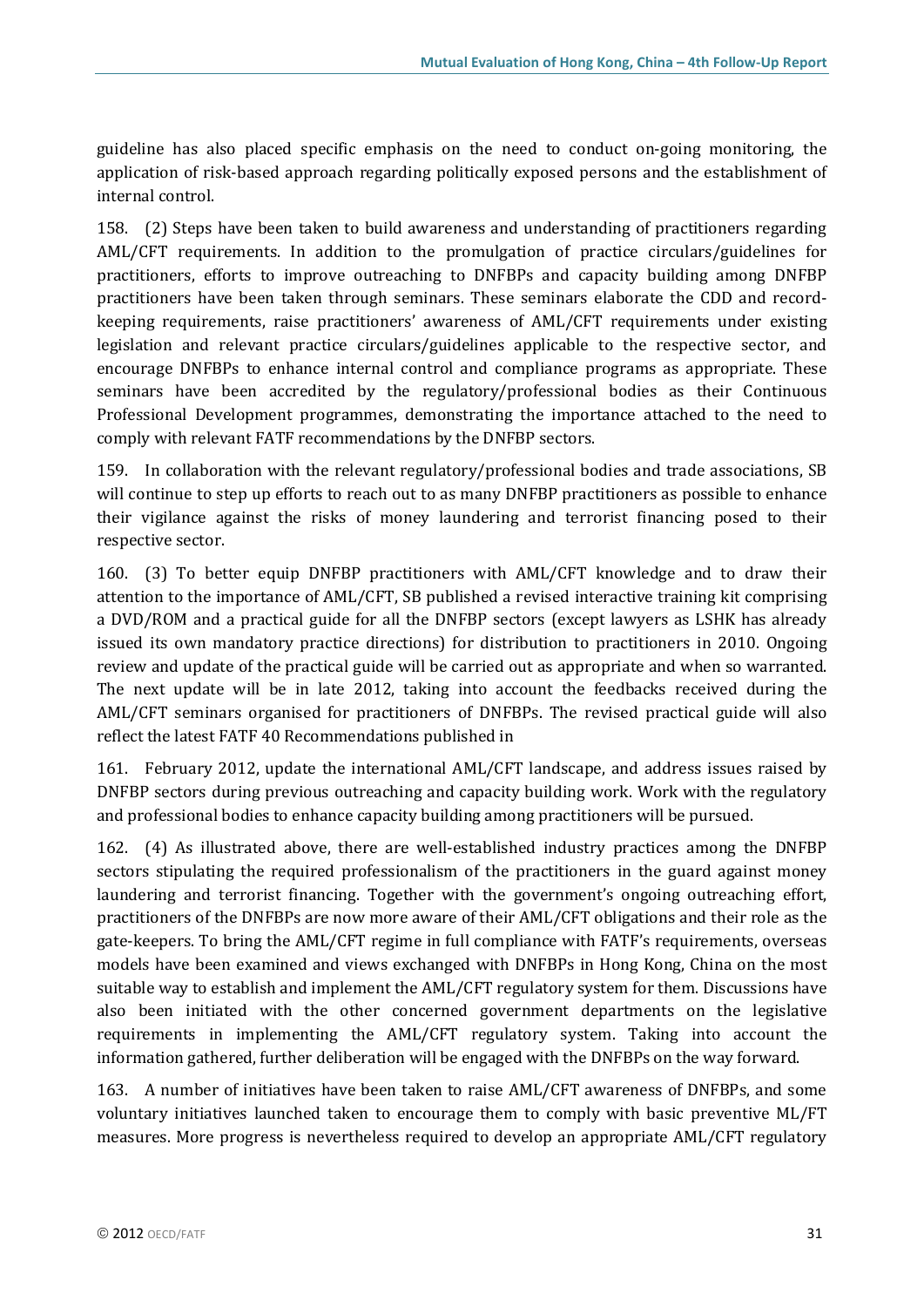framework for DNFBPs, and ensure, as it is already the case for lawyers and real estate agents, that non-compliant DNFBPs are sanctioned. This deficiency has been partially addressed.

#### *Recommendation 12, Overall conclusion*

164. The overall compliance of Hong Kong, China with R. 12 can be assessed at a level essentially equivalent to PC.

#### **RECOMMENDATION 16 –RATED NC**

*R16 (Deficiency 1): Some deficiencies in Hong Kong's list of predicate offences (re environmental crimes) impact on the scope of the suspicious transaction reporting requirement.* 

165. In Hong Kong, specified serious environmental crimes of transnational nature such as illegal whaling, pollution by sewerage etc are indictable offences, and are already subject to the suspicious transaction reporting obligation under OSCO.

166. A number of environmental crimes are already covered by provisions of the offences in Schedules 1 and 2 of OSCO *e.g.* criminal damage of Crimes Ordinance (Cap.200), theft, handling stolen goods of Theft Ordinance (Cap.210), and import and export of prohibited articles of Import and Export Ordinance (Cap. 60). Criminal proceedings for environmental crimes can be brought against a defendant under the above category of offences. Confiscation can therefore be made on conviction of any of these offences.

167. For example, for illegal felling of trees of high economic values, *e.g.* Incense Trees and Buddhist Pines, criminal proceedings have been brought against a defendant under the Theft Ordinance, who was subsequently convicted.

168. It seems that the limited list of specific offences mentioned would not cover the broad spectrum targeted by the generic category of "environmental crimes". This deficiency has consequently only been partially addressed.

#### *R16 (Deficiency 2): The requirement to report transactions suspected of being related to terrorism only arises where there is a link to terrorist acts, and not where the financing is for a terrorist organisation or individual terrorist in the absence of a link to a terrorist act.*

169. Hong Kong, China considers that there is no material gap in the reporting requirement. Normally, a person who makes a STR does not have sufficiently detailed knowledge of the transaction to draw a distinction between a transaction related to terrorist acts and one that is related to terrorist financing.

170. In any event, irrespective of whether or not the transaction appears to have a link to a terrorist act, Hong Kong, China believes that the person would most probably have a general suspicion that the funds may be related to terrorism and report the transaction.

171. It seems that the basis of the requirement to report suspicious transactions remains too narrow, as it focuses on terrorism act, and does not consider the case of activities connected to the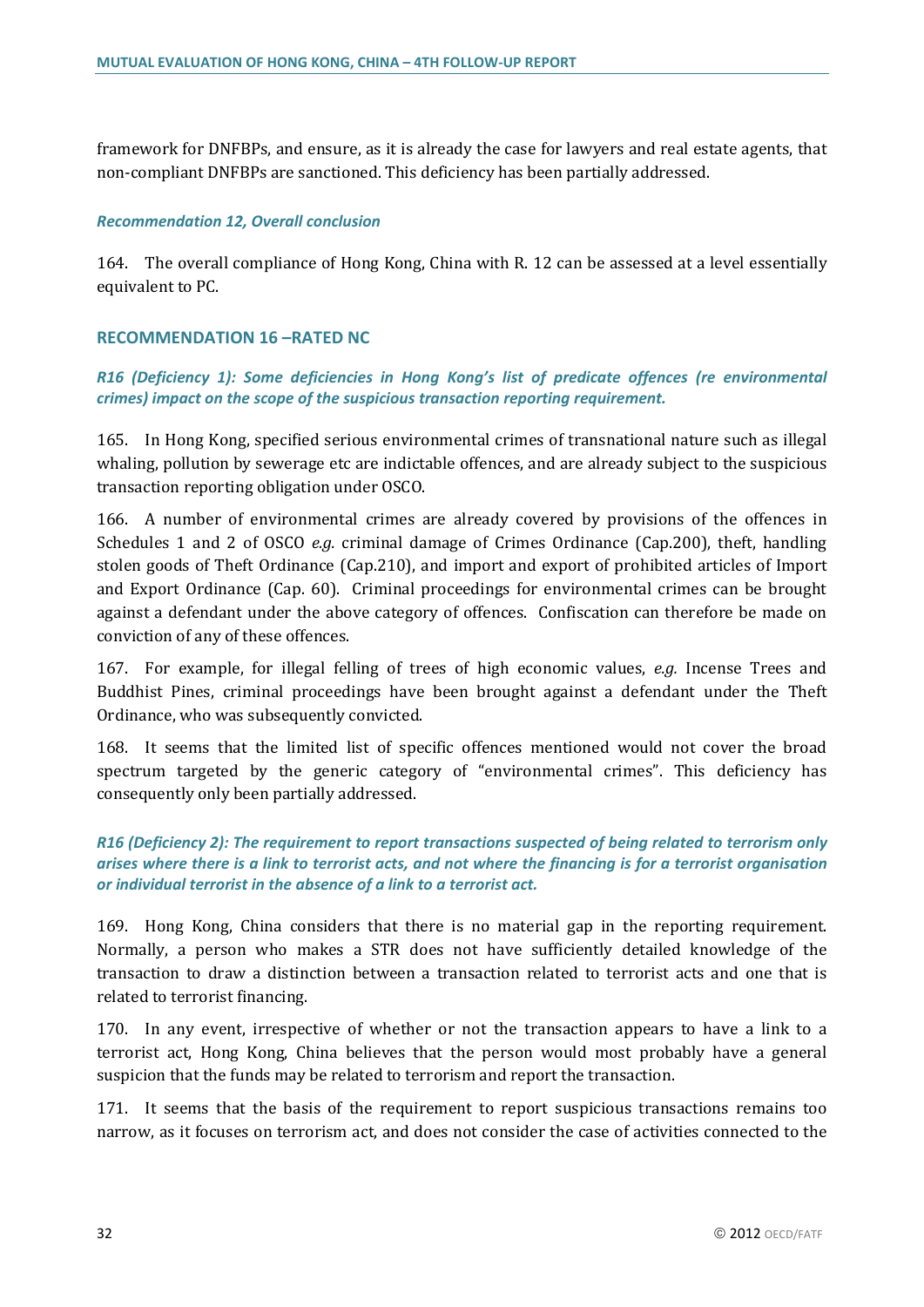financing of individual terrorists or terrorist organizations, even in the absence of a link to a terrorist act. This deficiency has not been addressed.

*R16 (Deficiency 3): The prohibition on tipping-off does not apply in all cases where an STR is being considered, but has not yet been submitted to the JFIU.* 

172. The tipping-off offence under OSCO covers both STRs made to an authorized officer (*i.e.* the JFIU) and STRs made to a compliance officer within the institution concerned. Therefore, as and when a front-line staff member makes an STR to the compliance officer in his/her institution through the chain of command, even before the STR reaches the compliance officer or before the STR reaches the JFIU, if anyone tips off another party, he/she will be caught by the tipping off offence. The offence is committed irrespective of whether the compliance officer finally forwards the STR to the JFIU. Besides, tipping off at any stage may also constitute other offences, *e.g.* conspiracy to pervert the course of justice under the common law, or assisting an offender or concealing an offence under sections 90 and 91 of the CPO.

#### 173. This deficiency has been addressed.

## *R16 (Deficiency 4): There are serious concerns about the effectiveness of the reporting system as most DNFBPs rarely submit reports.*

174. The statutory obligation to submit STRs is universally applied to all persons and entities in Hong Kong. Therefore, DNFBPs are required by law to submit an STR to JFIU in case they have knowledge or are suspicious that any property relating to crime proceeds. With enhanced government efforts in capacity building with the different DNFBP sectors, there has been continued improvement in the effectiveness of the STR system, as reflected in the continued increased in the number of STRs submitted by DNFBPs since 2007 when the FATF made its ME on-site visit to Hong Kong, with the latest figures representing nearly 10-fold increase over the 2007 figure –

| Year                  | Lawyers | Accountants | <b>TSCPs</b>   | Total |
|-----------------------|---------|-------------|----------------|-------|
| 2007                  | 9       | 3           | 5              | 17    |
| 2008                  | 35      | 6           | $\overline{4}$ | 45    |
| 2009                  | 70      | 11          | 19             | 100   |
| 2010                  | 99      | 10          | 47             | 156   |
| 2011                  | 116     | 10          | 32             | 158   |
| 2012 (up to 30 April) | 37      |             | 26             | 64    |

Table 4.

175. In collaboration with the relevant professional/regulatory bodies, government agencies continue to intensify focused outreaching and capacity building on AML/CFT compliance, including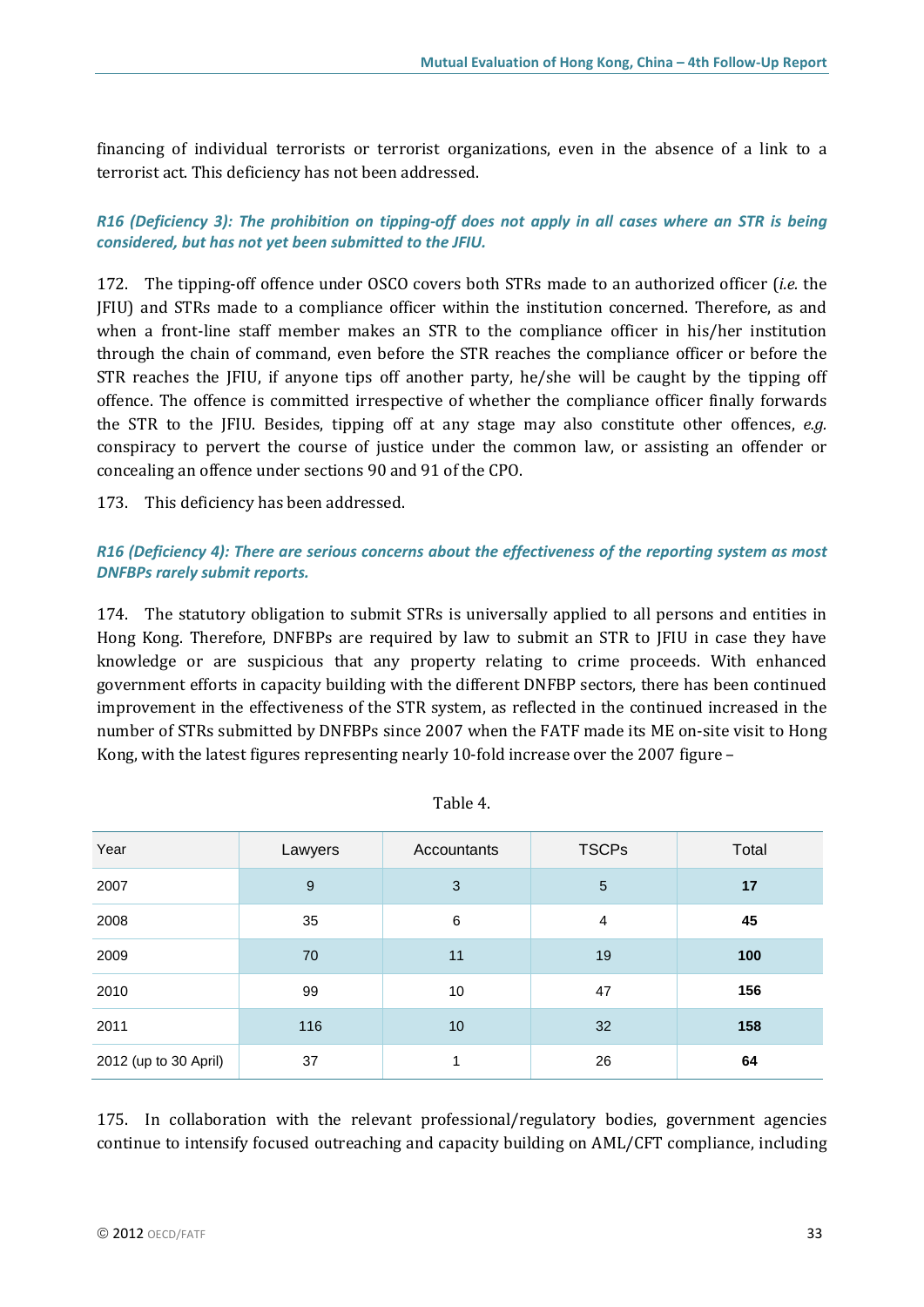elaborating the legal requirements in respect of STR and giving more guidance for DNFBPs on STR filing and establishing internal control and compliance programmes. The increasing number of STRs submitted by DNFBPs suggests that such efforts have brought positive effects.

176. Substantial progress has been made regarding the reporting of STRs by DNFBPs. Efforts will need to be pursued, to ensure that there is continuous improvement, coming from all DNFBPs. This deficiency has been partially addressed.

## *R16 (Deficiency 5): DNFBPs are not obliged to have compliance officers or internal control programmes.*

177. In respect of STRs, the relevant prevailing anti-money laundering and counter-terrorist financing Ordinances in Hong Kong, China including the DTROP, the OSCO and the UNATMO have provided that it is a legitimate act for employees to make STRs to a designated officer in an office. These Ordinances stipulate that an employee who has made a disclosure of suspicious transactions to an appropriate person in accordance with the procedure established by his/her employer has the effect of making an STR to the relevant law enforcement unit. In addition, the relevant regulatory authorities / self-regulatory organisations / professional bodies have issued guidelines to direct / encourage their members to establish internal programmes for effective AML control. In light of the legal requirements and the relevant guidelines issued by the respective sectors, it is not uncommon for DNFBPs to designate an appropriate officer (who in effect serves as a compliance officer) for the purpose of reporting suspicious transactions and put in place internal control measures in accordance with the risk profile of their businesses. The need for internal control measures has also been one of our major themes in our on-going outreaching and capacity building work with the DNFBPs in Hong Kong, China since 2009.

178. For solicitors, "Practice Direction P" promulgated by the Law Society of Hong Kong (LSHK) advises law firms that they should develop and implement policies and procedures of internal control for identifying and reporting money laundering and terrorist transactions, and that all solicitors and staff of the firm should be made known of such procedures and the firm should review and update the procedures on a regular basis to ensure effectiveness.

179. For estate agents, the Estate Agents Authority (EAA) issued a "Practice Circular No. 08-5 (CR)", the non-compliance of which may subject the estate agent to disciplinary action. The Practice Circular has also promulgated preventive measures on money laundering to be observed by all estate agents. Among others, management of estate agencies should establish procedures of internal control for identifying and reporting suspicious money laundering transactions, and to review the policies and procedures on a regular basis. The management should also devise measures for monitoring staff's compliance with the guidelines and requirements on AML and consider the appointment of a compliance officer for receiving suspicious transactions reports filed by its staff.

180. For Certified Public Accountants (CPAs), the Hong Kong Institutes of Certified Public Accountants (HKICPA) advises member practices to establish appropriate policies and procedures to enable them to comply with the relevant legislative requirements. Member practices should also monitor the effectiveness of those policies and practices and ensure that their staffs are aware of their responsibilities. Moreover, member practices should ensure that their internal audit /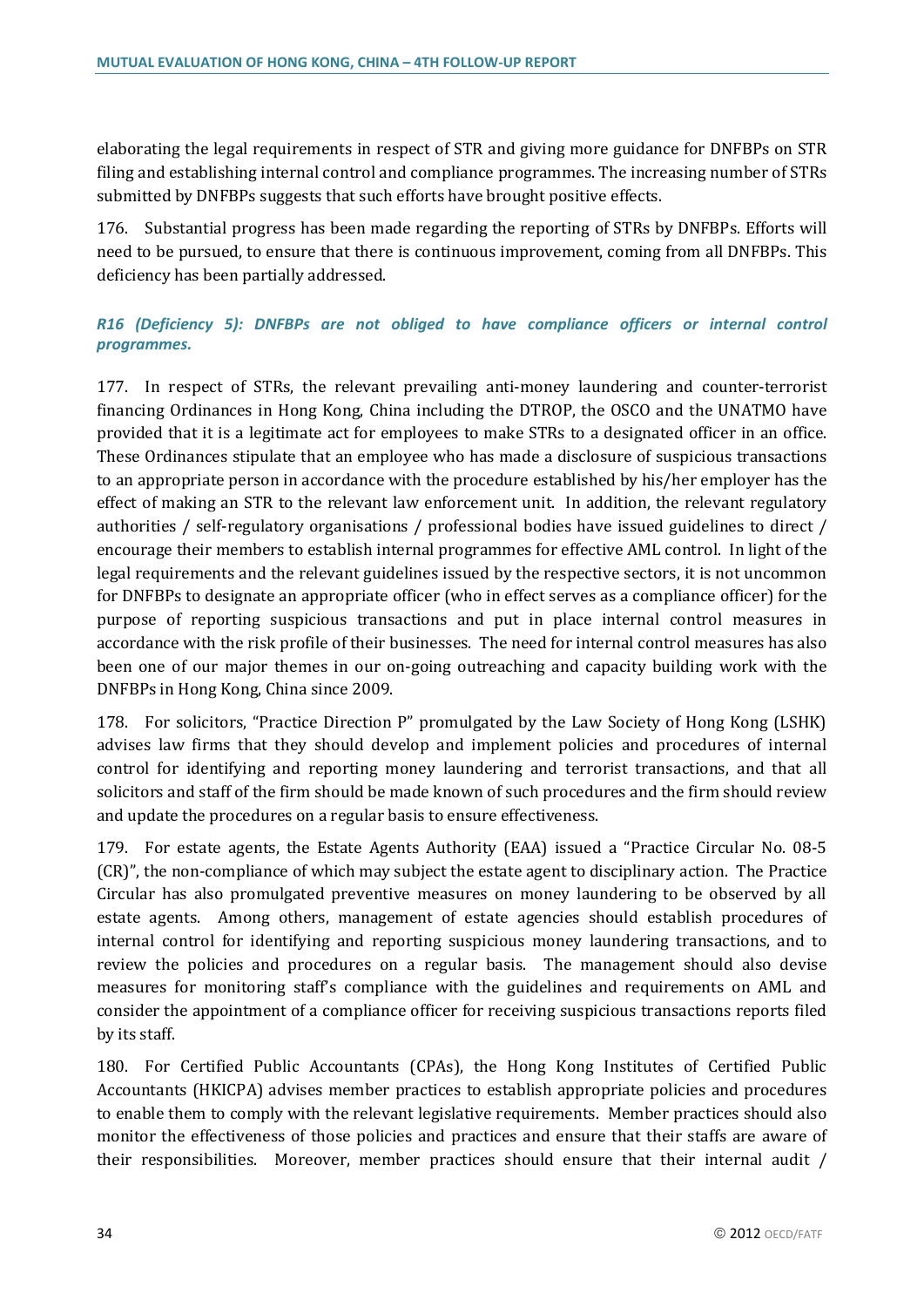compliance function includes verifying adherence to policies and procedures that the practice has established to ensure compliance with the relevant requirements against money laundering and terrorist financing.

181. For trust and company service providers (TCSPs), the Hong Kong Institute of Chartered Secretaries (HKICS), one of the leading professional bodies of the TCSP sector, recommended in one of its AML guidelines "A Companion to the Anti-Money Laundering and Counter-Terrorist Financing Guidelines – 1", issued in March 2010, that the first recommended best practice for TCSPs is to appoint a compliance officer. The HKICS also sets out the responsibilities of a Compliance Officer in those Guidelines.

182. For precious metals and precious stones dealers, the Narcotics Division of the Security Bureau compiled a sector-specific guideline for practitioners' reference in 2008 in view of the lack of a dominant professional body / trade association in the sector. Chapter 9 of the guideline is specifically dedicated to internal control where management of the business is advised to appoint a compliance officer who should have the responsibility of checking on an ongoing basis that the business has policies and procedures to ensure compliance with legal requirements and of testing such compliance.

183. Measures have been taken in a number of sectors to encourage DNFBPs to put in place internal AML/CFT control. However, it seems that where they exist, measures about internal AML/CFT programmes or the appointment of a compliance officer are only recommendations, and do not amount to obligations made to market players. This deficiency has not been addressed.

## *R16 (Deficiency 6): DNFBPs are not required to pay special attention to transactions with countries which do not or do not adequately implement the FATF Recommendations.*

184. Since October 2008, SB has been drawing the attention of DNFBP professional and regulatory bodies on the public statements on high-risk and non-cooperative jurisdictions issued by FATF after each plenary. These statements are posted on the concerned bodies' websites and/or newsletters for information of their members.

185. This deficiency has been addressed.

#### *Recommendation 16, Overall conclusion*

186. The overall compliance of Hong Kong, China with R. 16 can be assessed at a level essentially equivalent to PC.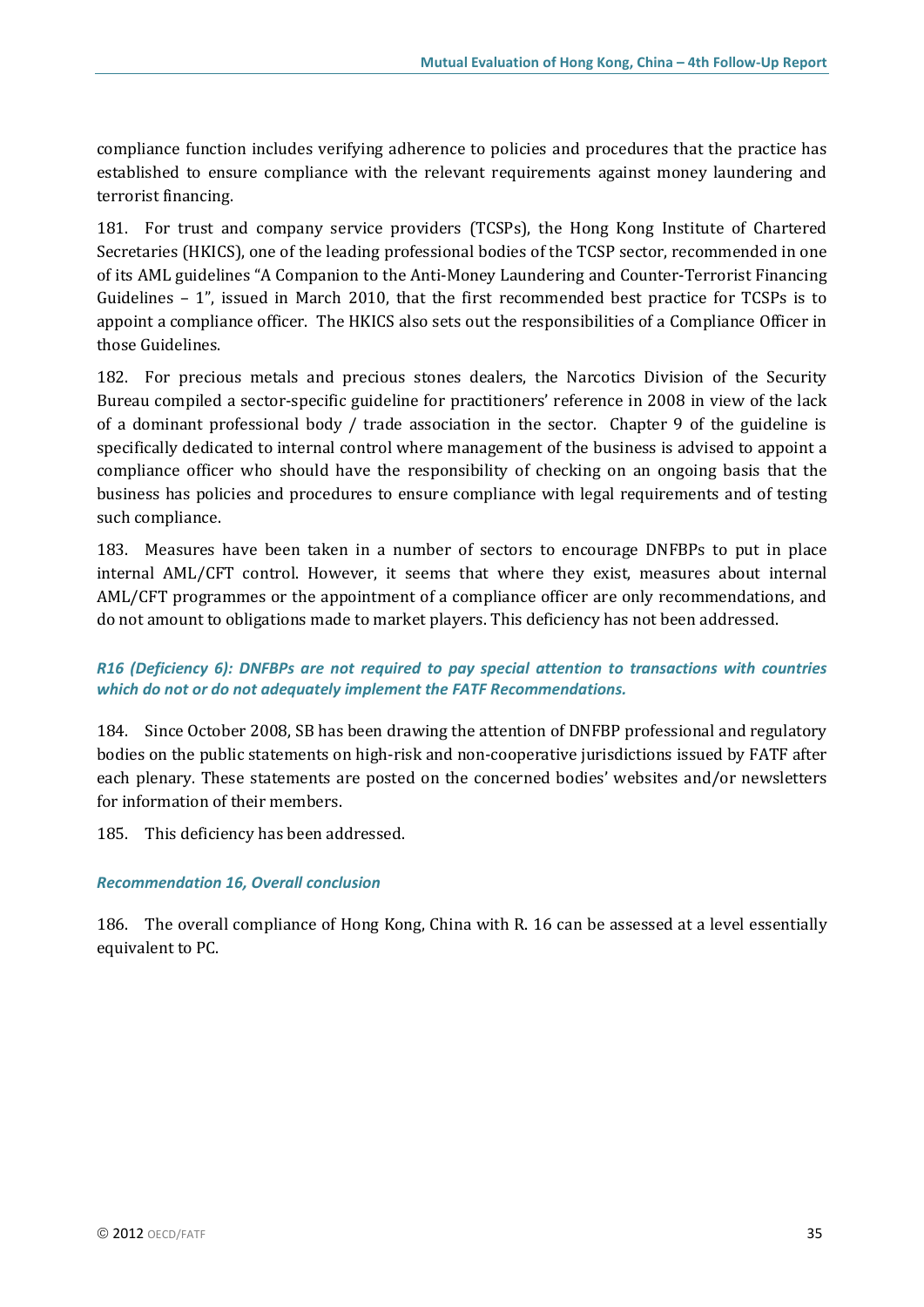#### **RECOMMENDATION 17 –RATED PC**

*R17 (Deficiency 1): Sanctions available with respect to the insurance sector are limited in their scope and do not lend themselves readily to address the wide range of deficiencies that may be identified.* 

*R17 (Deficiency 2): Only criminal sanctions are available with respect to remittance and money changing businesses, and no measures are available to address less serious deficiencies.*

187. Under section 21 of the AMLO, the Insurance Authority (IA) and the Commissioner for Customs and Excise (CEE) are empowered to impose a range of supervisory sanctions for breaches of the statutory requirements. Such sanctions include public reprimand, order for remedial actions and fines.

188. Under section 5 of the AMLO, financial institutions, their employees and/or management will be criminally liable if they knowingly or with intent to defraud cause or allow the financial institutions to breach the specified provisions on the CDD and record-keeping requirements provided under Schedule 2 of the AMLO.

189. This deficiency has been addressed.

*R17 (Deficiency 3): Scope limitation: no formal assessment has been undertaken to justify exclusion of money lenders, credit unions, the post office and financial leasing companies from the preventive measures and corresponding regulatory regime.* 

190. See the outcome of the sectoral risk assessments conducted for money lenders (and financial leasing companies), credit unions, and the post office – R5 Deficiency 5.

191. This deficiency has been partially addressed.

## *R17 (Deficiency 4): For institutions regulated by the HKMA, the range of sanctions available does not include the power to impose financial sanctions.*

192. Under Section 21 of the AMLO, the Hong Kong Monetary Authority (HKMA) is empowered to impose a range of supervisory sanctions, including fines for breaches of the statutory requirements by financial institutions regulated by the HKMA.

193. This deficiency has been addressed.

#### *Recommendation 17, Overall conclusion*

194. The overall compliance of Hong Kong, China with R. 17 can be assessed at a level essentially equivalent to LC.

#### **RECOMMENDATION 24 – RATED NC**

## *R24 (Deficiency 1): Except for estate agents, there are no designated competent authorities or formal structures in place to monitor DNFBPs" compliance with AML/CFT obligations.*

195. In moving towards regulation/supervision of DNFBPs, Hong Kong, China has since late 2009 initiated discussions with a number of professional and regulatory bodies of DNFBPs sectors to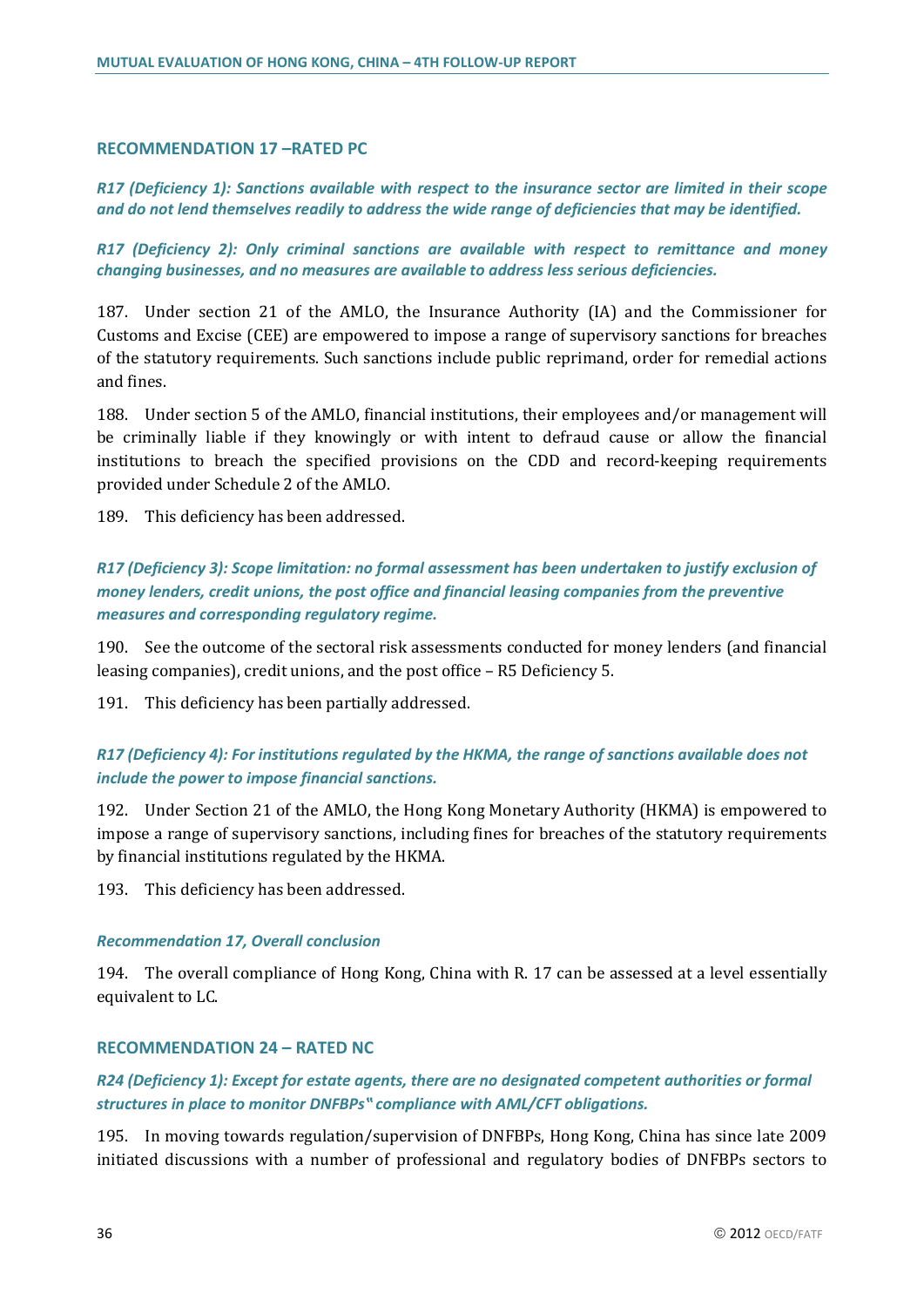examine options for bringing in regulatory control, including, amongst others, their assuming of the role of self-regulatory organisations in accordance with FATF's requirement.

196. LSHK is playing an active role in monitoring the compliance of its members' (viz. lawyers) with the AML/CFT obligations reflected in the "Practice Direction P" which was implemented in July 2008. Failure to comply with the mandatory Practice Direction may result in disciplinary actions by LSHK ranging from a fine to forbidding a solicitor to practice in Hong Kong. Overseas models in relation to AML regulatory regimes for DNFBPs have also been examined. The capacity building work with relevant sectors of DNFBPs has enabled the Government to identify practical and other relevant issues which need to be addressed in establishing the eventual statutory regulatory regime with respect to CDD and record-keeping requirements on DNFBPs. Hong Kong, China will continue to engage the DNFBPs on the extension of statutory CDD and record-keeping requirements and the introduction of a formal AML regulatory regime.

197. As illustrated in item R. 12. 1., there are well-established industry practices among the DNFBP sectors which stipulate the required professionalism of the practitioners in the guard against money laundering and terrorist financing. Where applicable, practitioners who fail to comply with the practices may be subject to disciplinary actions leading to the suspension or revocation of their professional qualifications.

198. It seems that all DNFBP sectors do not yet have in place formal structures to monitor compliance with their AML/CFT obligations. This deficiency has been partially addressed.

## *R24 (Deficiency 2): With very limited exceptions, the only sanctions applicable to DNFBPs arise under the criminal law for failure to file STRs.*

199. Apart from the legislation on the reporting of suspicious transactions which are applicable to all DNFBPs, the LSHK, EAA and HKICPA have effective disciplinary powers for sanction of noncompliance of professional standards, including relevant AML requirements, for their members (*i.e.* solicitors, estate agents and CPAs respectively), including, for example, attaching specified conditions to the licence, censure, and suspension of or removal from practice, etc. The relevant governing Ordinances provide necessary powers for sanctions on respective DNFBPs regarding their professional conducts and compliance with prevailing rules and guidelines. The AML guidelines issued by relevant professional bodies in other DNFBP sectors are also well observed and widely recognised as part of their ongoing efforts to safeguard professional standard and reputation.

200. It seems that all DNFBP sectors do not yet have in place specific sanctions applicable for failure to comply with AML/CFT obligations. This deficiency has been partially addressed.

## *Recommendation 24, Overall conclusion*

201. The overall compliance of Hong Kong, China with R. 24 can be assessed at a level essentially equivalent to PC.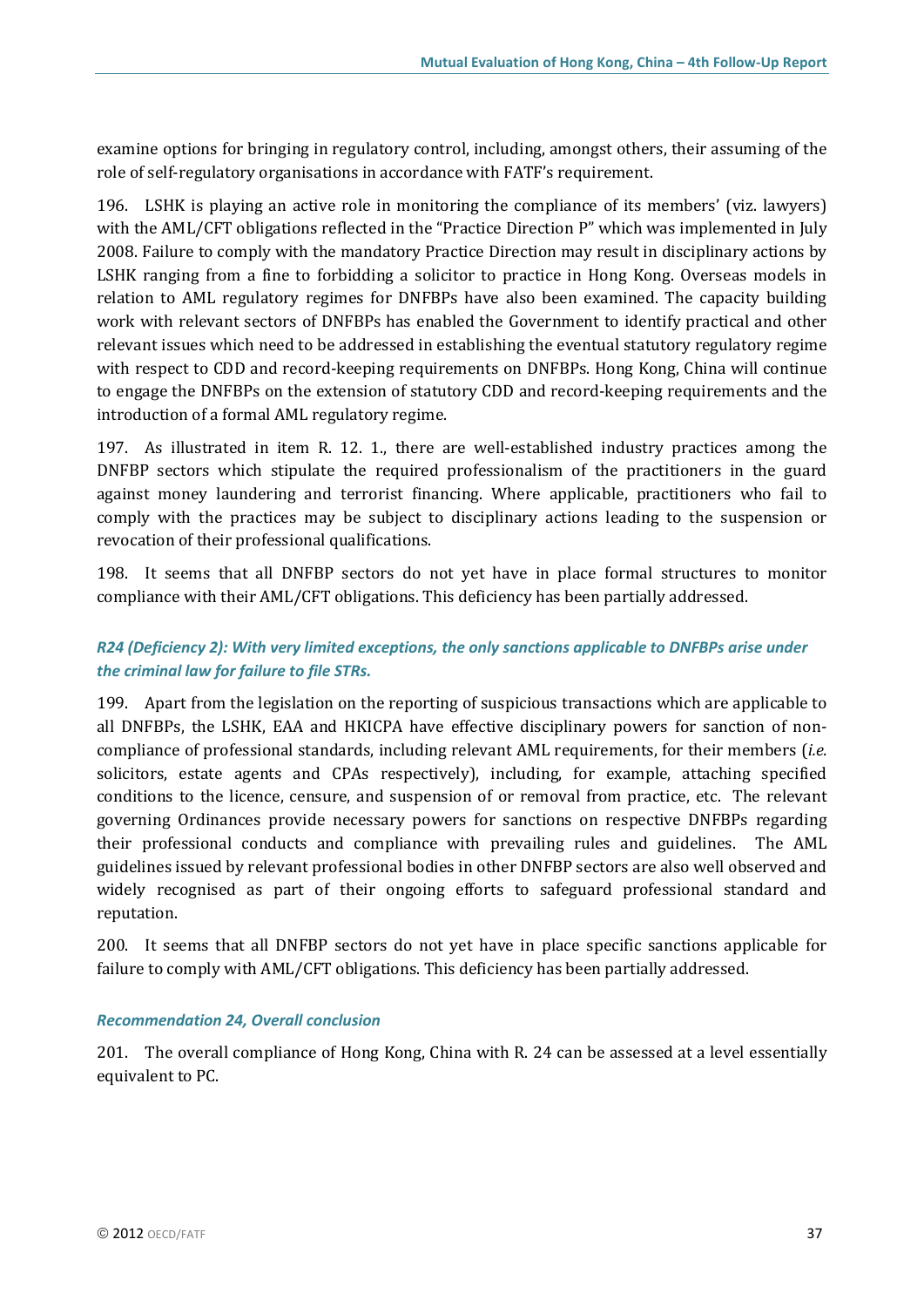#### **RECOMMENDATION 29 –RATED PC**

## *R29 (Deficiency 1): The legal authority of the OCI routinely to monitor for AML/CFT compliance and to apply sanctions is limited.*

202. Under Section 9 of the AMLO, the Insurance Authority (IA) is empowered to conduct routine inspection to supervise compliance by insurers and insurance intermediaries. Section 21 of the AMLO also empowers the IA to impose supervisory sanctions for breaches of the statutory requirements. Such sanctions include public reprimand, order for remedial actions and fines.

203. This deficiency has been addressed.

## *R29 (Deficiency 2): There are no powers to permit routine monitoring of remittance and money changing businesses.*

204. The AMLO designates CCE as the regulatory authority for MSOs and empowers CCE to conduct routine inspections on MSOs (Section 9). *See item R 5 Deficiency 2.*

205. This deficiency has been addressed.

## *R29 (Deficiency 3): Only police powers are available to require production of or access to records, documents or information of the remittance agents.*

206. Following the implementation of the AMLO, the Commissioner for Customs and Excise (CCE) is the designated regulatory authority for MSOs and is given a full range of inspection/investigation/enforcement powers to supervise MSOs' compliance under Part 3 of the AMLO. Specifically, CCE can (a) conduct routine inspection by entering the business premises of MSOs, inspect and make copies of records and documents and make inquiries of the MSOs or related persons (section 9); (b) conduct investigation and require production of records and documents, require persons to answer any relevant questions (section 12); (c) enter any premises to search and seize records or documents with a magistrate's warrant (Section 17).

207. Criminal offences are provided under sections 10 and 13 of the AMLO for non-compliance with relevant authorities' requirements imposed on financial institutions under sections 9 and 12 of the AMLO.

208. This deficiency has been addressed.

## *R29 (Deficiency 4): Only criminal sanctions are available for individuals running remittance services and these criminal sanctions are not proportionate to the offences, nor do they apply to all AML/CFT requirements.*

209. Under section 21 of the AMLO, the CCE is empowered to impose a range of supervisory sanctions for breaches of the statutory obligations. Such sanctions include public reprimand, order for remedial actions and fines. Under section 5 of the AMLO, financial institutions, their employees or management will be criminally liable if they knowingly or with intent to defraud cause or allow the financial institutions to breach the specified provisions on the CDD and record-keeping requirements provided under Schedule 2 to the AMLO with knowledge or intent to defraud. *See R.17 Deficiency 2.*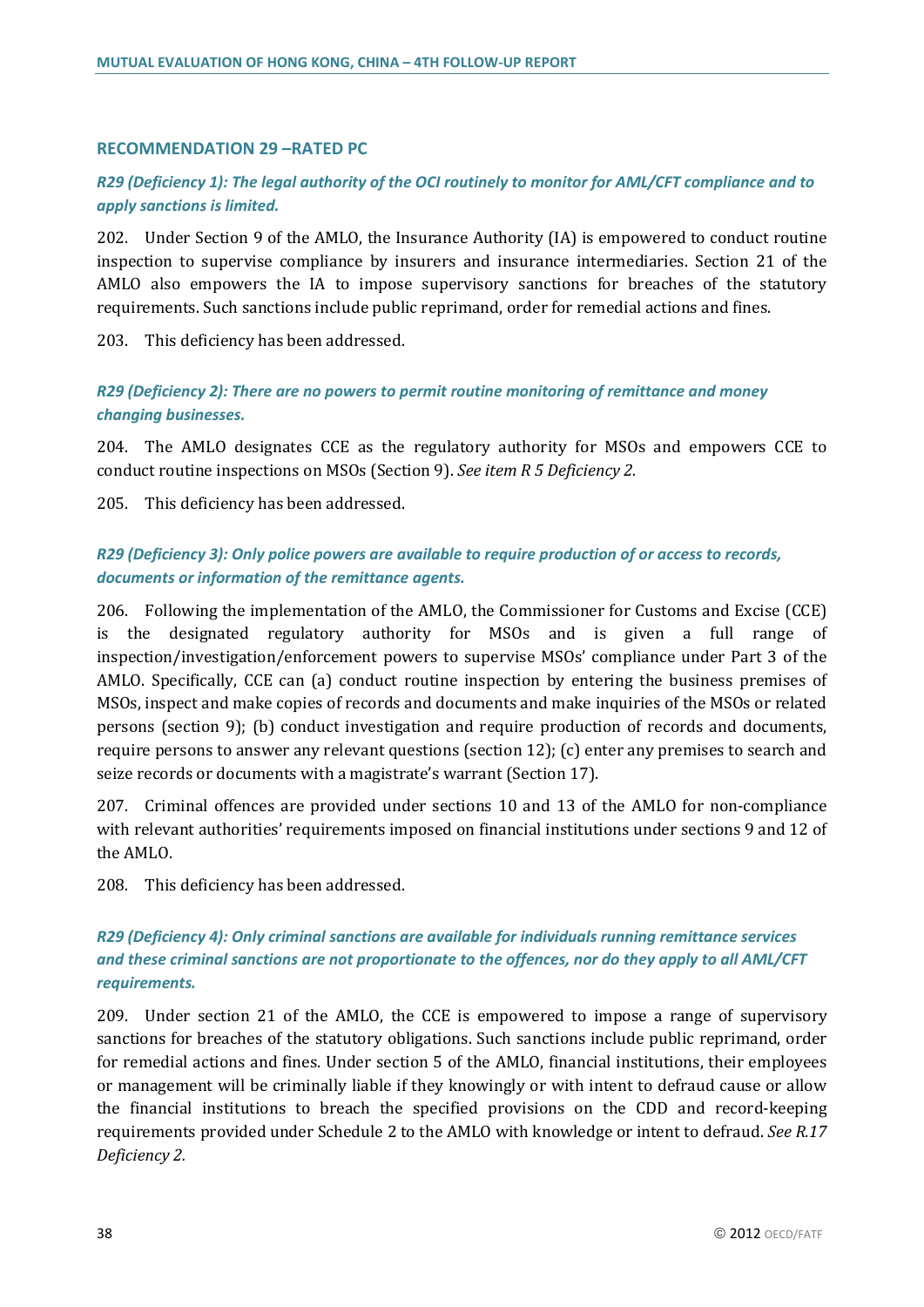#### 210. This deficiency has been addressed.

## *R29 (Deficiency 5): Scope limitation: no formal assessment has been undertaken to justify exclusion of money lenders, credit unions, the post office and financial leasing companies from the preventive measures and corresponding regulatory regime.*

211. See the outcome of the sectoral risk assessments conducted for money lenders (and financial leasing companies), credit unions, and the post office – R5 Deficiency 5.

212. This deficiency has been partially addressed.

#### *Recommendation 29, Overall conclusion*

213. The overall compliance of Hong Kong, China with R. 29 can be assessed at a level essentially equivalent to LC.

#### **RECOMMENDATION 33 –RATED PC**

## *R33 (Deficiency 1): Measures are not adequate to ensure that there is sufficient, accurate and timely information held on the beneficial ownership and control of legal persons that can be obtained or accessed in a timely fashion by competent authorities.*

214. Hong Kong, China has arrangements in place for competent authorities and the public to access information on company particulars. For example, under the Companies Ordinance, Cap.32 (CO), every company must keep a register of its members recording the names and the addresses of the members, the shares held by the members and the date when a person becomes or ceases to be a member. The company's register must be made available for inspection by any person. Noncompliance will be subject to criminal sanction.

215. Electronic incorporation of companies and electronic filing of commonly filed company documents have also been introduced by phases since March 2011 and have now been completed. With the introduction of electronic incorporation and electronic filing of documents, transparency of legal and natural persons involved in the establishment and management of corporate entities is further enhanced through the user registration system of the e-Registry. To use the electronic services of the e-Registry, a person must register as a user of the e-Registry. Individual user has to attach an electronic certificate, or a certified true copy of his/her identification document (Hong Kong Identity Card or overseas passport), or present the original identification document in person at the Registry's offices when applying for user registration. The identities of the registered users will be verified by the Companies Registry (CR) before documents can be signed and submitted via the e-Registry. Submission of documents would require the use of digital signature and password as appropriate.

216. Information on the particulars of new companies would be available for inspection roundthe-clock shortly after the incorporation of companies.

217. Companies registers and the new incorporation form and the introduction of electronic incorporation of companies will improve access to information. However, it looks like available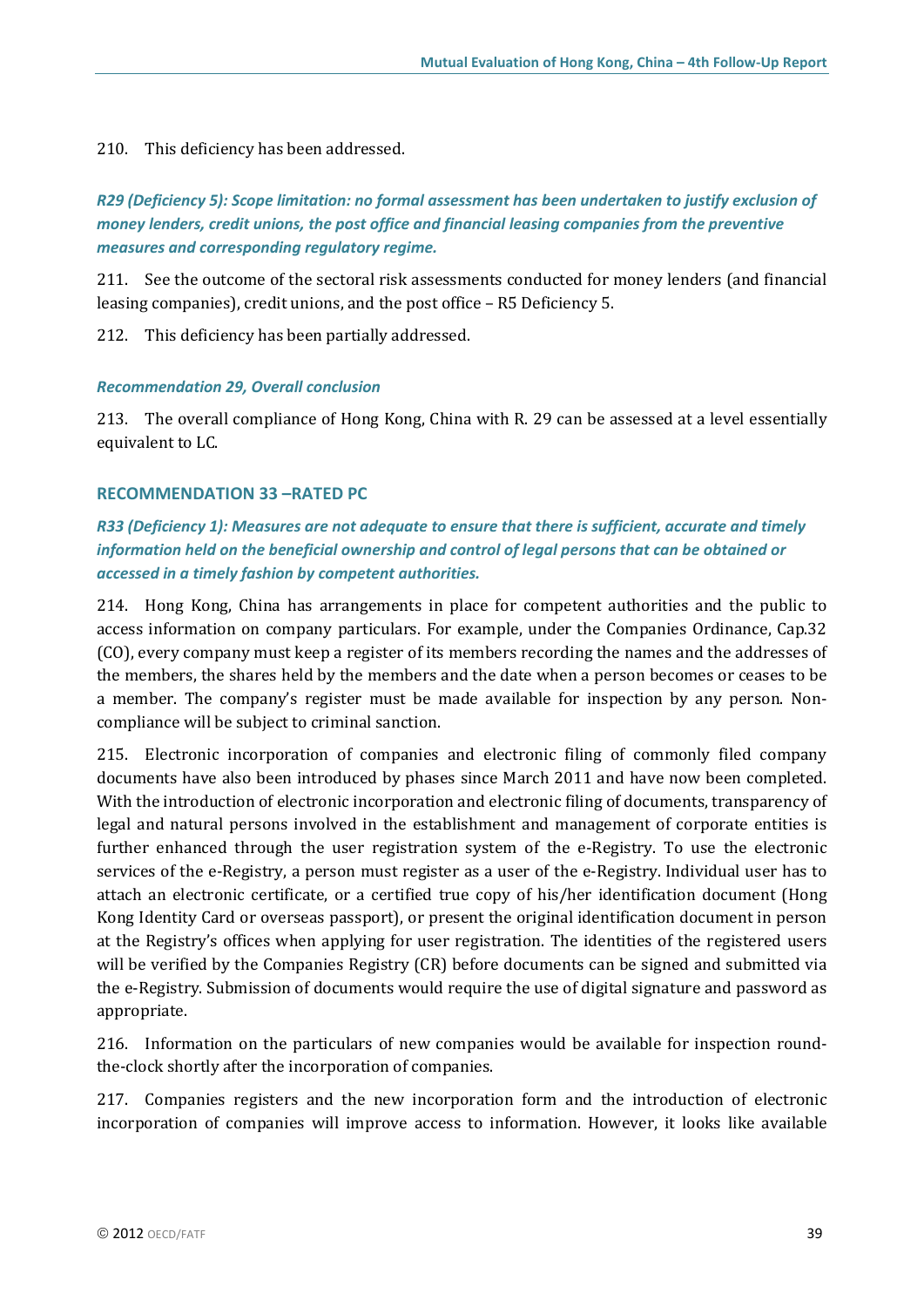information pertains only to legal ownership/control, and not so much to beneficial ownership. This deficiency has consequently been partially addressed.

## *R33 (Deficiency 2): Information on the companies register pertains only to legal ownership/control (as opposed to beneficial ownership), is not verified and is not necessarily reliable.*

218. The Company Registry would investigate and verify information on companies register whenever necessary, *e.g.* when there is inconsistency in records or on receipt of complaints relating thereto. This information seems to focus on legal ownership/control, and does not provide details on beneficial ownership

219. The electronic system will facilitate the identification of the source of information on the register, which in turn would enhance the reliability of the information. However, there is no indication that the information will be verified in all cases. Besides, and as already noted, it does not seem that it will include information on beneficial ownership.

220. Consequently, this deficiency has been partially addressed.

## *R33 (Deficiency 3): Corporate and nominee directors are permitted, which further obscures beneficial ownership and control information*

221. Under the CO, all listed/public companies and their associated companies are prohibited from appointing a body corporate as their director.

222. As for private companies, the new CO, which was passed by LegCo on 12 July 2012, require that each private company must have at least one natural person as director. It is expected that the requirement of at least one natural person as a director to be held accountable for the company's action will enhance the effectiveness of enforcement. The new CO will be brought into operation in 2014.

223. This deficiency has been partially addressed.

## *R33 (Deficiency 4): There are only limited measures in place to ensure that share warrants to bearer, which may be issued by companies incorporated in Hong Kong, are not misused for money laundering.*

224. Issue of share warrants to bearer by a private company is not possible in view of the restriction as to the transfer of shares under Section 29 of the CO. As at end March 2012, there are only 521 public companies limited by shares which are not prohibited from issuing share warrants. None of them have issued any share warrants. The new CO were passed by LegCo on 12 July 2012, and one of the provisions is to ban share warrants to bearer for public companies limited by shares, which will be implemented in 2014.

225. This deficiency has been addressed.

#### *Recommendation 33, Overall conclusion*

226. The overall compliance of Hong Kong, China with R. 33 can be assessed at a level essentially equivalent to PC.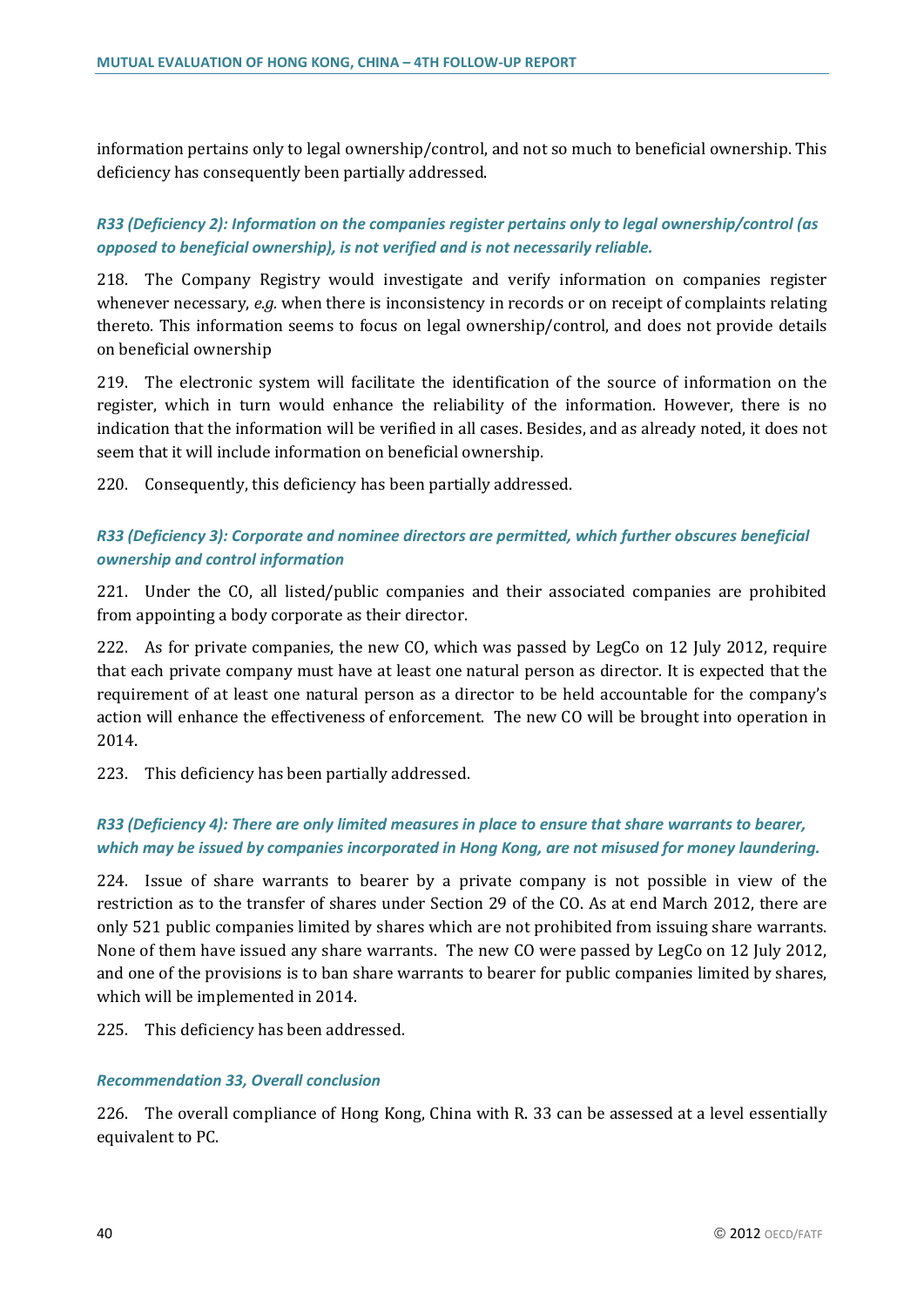#### **RECOMMENDATION 34 –RATED PC**

*R34 (Deficiency 1): While the investigative powers are generally sound, there are not adequate measures in place to ensure that there is adequate, accurate and timely information on the beneficial ownership and control of legal arrangements that can be obtained or accessed in a timely fashion by competent authorities.* 

227. Law enforcement agencies and relevant regulatory authorities are provided with a broad range of investigatory powers under various Ordinances, *e.g.* the Police Force Ordinance (Cap.232), OSCO, and DTROP to obtain information from all persons, including trustees and beneficial owners of legal arrangements. Investigatory and inspection powers are also provided for in the CO; and such powers would be invoked by the Company Registry as and when necessary These powers are effectively used to ensure timely access to information on beneficial ownership and control of legal arrangement.

228. Given the lack of details provided as to the practical measures in place to enable competent authorities to get effective access to information on the beneficial ownership and control of legal arrangements, it is not possible to assess if this deficiency was addressed.

## *R34 (Deficiency 2): Providers of trust services, other than those which are financial institutions, are not subject to or monitored for AML/CFT obligations.*

229. Some trust service providers are already subject to the regulation of their respective professional bodies. They include accountants who are members of the Hong Kong Institute of Certified Public Accountants (HKICPA), and solicitors who are members of the Lawyer Society of Hong Kong (LSHK). LSHK has issued the mandatory Practice Direction P, which requires all law firms and lawyers to observe the CDD and record-keeping requirements therein.

230. HKICPA has issued a Legal Bulletin on AML/CFT advising its members on the prevailing legislative requirements. HKICPA, in collaboration with the Joint Financial Intelligence Unit (JFIU) and Security Bureau (SB), has issued a supplement to the Legal Bulletin on making STRs for its members in May 2012 to reinforce members' awareness of suspicious transaction.

231. As for the other trust service providers, the Hong Kong Trustees' Association (HKTA) targets to promulgate within 2012 the Best Practice Guide, with specific emphasis on the need to comply with CDD and AML requirements, to educate and raise the professional standard of its members. HKTA will prepare and issue a Practice Guideline specifically on AML (to elaborate in greater details on how to achieve the best practices) after the promulgation of the Best Practice Guides.

232. This deficiency has been partially addressed.

#### *Recommendation 34, Overall conclusion*

233. The overall compliance of Hong Kong, China with R. 34 can be assessed at a level essentially equivalent to PC.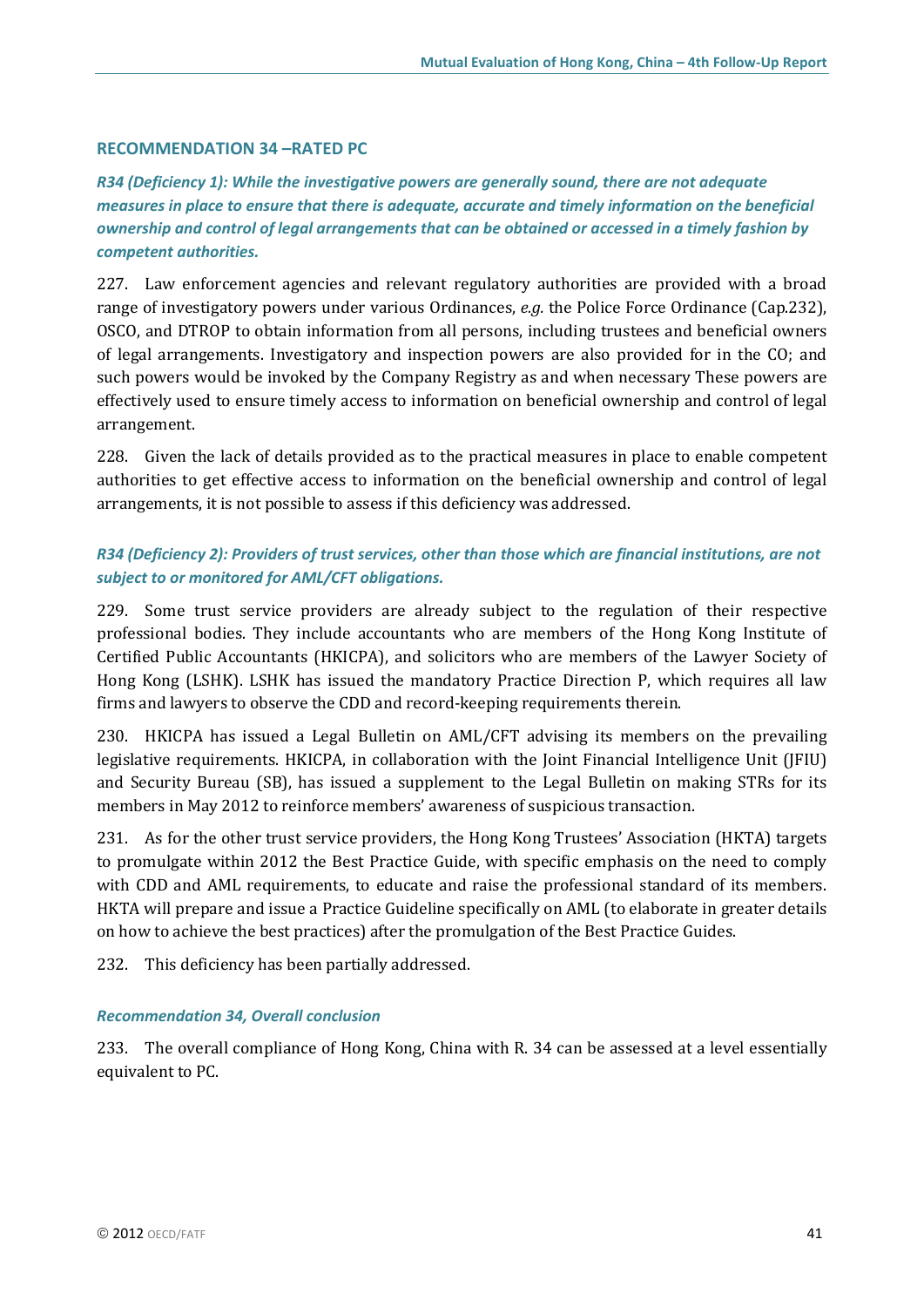#### **SPECIAL RECOMMENDATION VI –RATED PC**

*SRVI (Deficiency 1): There is no system for monitoring remittance services and ensuring they comply with the FATF Recommendations: the only oversight is by use of law enforcement powers.* 

234. The AMLO covers the AML regulation and licensing of MSOs, which include entities providing remittance services.

*See also R5 Deficiency 2., R10 Deficiency 3, 4 and 5, R11 Deficiency 2, R17 Deficiency 2., R29 Deficiency 2., 3 and 4.*

235. This deficiency has been addressed.

## *SRVI (Deficiency 2): Only criminal sanctions are available and these are not effective, proportionate and dissuasive.*

236. Section 21 of the AMLO empowers the Commissioner for Customs and Excise, the designated regulatory authority for MSOs, to impose a range of supervisory sanctions on MSOs. These sanctions include imposition of fines not exceeding the amount that is the greater of HKD10 million or 3 times the amount of the profit gained, or costs avoided by the financial institution as a result of the contravention of the statutory CDD and record-keeping requirements.

237. This deficiency has been addressed.

## *SRVI (Deficiency 3): A broad range of deficiencies identified under other Recommendations are also relevant to the remittance sector.*

238. The implementation of the AMLO has provided a comprehensive legal framework for AML/CFT regulation of the remittance sector, thus addressing the deficiency identified. The AMLO prescribes the CDD and record-keeping requirements for financial institutions with attendant provisions for sanctions and provides for a licensing regime to regulate the remittance sector. MSOs are financial institutions covered under the AMLO and are thus subject to the same set of statutory CDD and record-keeping requirements as other financial institutions specified under the AMLO. CCE, as the regulatory authority for MSOs, is given a full range of inspection/investigation/enforcement powers to supervise MSOs' compliance with CDD and record-keeping requirements and has the power to impose supervisory sanctions for breaches of the statutory requirements.

*See also R5 Deficiency 2, R10 Deficiency 3, 4 and 5, R11 Deficiency 2, R17 Deficiency 2., R29 Deficiency 2., 3 and 4.*

239. This deficiency has been addressed.

#### *Special Recommendation VI, Overall conclusion*

240. The overall compliance of Hong Kong, China with SR. VI can be assessed at a level essentially equivalent to C.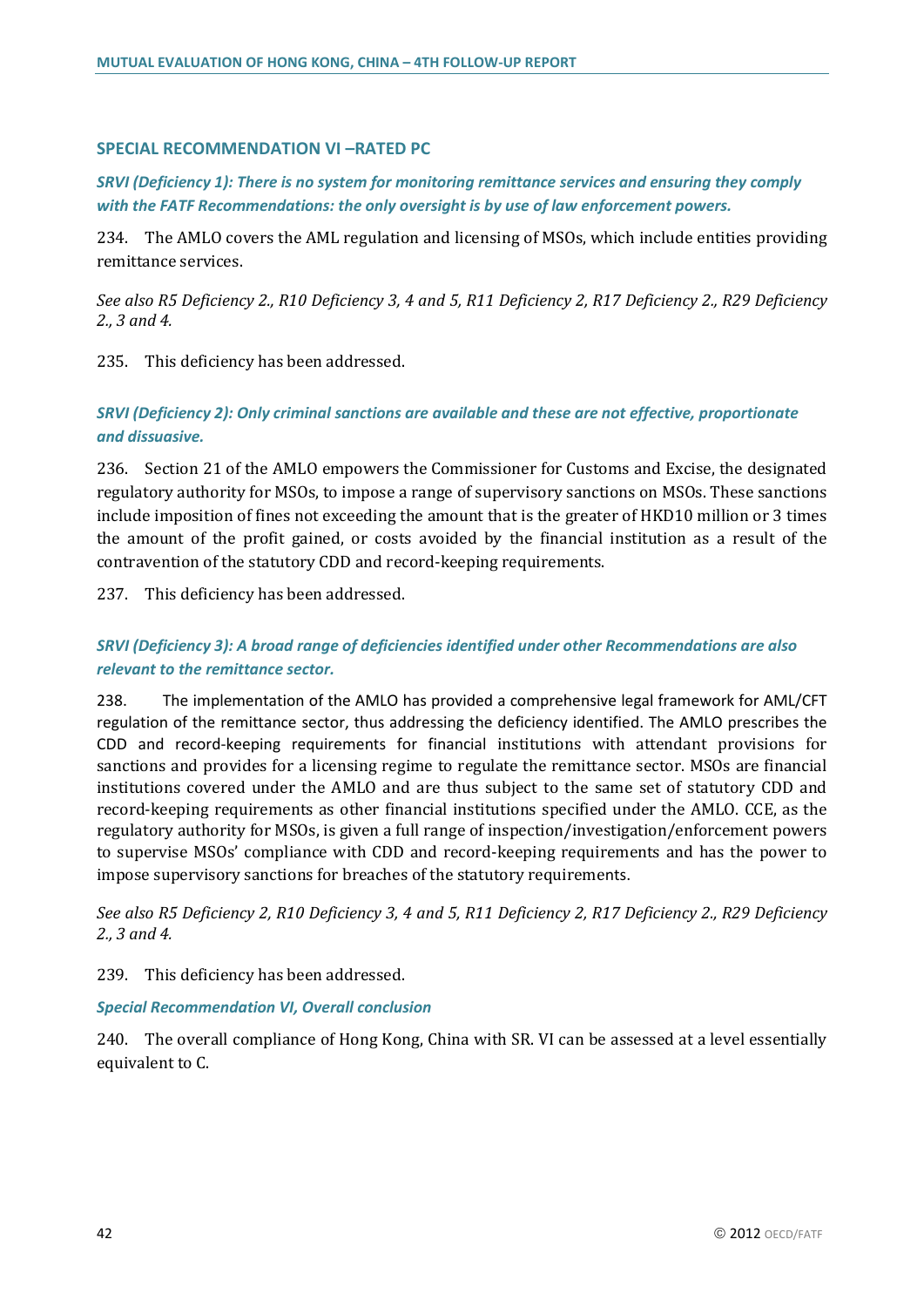## **SPECIAL RECOMMENDATION VII –RATED PC**

## *SRVII (Deficiency 1): For remittances ordered by non-accountholders, institutions are only required to conduct verification of the customer's identity for amounts of HKD 8 000 or more when the remitter appears in person.*

241. The requirement for conducting verification on customers' identity has been strengthened. Under section 3(1)(c) of Schedule 2 of the AMLO, financial institutions are required to conduct CDD measures as provided under Section 2 of Schedule 2 (including identifying the customer and verifying the identity) when carrying out occasional transactions that are wire transfers involving amount equal to or above HKD8,000 (equivalent to US\$1,000).

242. This requirement is applied to all customers, regardless of whether they appear in person or not. In addition to the standard CDD measures, non-face-to-face transactions are subject to special CDD requirements under section 9 of Schedule 2. *See also R10 Deficiency 3.*

243. This deficiency has been addressed.

## *SRVII (Deficiency 2): There is no requirement for remittance agents or the post office to transmit full originator information in the message or form accompanying the wire transfer.*

244. Financial institutions, including MSOs and the Postmaster General (for the post office's remittances services) are required to obtain, maintain and transmit full originator information in the message or form accompanying the wire transfer under Section 12 to the AMLO.

245. This deficiency has been addressed.

#### *SRVII (Deficiency 3): There is no mechanism for monitoring compliance by remittance agents.*

246. Under the AMLO, the Commissioner for Customs and Excise is the designated regulatory authority for MSOs under the AMLO and is given a full range of inspection/investigation/enforcement powers.

*See also R5 Deficiency 2., R10 Deficiency 3, 4 and 5, R11 Deficiency 2, R17 Deficiency 2., R29 Deficiency 2., 3 and 4.*

247. This deficiency has been addressed.

#### *Special Recommendation VII, Overall conclusion*

248. The overall compliance of Hong Kong, China with SR. VII can be assessed at a level essentially equivalent to C.

#### **SPECIAL RECOMMENDATION IX –RATED NC**

*SRIX (Deficiency 1): There is neither a disclosure nor a declaration system for detection, seizure or confiscation of cross-border movement of currency or BNI.* 

*SRIX (Deficiency 2): Authorities are not empowered to ask for further information where a false/misleading disclosure/declaration has been made.*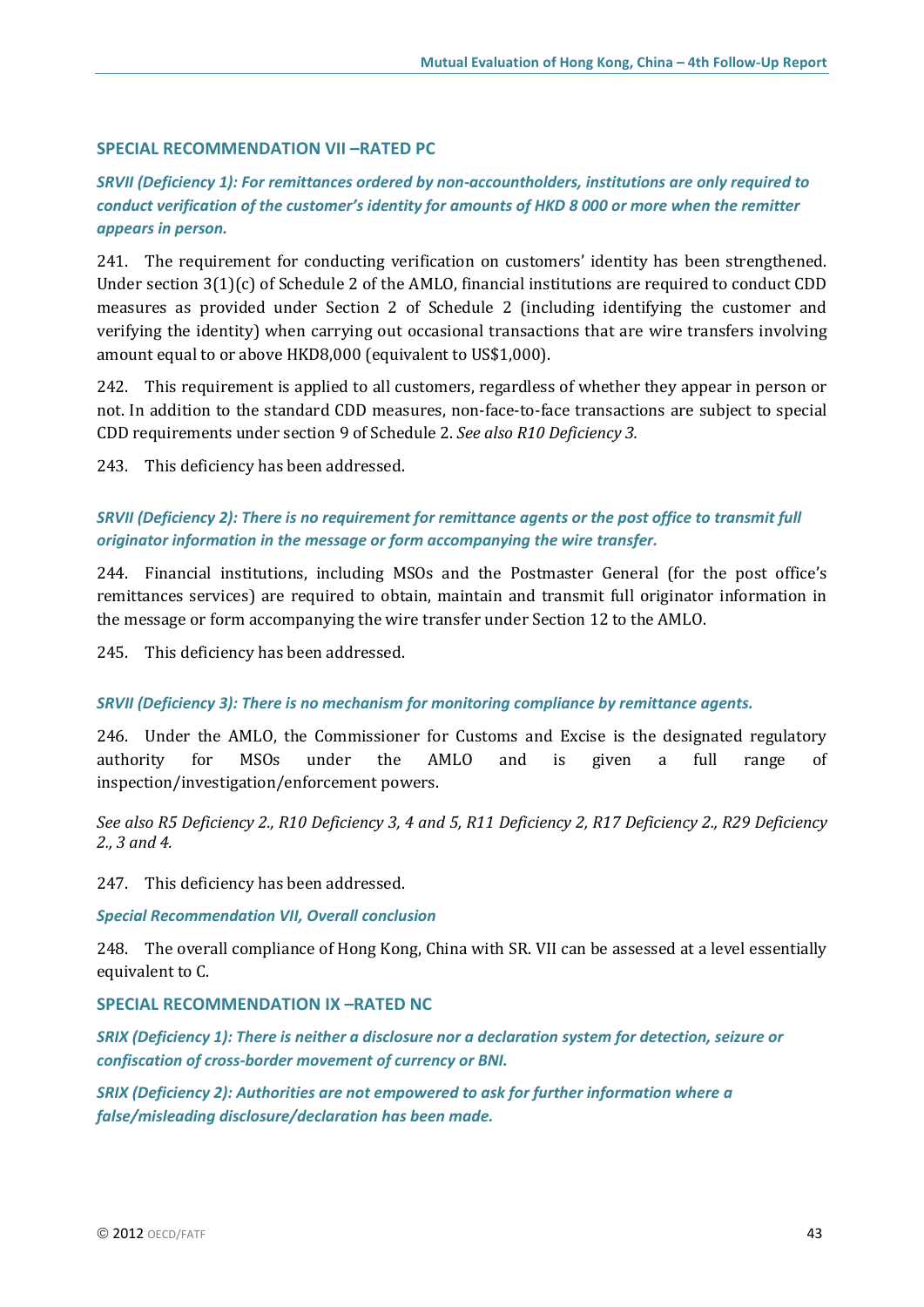*SRIX (Deficiency 3): There is no offence for making a false/misleading declaration or disclosure and authorities are not empowered to seize or confiscate property resulting from a false/misleading disclosure or declaration.* 

*SRIX (Deficiency 4): The only specific authority to seize currency or BNI at the border is in relation to property that is related to drug trafficking.* 

*SRIX (Deficiency 5): The Immigration Department is not involved in domestic co-ordination mechanisms in this area.* 

*SRIX (Deficiency 6): There appears to be no co-ordination or action taken jointly with Mainland China border authorities in relation to the cross-border movement of currency or BNI.* 

*SRIX (Deficiency 7): There are no sanctions in cross-border movement of currency or BNI related to ML or TF other than the TF offence itself.* 

#### *SRIX (Deficiency 8): Limited statistics are maintained on cross-border movement of currency or BNI.*

249. Hong Kong, China has already formulated the framework and essential parameters for establishing an SRIX system to detect and prevent illicit physical cross-boundary transportation of cash or bearer negotiable instruments (CBNI). Specifically, Hong Kong, China plans to implement a mixed system with declaration on cross-boundary cargo and inbound passenger movements and with disclosure on outbound passengers, and to set the value threshold at HKD120,000 (equivalent to around US\$15,000).

250. Narcotics Division (ND) of SB is taking charge of the planning and the Customs and Excise Department (C&ED) is leading the implementation of the proposed SR IX system. Key actions include a review of the legislative framework required to enable the implementation of such a system, workflow review and redesign, computer system upgrade, and engagement with stakeholders to facilitate the preparation of the necessary implementation plan.

251. C&ED is conducting a survey at the boundary control points in order to assess the volume and pattern of cross-boundary transportation of CBNI over the threshold, and is examining the workflow with a view to identifying the need for additional resources, including extra manpower, equipment and office space. ND has started to draw up the detailed plan for implementation, taking into account the inputs from C&ED. ND has also started to work with relevant government departments on the key actions mentioned above.

252. Following intensive preparatory work and detailed deliberation, Hong Kong, China decided, in April 2012, to adopt a mixed system for passengers and a declaration system for both incoming and outgoing cargoes, and to set the threshold at HKD120,000 (around US\$ 15,000). Hong Kong, China has since then started to examine more specific requirements of a number of key issues which need to be addressed in order to implement the system and draw up a detailed implementation firm timetable, including examining the legislative approach and proposal, conducting surveys at boundary control points (BCPs) to gauge the volume of traffic, and review and redesign of the workflow and operational procedures, engagement of internal and external stakeholders, and formulation of the hardware and software requirements for implementation.

253. Apart from the development of a new computer system to handle and process information to be received from the proposed SR IX system and renovation of BCPs, another critical task leading to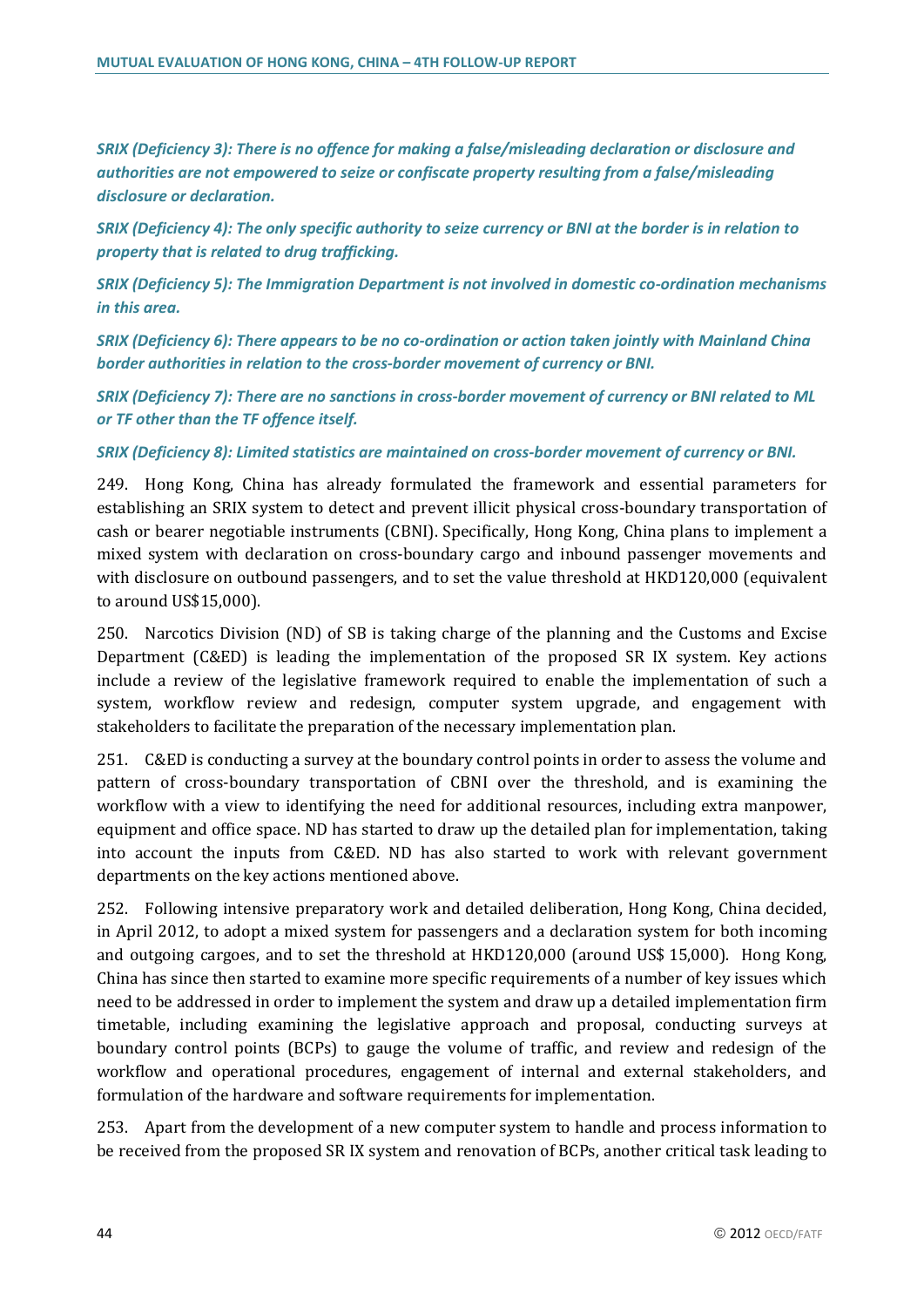the full compliance of FATF's SR IX requirements is the introduction of new legislation to impose relevant obligations on cross-boundary passengers and cargoes and to empower enforcement agents with appropriate powers. Subject to feedback from stakeholders and views of the Legislative Council, Hong Kong, China plans to take a fast-track approach with a view to taking forward the relevant legislative exercise and, subject to the passage of the legislation, preparing to roll out the SR IX system with relevant measures within 2014.

254. Good note is taken of Hong Kong's China's plan to ensure full compliance with SR IX. At this stage, the deficiencies have not been addressed.

#### *Special Recommendation IX, Overall conclusion*

255. The overall compliance of Hong Kong, China with SR. IX can be assessed at a level essentially equivalent to NC.